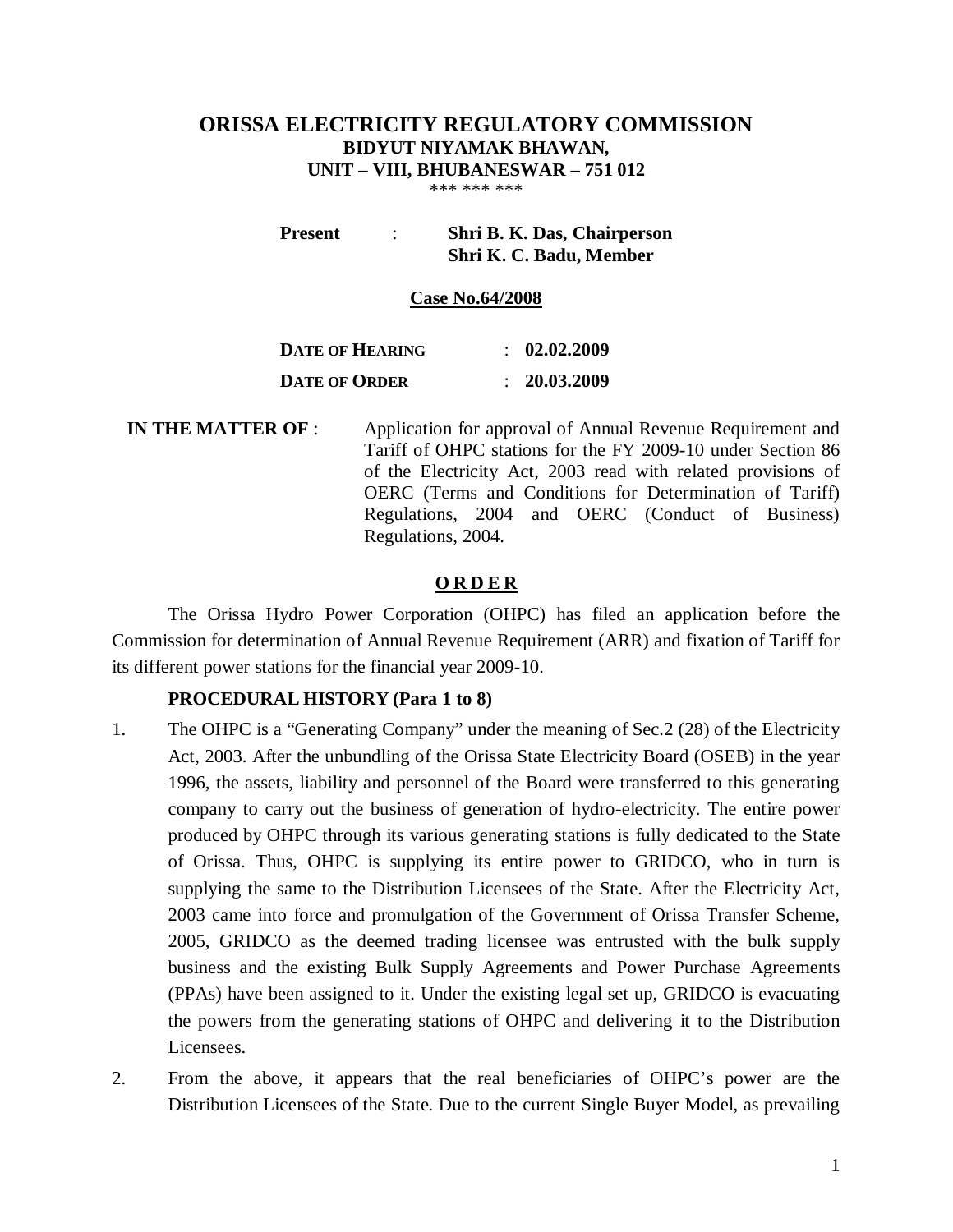in the State of Orissa, GRIDCO acts as a medium to receive the power produced by OHPC for the Distribution Licensees.

- 3. As per Regulation 61(2) of the OERC (Conduct of Business) Regulations, 2004, a generating company is required to file an application by  $30<sup>th</sup>$  November of each year to the Commission for determination of tariff for any of its generating stations, for sale of energy in the State of Orissa giving details of fixed and variable costs associated with the generation and sale of energy from the generating stations. Accordingly, on 29.11.2008 OHPC, as a generating company, had filed its Annual Revenue Requirement (ARR) and fixation of tariff application before the Commission for the FY 2009-10 in respect of each of its generating stations separately.
- 4. After due scrutiny and admission of the aforesaid application, the Commission directed OHPC to publish its application in the approved format. In compliance to the same; public notice was given in leading and widely circulated newspapers and was also posted in the Commission's website, in order to invite objections from the general public. The applicant was also directed to file its rejoinder to the objections filed by the objectors. In response to the aforesaid public notice the Commission received 10 nos. of objections from the following persons/organizations:

(1) State Public Interest Protection Council, Cuttack, (2) Sambalpur District Consumers Federation, Balaji Mandir Bhawan, Khetrajpur, Sambalpur, (3) Mr. Jayadev Mishra, N-4/98, Nayapalli, Bhubaneswar, (4) Mr. Ramesh Ch. Satpathy, Secretary, National Institute of Indian Labour, 302(B), Beherasahi, Nayapalli, Bhubaneswar, (5) WESCO, Burla, Sambalpur, (6) Mr. R.P. Mohapatra, 775, Jayadev Vihar, Bhubaneswar, (7) Mr. M.V. Rao, Chairman, M/s. UCCI, N/6, IRC Village, Nayapalli, Bhubaneswar, (8) SOUTHCO, Courtpeta, Berhampur, (9) NESCO, Januganj, Balasore, (10) GRIDCO, Janpath, Bhubaneswar.

All the above named objectors were present during the tariff hearing except the objector No.1, but its written submission filed before the Commission, was taken on record and also considered by the Commission.

- 5. The date of hearing as fixed was duly notified in the leading and widely circulated newspapers mentioning the list of objectors. The Commission also issued notice to the Government of Orissa through the Department of Energy informing them the date of hearing and requesting the Government's authorised representative to take part in the proceedings.
- 6. In exercise of the power u/s.94(3) of the Electricity Act, 2003 and to protect the interest of the consumers, the Commission appointed Nabakrushna Choudhury Centre for Development Studies, Chandrasekharpur, Bhubaneswar the premier Govt. of Orissa's Institute as Consumer Counsel for objective analysis of the applicant's Annual Revenue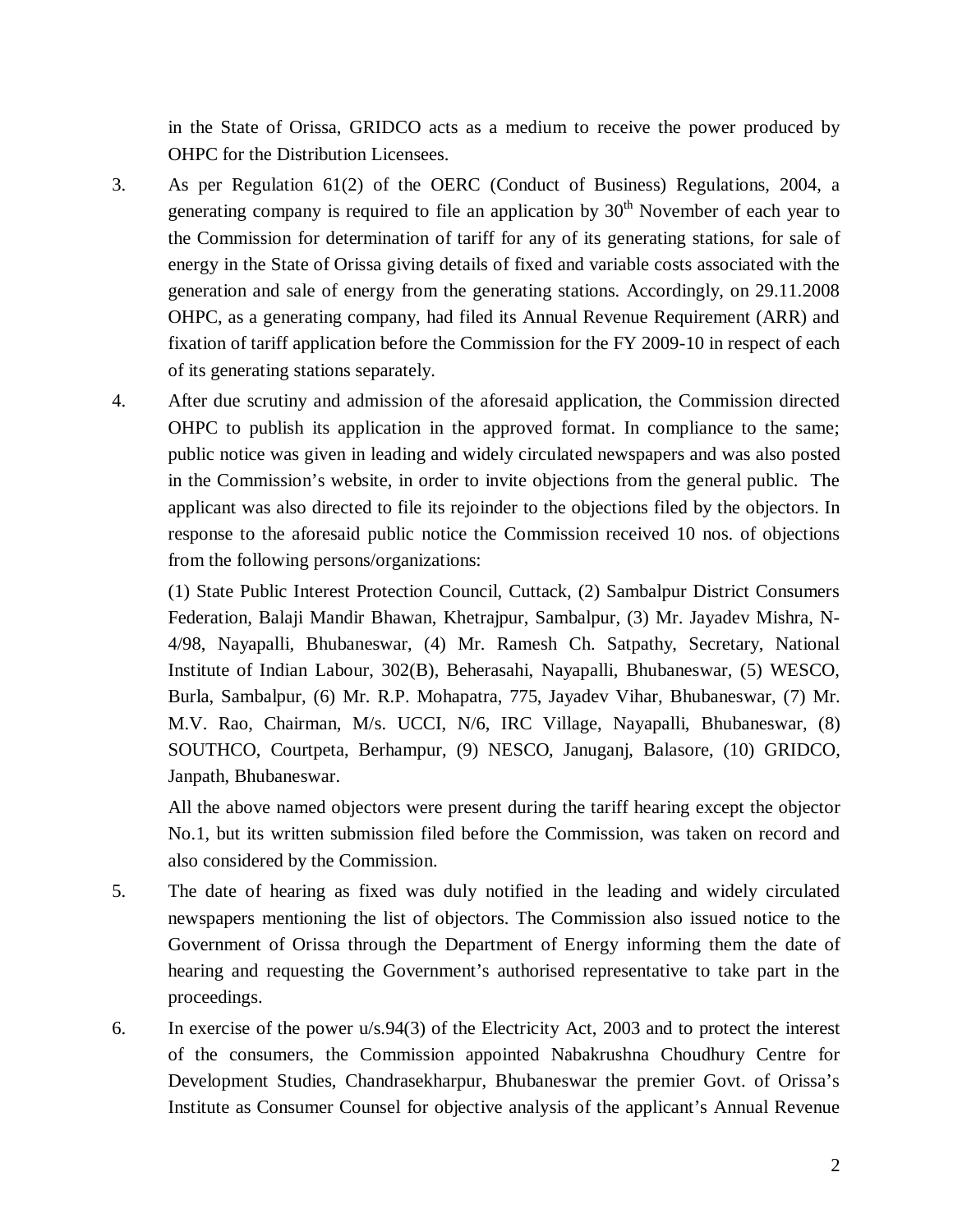Requirement and tariff proposal. The Consumer Counsel submitted its report to the Commission and its representative put forth its analysis and views in the matter to the parties present during the hearing.

The Commission had also appointed PRAYAS, Energy Group, Amrita Clinic, Athawale Corner, Crave Road, Pune-411004, a consumer organization, as Consumer Counsels apart from the Nabakrushna Choudhury Centre for Development Studies, Bhubaneswar. They were neither present during the hearing nor filed their objections/suggestions before the Commission in the above matter.

- 7. In its consultative process, the Commission conducted a public hearing at its premises on 02.02.2009 and heard the applicant, Objectors, Consumer Counsel and the representative of the Government.
- 8. The Commission convened the State Advisory Committee (SAC) meeting on 12.02.2009 to discuss about the ARR application and tariff proposal of the generating company. The members of SAC presented their valuable suggestions and views on the matter and the Commission considered the same.

## **SUBMISSION OF OHPC FOR FY 2009-10 (Para 9 to 32)**

### **Installed Capacity**

9. The total installed capacity of the various Hydro Stations owned by the Orissa Hydro Power Corporation (OHPC) is projected at 2062 MW for FY 2009-10 including Orissa's share of Machkund. An additional capacity of 150 MW was proposed for FY 2007-08 due to the extension of units 7&8 at Balimela power station. No further additions have been proposed for the ensuing financial year i.e. 2009-10. Accordingly, the installed capacity of different generating stations as proposed by OHPC for FY 2009-10 is given in the table below:

| Sl.            |                                | <b>Installed Capacity (MW)</b> |         |         |         |  |  |
|----------------|--------------------------------|--------------------------------|---------|---------|---------|--|--|
| No.            | <b>Names of Power Stations</b> | 2006-07                        | 2007-08 | 2008-09 | 2009-10 |  |  |
|                | Hirakud (Burla & Chiplima)     | 347.50                         | 347.50  | 347.50  | 347.50  |  |  |
| 2              | <b>Balimela</b>                | 360                            | 510     | 510     | 510     |  |  |
| 3              | Rengali                        | 250                            | 250     | 250     | 250     |  |  |
| $\overline{4}$ | Upper Kolab                    | 320                            | 320     | 320     | 320     |  |  |
| 5              | Upper Indravati                | 600                            | 600     | 600     | 600     |  |  |
| 6              | Machhkund<br>(Orissa Share)    | 34.50                          | 34.50   | 34.50   | 34.50   |  |  |
|                | <b>Total</b>                   | 1912                           | 2062    | 2062    | 2062    |  |  |

| ı<br>anı<br>., |  |
|----------------|--|
|----------------|--|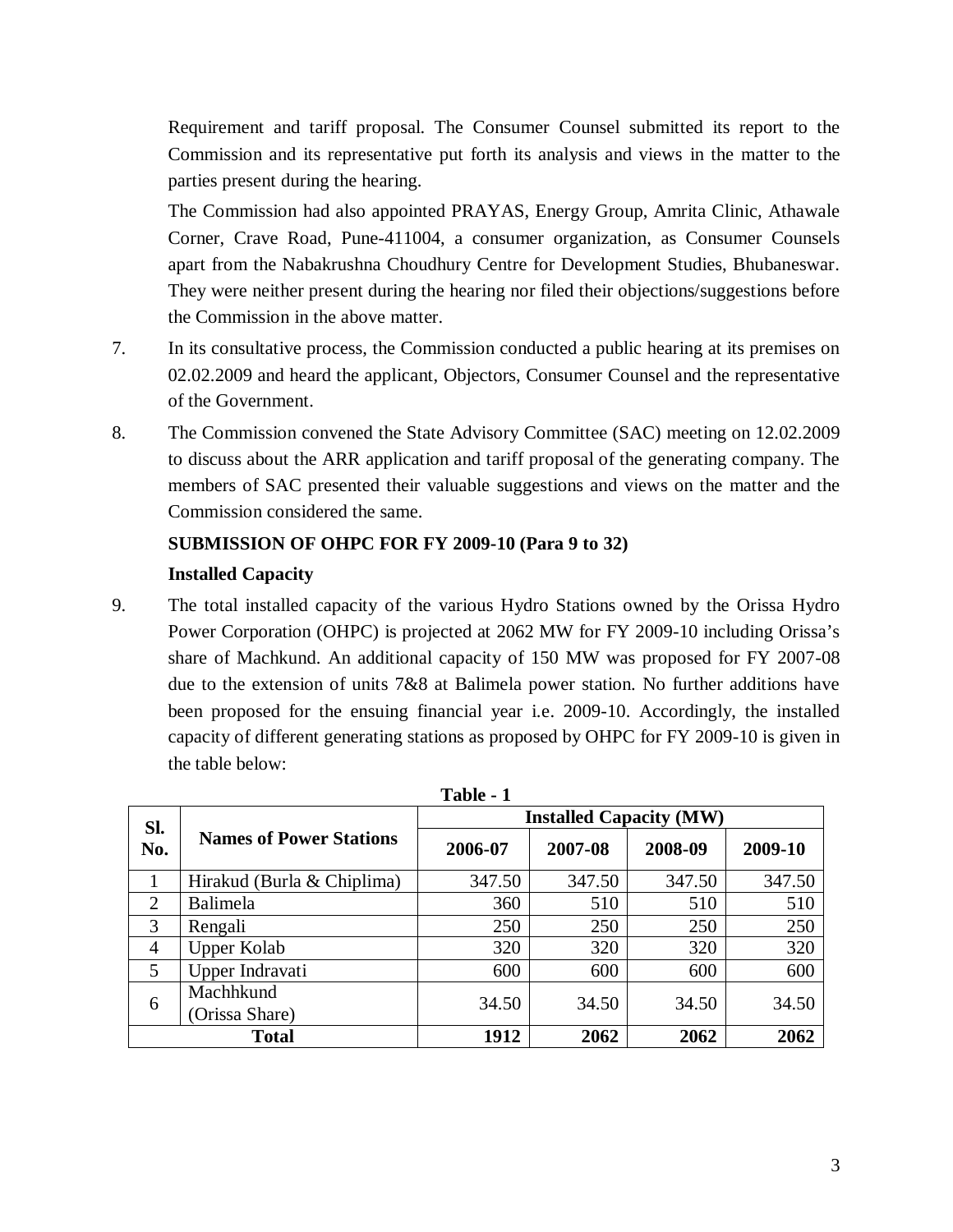#### **Design Energy of OHPC Stations**

10. The Commission in its order dated 10.06.2005 at para – 6.5 (a), had directed that reassessment of design energy of OHPC Power Stations should be done by appointing an independent consultant under the auspices of the Commission. Accordingly, OHPC had awarded the assignment to M/s SPARC, Bhubaneswar, a consultancy agency, to carry out the job of re-assessment of design energy of its Power Stations. The Commission had regularly monitored the progress for early completion of the job. After completion of the job, a presentation was made on its findings along with the methodology adopted before the Commission on 30.01.2008. The Commission, vide its order dated 20.03.2008, had directed OHPC to file the reports on the re-assessment of design energy of its power stations duly vetted by its Board of Directors. Accordingly, OHPC submitted the reports to the Commission on 31.05.2008 for approval. The Commission in its letter dated 07.11.2008, had advised OHPC that since the task of re-assessment of design energy of the hydro stations was done, following the guidelines of the CEA as laid down in August 2004, the Commission in general is satisfied with the reports prepared by M/s SPARC. However, the Commission also advised OHPC that before the Commission finally approves re-assessment of design energy it is appropriate that the said reports are also reviewed by the experts of CEA considering the repercussion of such re-assessment on determination of hydro tariff. OHPC thereafter took up the matter with CEA. While filing its ARR application, OHPC has kept in view, the revised design energy figures in the calculation of its Annual Revenue Requirement and tariff for the FY 2009-10.

The existing design energy and the revised design energy (as prepared by M/s SPARC) of OHPC Power Stations considered for 2009-10 are given in the table below.

|                | $1$ avit $-$ 4        |                 |                      |                |                      |  |  |  |  |
|----------------|-----------------------|-----------------|----------------------|----------------|----------------------|--|--|--|--|
| SI.            | Name of the           | <b>Existing</b> | <b>Existing</b>      | <b>Revised</b> | <b>Revised</b>       |  |  |  |  |
| No.            | <b>Power Stations</b> | <b>Design</b>   | <b>Design Energy</b> | <b>Design</b>  | <b>Design Energy</b> |  |  |  |  |
|                |                       | <b>Energy</b>   | for sale             | <b>Energy</b>  | for sale             |  |  |  |  |
|                |                       | (MU)            | (MU)                 | (MU)           | (MU)                 |  |  |  |  |
| $\mathbf{1}$   | <b>HPS</b>            | 1174            | 1162.26              | 957.43         | 947.85               |  |  |  |  |
|                | (Burla&Chiplima)      |                 |                      |                |                      |  |  |  |  |
| $\overline{2}$ | <b>BHEP</b>           | 1183            | 1171.17              | 928.56         | 919.27               |  |  |  |  |
| 3              | <b>RHEP</b>           | 525             | 519.75               | 669.96         | 663.26               |  |  |  |  |
| $\overline{4}$ | <b>UKHEP</b>          | 832             | 823.68               | 643.86         | 637.42               |  |  |  |  |
| 5              | <b>UIHEP</b>          | 1962            | 1942.38              | 1703.82        | 1686.78              |  |  |  |  |
|                | <b>Total</b>          | 5676            | 5619.24              | 4903.63        | 4854.58              |  |  |  |  |

**Table – 2**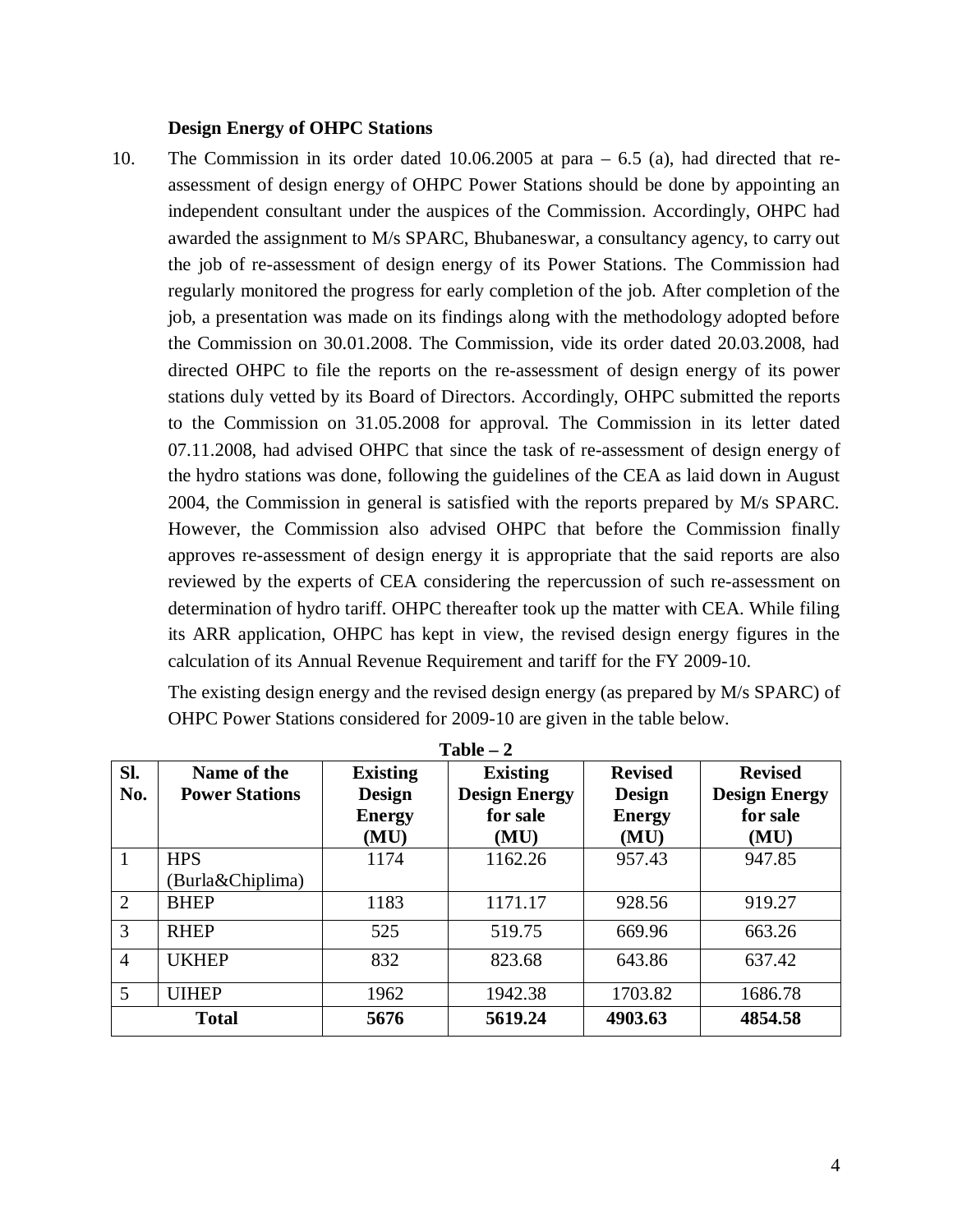## **Project Cost**

11. The ARR of OHPC's old Power Stations for the FY 2009-10 have been computed based on the historical cost of the projects as on 01.04.96 with audited additional capital expenditure till March'08 and estimated capital expenditure during FY 2008-09 as per the accounts of OHPC. Further, the Commission, in its order dated 22.03.07, (approval of ARR & Tariff of OHPC power stations for the FY 2007-08) have already approved Rs.1195.42 Crores as the final capital cost of Upper Indravati H.E. Project for the purpose of determination of tariff. The same has been considered for computation of ARR of UIHEP for the FY 2009-10.The project costs of OHPC Power Stations considered for computation of ARR for the FY 2009-10 are as given below:

|                |                             |                                  |                                     |                                     | <b>NS. III UTOTE</b>           |
|----------------|-----------------------------|----------------------------------|-------------------------------------|-------------------------------------|--------------------------------|
| Sl.<br>No.     | Name of the<br><b>Power</b> | <b>Transferred</b><br>Cost as on | <b>Project Cost</b><br>approved for | <b>Project Cost</b><br>approved for | Project cost<br>considered for |
|                | <b>Stations</b>             | 01.04.06                         | FY 2007-08                          | FY 2008-09                          | FY 2009-10                     |
| $\overline{1}$ | <b>HPS</b>                  | 295.17                           | 368.09                              | 370.42                              | 397.37                         |
| 2              | <b>BHEP</b>                 | 334.66                           | 297.66                              | 297.74                              | 297.96                         |
| 3              | <b>RHEP</b>                 | 259.01                           | 93.69                               | 93.81                               | 93.84                          |
| $\overline{4}$ | <b>UKHEP</b>                | 307.96                           | 109.18                              | 112.19                              | 112.27                         |
|                | <b>Total</b>                | 1196.80                          | 868.62                              | 874.16                              | 901.44                         |
| $\overline{5}$ | <b>UIHEP</b>                |                                  | 1195.42                             | 1195.42                             | 1195.42                        |

| Table |  |
|-------|--|
|-------|--|

#### **Principles Adopted For Determination Of Annual Revenue Requirement**

- 12. OHPC has been submitting the ARR and Tariff in respect of each of the power stations separately in conformity with CERC Regulations from the financial year 2005-06 onwards. OHPC has stated that the present filing is made as per CERC Regulations with regard to the terms and conditions for determination of generation tariff for hydro power stations.
- 13. The fixed assets are based on the historical cost as on 01.04.96 plus additions made thereafter as per audited accounts of OHPC.
- 14. The depreciation computed @ 2.57% on the project cost has been considered for the FY 2009-10. However, in case of HPS & BHEP, where loan repayment is more than the computed depreciation, the differential amount have been taken in the calculation as Advance Against Depreciation & included in the depreciation for the FY 2009-10. In case of UIHEP, the depreciation could be Rs.43.01 crore @3.60% of the project cost.

 $(\mathbf{D}_\alpha)$  in  $(\mathbf{C}_{\text{mean}})$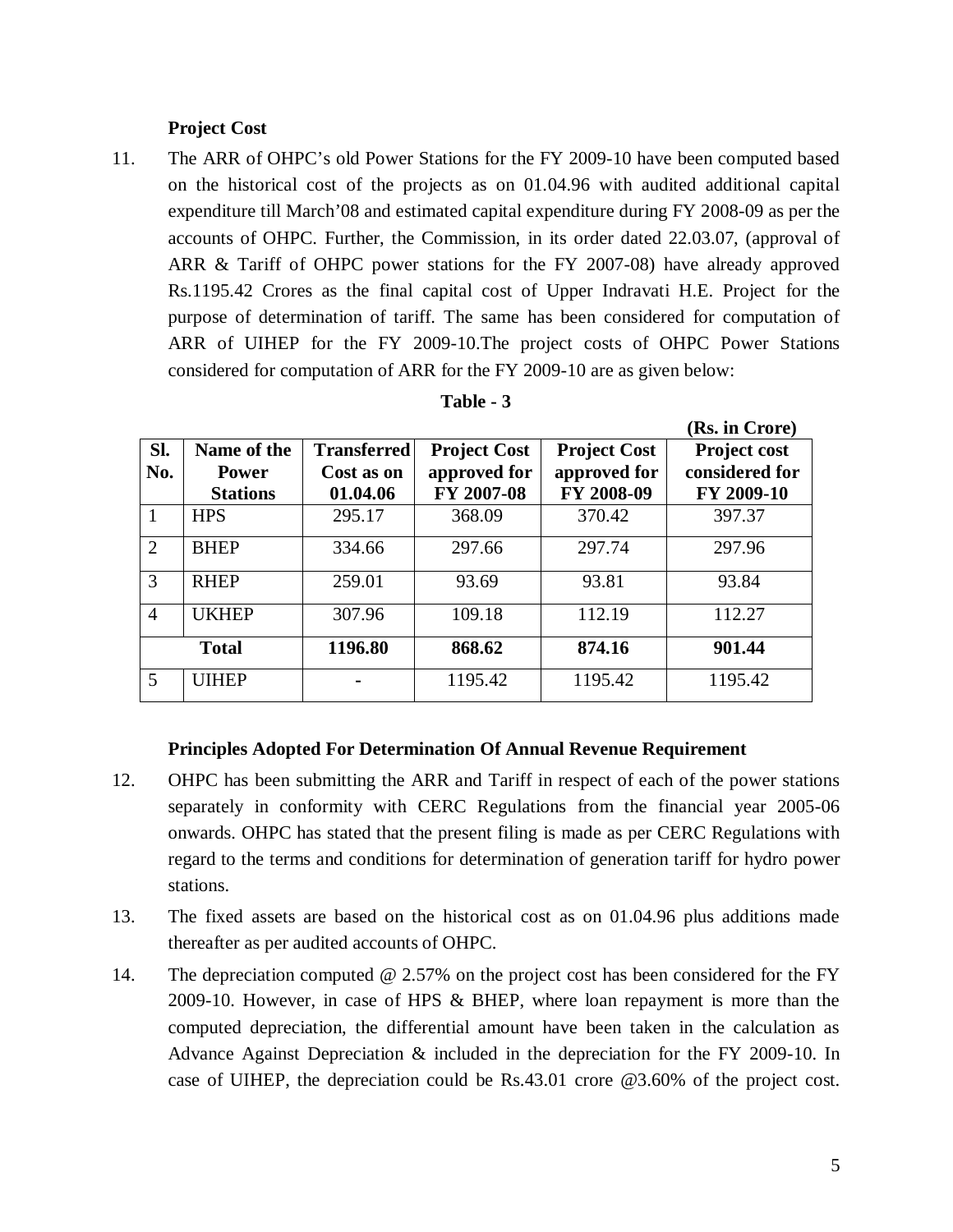However, it is limited to the principal loan repayment of Rs. 32.08 crore for the year 2009-10 in line with the PPA.

- 15. Return on Equity (RoE) has been considered @ 14% per annum for the FY 2009-10 for each of the Power Stations with an equity base of 25% of the original project cost and additional capital expenditure of HPS, Burla. In case of BHEP extension project and additional capital expenditures of all the power stations except HPS, Burla, RoE has been considered @ 14% on an equity base of 30% as per the CERC norms.
- 16. Operation & Maintenance (O&M) expenses of UIHEP includes Rs.1 crore towards purchase of Fuji spares and Rs. 7 crore towards major repair of governor & excitation system (out of estimated Rs.14 crore, Rs. 7 crore has already been allowed by the Commission in FY 2008-09 and balance Rs.7 crore has been proposed in the FY 2009- 10).
- 17. In case of HPS, addition of Rs.4.00 crore in O&M expenses includes Rs.1.50 crore, towards trash rack replacement of Unit 1&2 of Burla Power House and Rs. 2.50 crore towards renovation of switchyard of Chiplima Power House.
- 18. In case of RHEP, addition of Rs.3.42 crore in O&M expenses includes Rs.1.20 crore towards procurement of M/s BHEL Spares for generator and turbine and Rs. 0.22 crore towards replacement of UE relays of Unit-1 and Rs. 2.00 crore towards purchase of turbine blades.
- 19. In case of UKHEP, addition of Rs.0.70 crore has been proposed in O&M expenses for replacement of governor and excitation system of Unit -1&2.
- 20. Further, in O&M expenses OHPC has proposed Rs. 1 crore for each of the power stations towards infrastructure development of own colony and powerhouse premises.
- 21. A total amount of Rs. 85.26 crore has been proposed in O&M expenses for all the power stations towards salary revision including arrear salary.
- 22. The interest during construction (IDC) @ 13% has been proposed for the capital works to be taken up in the FY 2009-10. The expenditure will be taken into capital account after completion of work. The IDC of Rs. 0.78 crore is taken on the estimate of Rs. 6.00 crore towards cost of stator bar and rotor pole of Unit-I of RHEP. The IDC of Rs. 1.30 crore is taken on the estimate of Rs. 10.00 crore towards procurement of stator of Unit-4 of UKHEP (out of the estimated cost of Rs. 10.00 crore, interest on Rs. 5.00 crore was allowed in the FY 2008-09). The IDC of Rs. 1.43 crore is taken on the estimate of Rs. 10.00 crore towards replacement of excitation system and governor of Unit-1&2 of BHEP and Rs. 1.00 crore towards purchase of 20 T Crane. The IDC of Rs. 1.17 crore is taken on the estimate of Rs.6.00 crore towards installation of trash cleaning device in the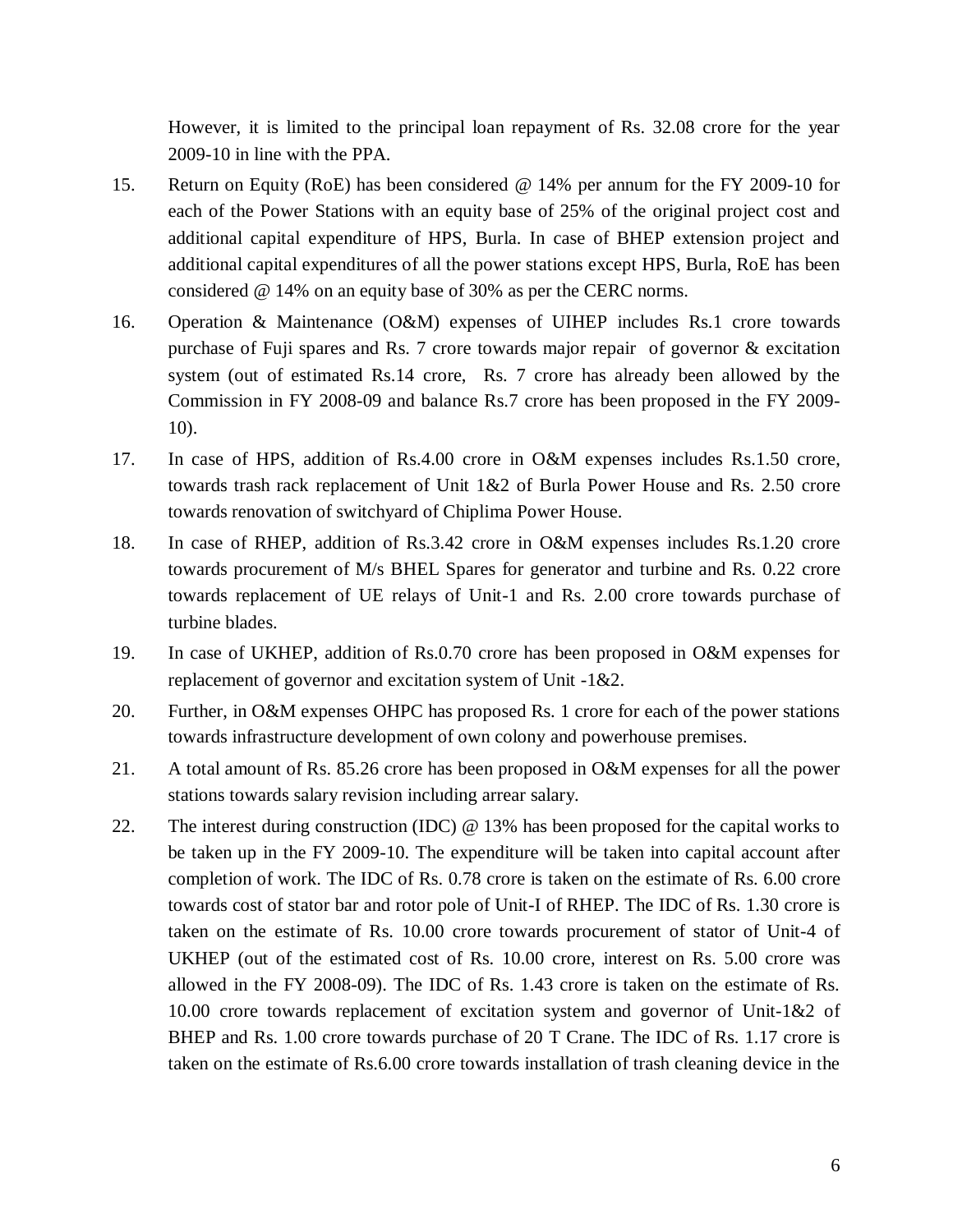Chiplima power channel and on Rs.3.00 crore towards construction of hanging bridge for alternative connectivity to Ghanteswari temple at Chiplima powerhouse.

- 23. The interest on working capital, taken @ 13% per annum at par with the short-term prime lending rate of State Bank of India. For calculation of Working Capital, the cost of maintenance spares requirement for the FY 2009-10 has been arrived taking the average consumption for the FY 2005-06, FY 2006-07 and FY 2007-08 (as per the actual audited figure) and escalated at the rate of 6% for FY 2008-09 and 2009-10 as per CERC guidelines.
- 24. Electricity Duty (ED) @ 20 paise / KWh on Auxiliary Consumption, limited to 0.5% of the Design Energy, has been considered for the year 2009-10. However, the Commission has been requested to allow OHPC to claim reimbursement of actual ED on Auxiliary Consumption payable to the government at the end of the year 2009-10.
- 25. As per the CERC Tariff Regulation, 2004, Income Tax shall be computed as an expense and recovered from the beneficiaries. Accordingly, income tax paid by OHPC during FY 2007-08 in respect of RHEP, Rengali, BHEP, Balimela and UIHEP, Mukhiguda has been included in the computation of ARR for the FY 2009-10. Similarly, the income tax payable by OHPC for the FY 2008-09 shall be included in the ARR for the FY 20010-11.

## **Total Annual Fixed Charges (AFC)** / **Annual Revenue Requirement (ARR):**

26. The station-wise AFC / ARR for the FY 2009-10 as proposed by OHPC are given in the table below :

|                                   |            |             |             |              | (Rs. in Crore) |
|-----------------------------------|------------|-------------|-------------|--------------|----------------|
| <b>Particulars</b>                | <b>HPS</b> | <b>BHEP</b> | <b>RHEP</b> | <b>UKHEP</b> | <b>UIHEP</b>   |
| Interest on Loan                  | 7.23       | 10.99       | 0.31        | 0.37         | 2.88           |
| Depreciation                      | 12.50      | 13.55       | 2.41        | 2.89         | 32.08          |
| Return on Equity $@14\%$          | 13.91      | 11.71       | 3.30        | 3.96         | 41.82          |
| $O & M$ Expenses                  | 70.47      | 40.45       | 41.81       | 31.43        | 75.45          |
| Interest on working capital       | 3.26       | 2.50        | 1.76        | 1.34         | 4.59           |
| ED on Aux. Consumption @20 P/U    | 0.10       | 0.09        | 0.07        | 0.06         | 0.17           |
| Income Tax (MAT) for the previous | 0.00       | 6.65        | 0.12        | 0.00         | 8.74           |
| years                             |            |             |             |              |                |
| Interest during construction      | 1.17       | 1.43        | 0.78        | 1.30         | 0.00           |
| <b>Total ARR / AFC</b>            | 108.64     | 87.37       | 50.56       | 41.35        | 165.73         |
| <b>Average Tariff (P/U)</b>       | 114.62     | 95.04       | 76.23       | 64.87        | 98.25          |

| l'able |  |  |
|--------|--|--|
|--------|--|--|

### **Rate of Primary and Secondary Energy**

27. As per the CERC Tariff Regulations, Rate of primary energy for the hydro generating stations, shall be equal to average of the lowest variable charges of the Central Sector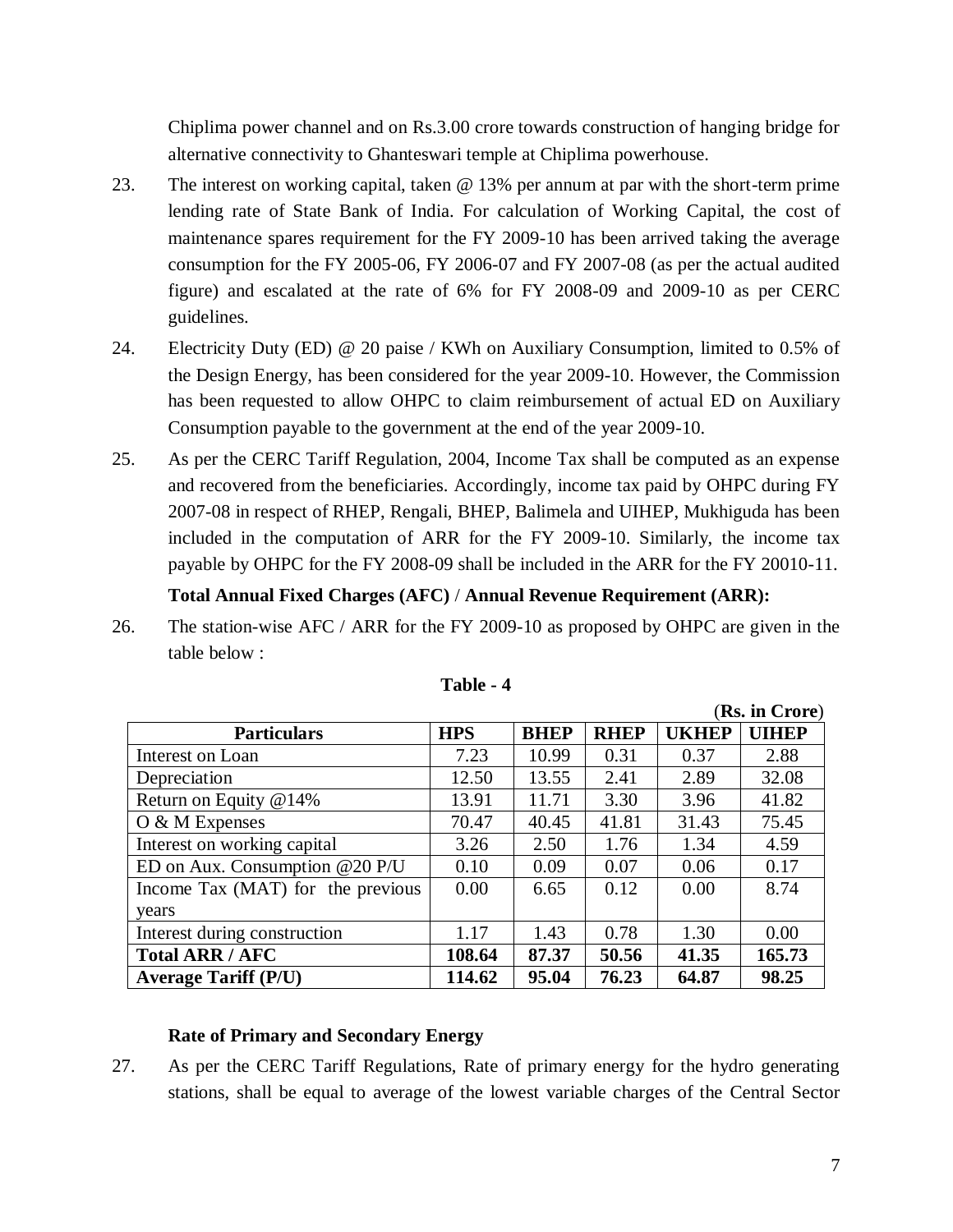Thermal Power Generating Stations of the concerned region for all the months of the previous year. The primary energy charges shall be computed based on the primary energy rate and saleable primary energy of the project.

In case, the primary energy charges recoverable by applying the above primary energy rate exceeds the Annual Fixed Charges of a generating station, the primary energy rate for such generating station shall be calculated by the following formula:

Primary Energy Rate  $=$  Annual Fixed Charges Saleable Primary Energy

Based on the lowest variable cost of the Central Sector Thermal Power Station of the region approved by the Commission for payment by GRIDCO, the rate of primary energy of all the Power Stations of OHPC for the FY 2009-10 shall be worked out.

- 28. The rate of Secondary Energy is same as the Rate of Primary Energy as per the CERC Regulations and as approved by OERC for the previous years,
	- **Table-5** Name of the Power Station | Average Tariff (Paise/KWh) HPS (Burla & Chiplima)  $114.62$ BHEP 95.04 RHEP 26.23 UKHEP  $64.87$ UIHEP 98.25
- 29. The station-wise average energy rates are summarized in the Table given below:

### **Capacity Charge**

30. Two-part tariff has already been implemented at all the power stations of OHPC. As per the CERC Regulations, the Capacity Charges shall be computed in accordance with the following formula:

Capacity Charges = (Annual Fixed Charge – Primary Energy Charge)

The monthly Capacity Charges shall be computed as per the formula given in the CERC Regulations. There shall be pro-rata recovery of Capacity Charges in case of the generating station achieves Capacity Index below the prescribed normative levels.

# **Machhkund H. E. (Jt.) Project**

31. The proposed tariff of 13.90 paise/KWh for Orissa drawal of Machhkund power for FY 2009-10 has been computed on cost reimbursement basis. Actual O & M Expenses of Rs. 2.60 crore for FY 2007-08 has been escalated @ 4% each year to arrive at Rs. 2.81 crore for FY 2009-10 and the power purchase cost of Rs. 0.84 crore has been computed  $@ 8$ paise/KWh for 105 MU, the total annual expenditure being Rs. 3.65 crore for the year 2009-10. The cost per unit is 13.90 paise considering the 50% of the design energy of 525 MU for Machhkund.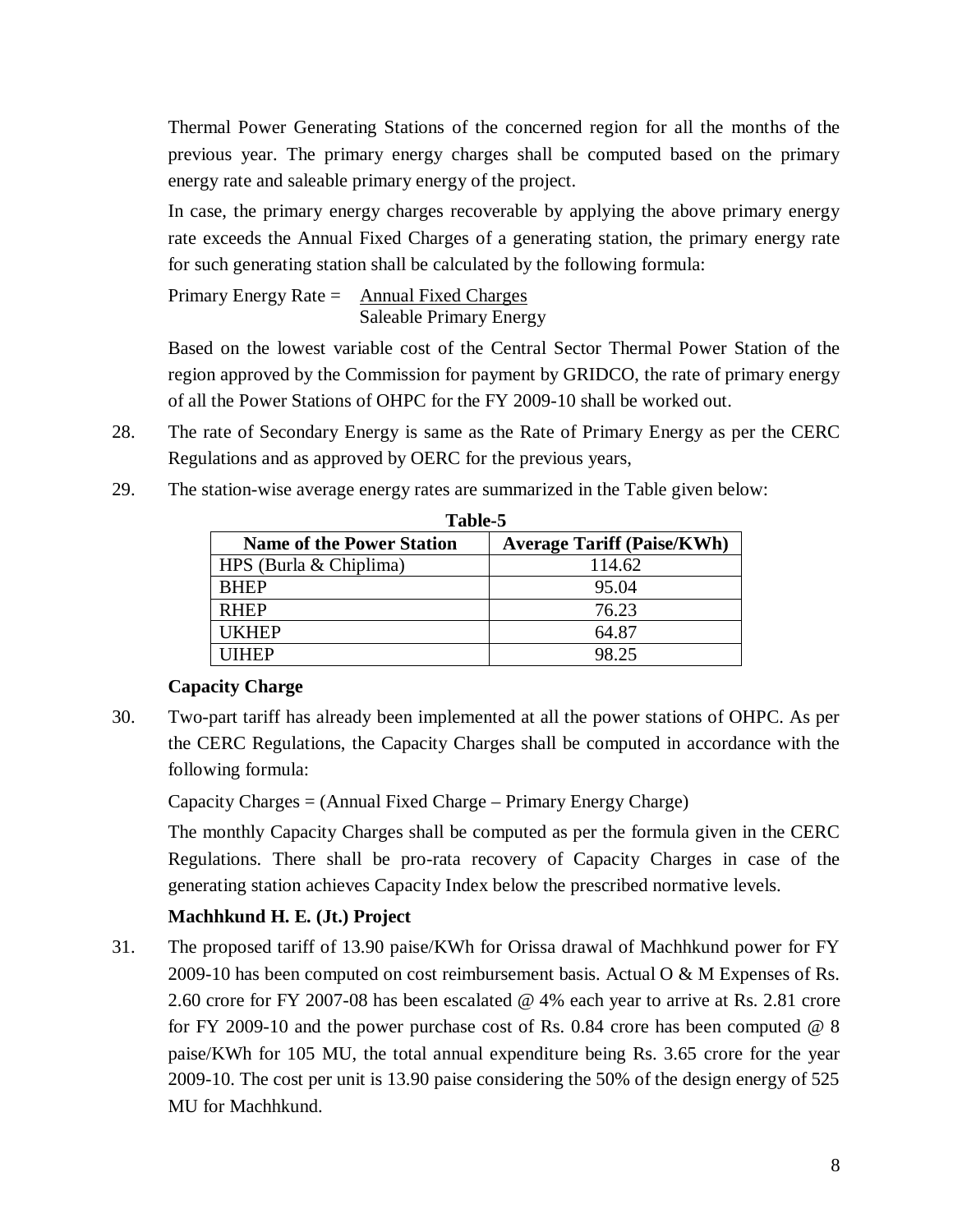OHPC has further stated that, there is proposal for R&M of the old generating units of Machhkund Power House, which may be started from the Financial Year 2009-10. In case of any additional expenditure on account of such R&M works during Financial Year 2009-10. OHPC may file an additional application for approval of revised ARR and Tariff for Machhkund Power Station during the year 2009-10.

### **Corrective Measures**

32. As stated in the tariff order dtd. 23.03.06 for the year 2006-07 in case no. 48 of 2005, the Commission have advised the State Govt. (i) to keep in abeyance the up-valuation of assets  $\&$  (ii) moratorium on debt servicing to the State Govt. for a period of another five years beyond FY 2005-06 i.e. till 2010-11. In view of the above, in the tariff proposal for FY 2009-10, (a) the interest on loan, depreciation & RoE on the up-valued assets and (b) the interest & installment of principal payment on the State Govt. loan for UIHEP have not been considered.

OHPC submits that in case the above corrective measures are not accepted by the State Govt., then OHPC may be allowed additional revenue by way of interest on loan / bonds, depreciation for principal repayments of the loan /bonds & RoE on the transferred up valued cost of assets.

# **VIEWS OF THE OBJECTORS ON ARR & TARIFF OF OHPC FOR FY 2009-10 (Para 33 to 75)**

- 33. OHPC was allowed, at the outset of the hearing, to make a presentation on its ARR and tariff application for the FY 2009-10. The representative of Nabakrushna Choudhury Centre for Development Studies, Bhubaneswar appointed as Consumer Counsel by the Commission presented its analysis of the proposal, objections and OHPC's rejoinder on ARR and tariff filing. Thereafter the objectors made their comments/observations on the proposed ARR of OHPC for FY 2009-10. Director (Tariff) then raised certain queries on the OHPC filing.
- 34. The Commission has considered all the issues raised by the participants in their written as well as oral submissions during the public hearing. Some of the objections were found to be of a general nature whereas others were specific to the proposed Revenue Requirement and Tariff filing for the FY 2009-10. Based on their nature and type, these objections have been categorized broadly as indicated below:

## **Nabakrushna Choudhury Centre for Development Studies (NCCDS):**

35. In accordance with Section-94(3) of Electricity Act, 2003 which stipulates that the appropriate Commission may authorize any person as it deems fit to represent the interest of the consumers in the proceedings before it, the Commission engaged Nabakrushna Choudhury Centre for Development Studies as Consumer Counsel in order to receive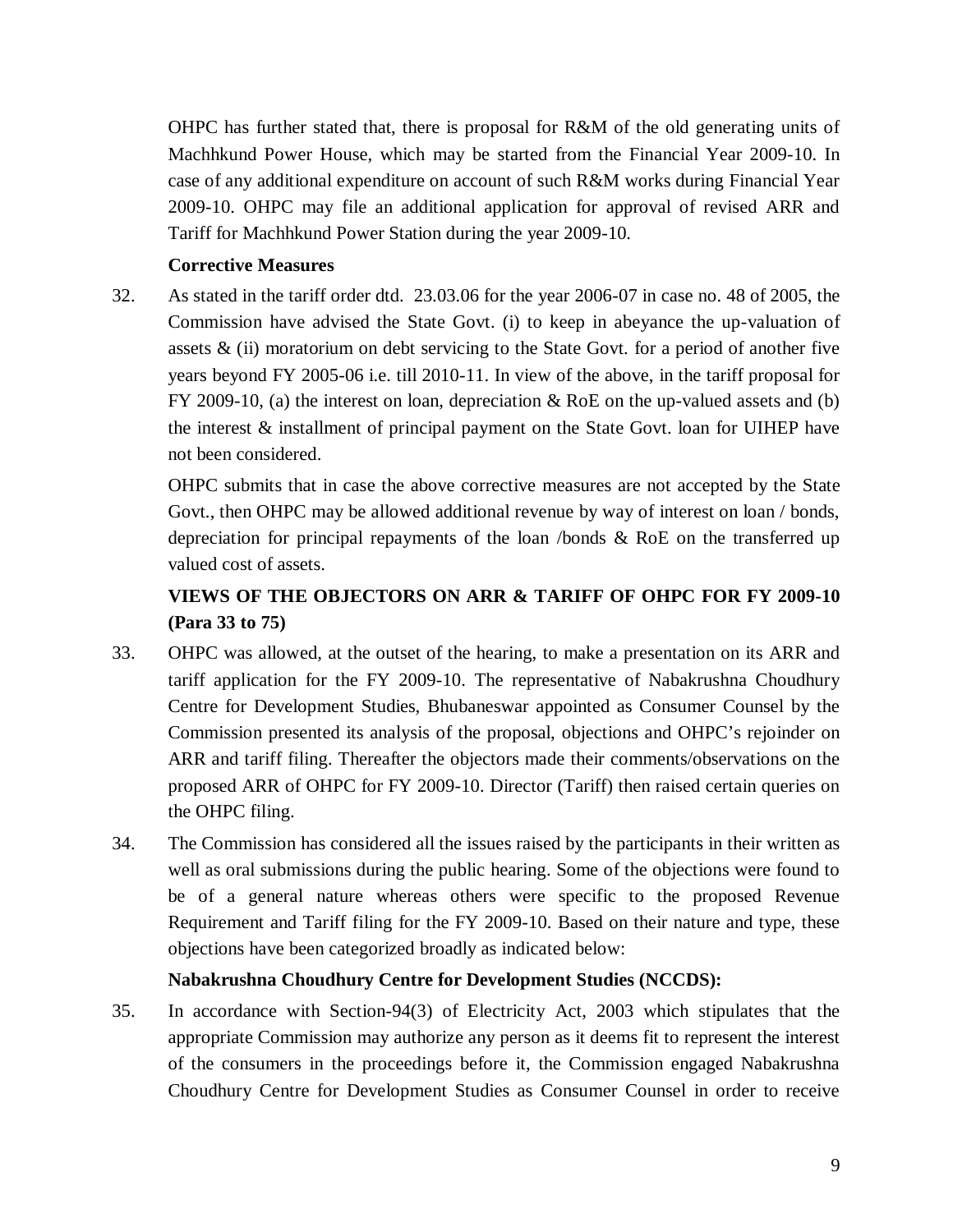quality inputs/ feedback on the tariff proposal in the interest of different sections of consumers. The representative of NCCDS had analysed the application and some of the important observations are as follows:

36. Due to the existing single-buyer-model presently prevailing in the State of Orissa, OHPC is supplying its entire power to GRIDCO, who in turn is supplying power to the Distribution Licensees of the State. Tariff proposals for all the old power stations and UIHEP show significant increase in tariff during FY 2009-10 as compared to 2008-09 due to increase in their ARR. Out of these, tariff proposals for power stations like HPS and UKHEP show increase more than double in tariff. As against this, tariff for MHEP shows a decline.

#### **Table - 6**

#### **Comparison of Tariff of Different Power Stations between 2008-09 and 2009-10**

| <b>Power Stations</b> | 2008-09 (P/U)                     | 2009-10 (P/U) | % Change |
|-----------------------|-----------------------------------|---------------|----------|
|                       | Approval by OERC proposal of OHPC |               |          |
| <b>HPS</b>            | 52.11                             | 114.62        | 119.96   |
| <b>BHEP</b>           | 52.61                             | 95.04         | 80.65    |
| <b>RHEP</b>           | 49.40                             | 76.23         | 54.31    |
| <b>UKHEP</b>          | 25.82                             | 64.87         | 151.24   |
| <b>UIHEP</b>          | 67.28                             | 98.25         | 46.03    |
| <b>MHEP</b>           | 25.09                             | 13.90         | $-44.60$ |

- 37. This increase in tariff, if allowed, would impose heavy burden on the consumers of the State, observed the Consumer Counsel. OHPC has projected an increase in ARR to the tune of Rs. 153.85 (51.32%) during 2009-10 in order to meet the growing expenses of these five power stations.
- 38. The Consumer Counsel submitted that the ARR proposal for the power stations like HPS, RHEP and UKHEP had increased significantly during FY 2009-10 compared to the FY 2008-09. Table-7 below clarifies the point.

**Table - 7 ARR of Different Power Stations**

|                 |             |             |          |             | (Rs. in Crore) |
|-----------------|-------------|-------------|----------|-------------|----------------|
| Power           | 2007-08     | 2008-09     | % Change | 2009-10     | % Change       |
| <b>Stations</b> | approval by | approval by |          | proposal by |                |
|                 | <b>OERC</b> | <b>OERC</b> |          | <b>OHPC</b> |                |
| <b>HPS</b>      | 63.69       | 60.56       | $-4.91$  | 108.64      | 79.39          |
| <b>BHEP</b>     | 62.68       | 61.62       | $-1.69$  | 87.37       | 41.79          |
| <b>RHEP</b>     | 18.28       | 25.68       | 40.48    | 50.56       | 96.88          |
| <b>UKHEP</b>    | 17.49       | 21.26       | 21.56    | 41.35       | 94.50          |
| <b>UIHEP</b>    | 130.46      | 130.68      | 0.17     | 165.73      | 26.82          |
| All             | 292.60      | 299.80      | 2.46     | 453.65      | 51.32          |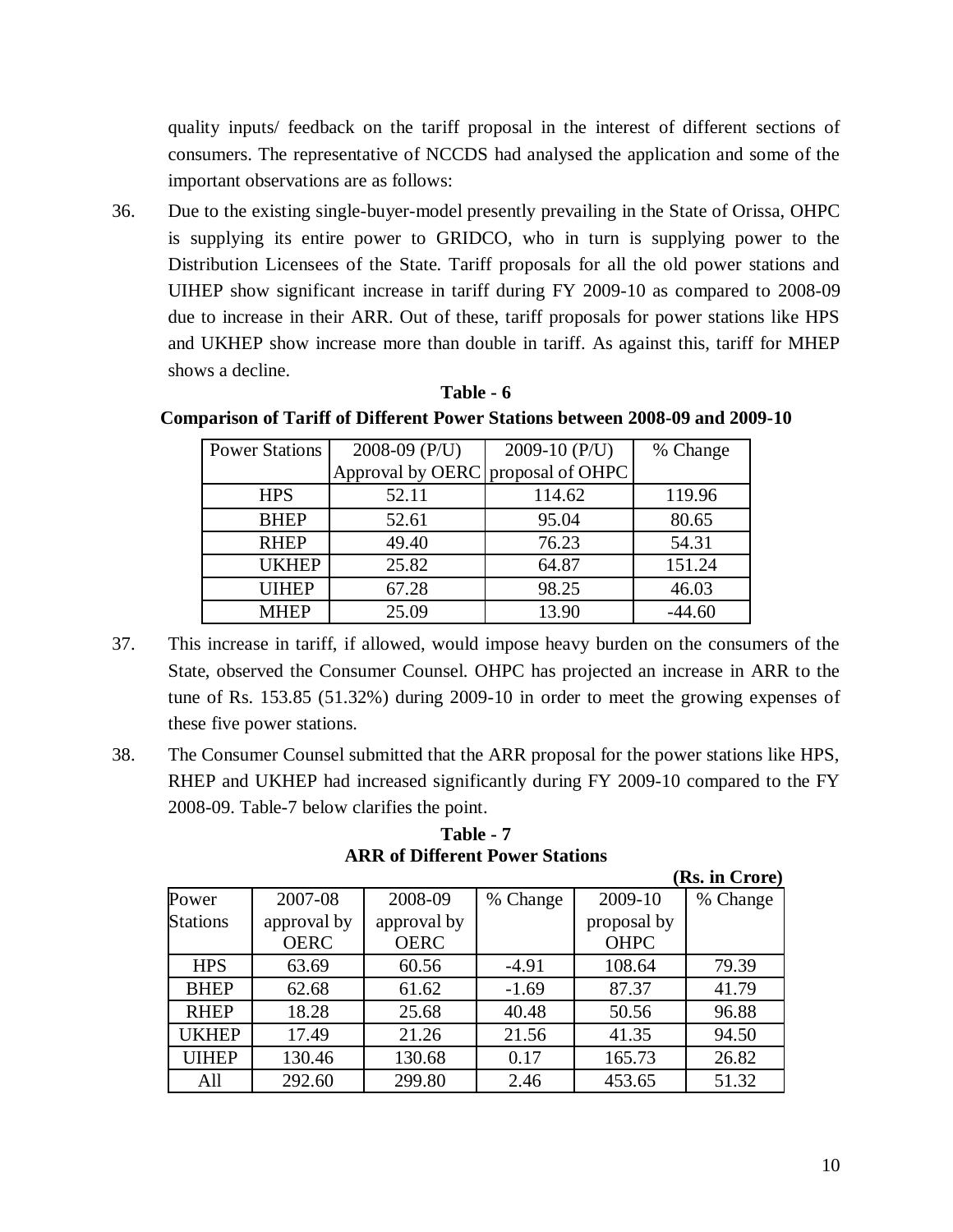- 39. The Consumer Counsel observed that the main reasons for significant increase in ARR of these power stations are on account of increase in O&M expenses, interest on working capital and return on equity.
- 40. The Consumer Counsel summarized the presentation by saying that there was scope for reducing ARR, as these power stations have proposed significantly higher increase in ARR. The Counsel felt that increase in tariff should not be allowed in the best interest of the consumers. On the other hand, there should be curtailment in Revenue Requirement for which there is a need to assess the Revenue Requirement of OHPC

#### **Review of Design Energy**:

- 41. Many objectors vehemently opposed the proposal of OHPC for reduction of design energy from 5676 MU to 4903.63 MU. They pointed out that the so-called revision of design energy is alarming and is much lower than the actual generation from inception. One of the objectors has given the statement of average generation of Hydro Stations during past years which are much higher than those proposed by OHPC. Some others have shown that the generation by OHPC stations during the recent pasts has been much higher than proposed for FY 2009-10. They submitted that design energy alone should not be the sole criteria for determining the availability of hydel stations and related factors like reservoir levels, amount of rainfall etc should also be considered as there is direct correlation between the hydel energy available for sale and the reservoir levels in each of the power stations.
- 42. As re-determination of design energy of the existing HEPs under OHPC has important bearing on determination of tariff, the objectors requested the Commission to finalise the revised Design Energy only after public hearing involving all stakeholders.
- 43. One objector pointed out that OHPC in its application has mentioned that 150 MW is added in the 360 MW Balimela Power House which has already been commissioned. But it is not known whether the design energy is increasing or decreasing for such addition. Another objector pointed out that as the units in the Burla Power House are up-rated, design energy should also be increased automatically.
- 44. OHPC has pointed out that the design energy has been calculated assuming water release from the reservoirs for domestic and industrial use. At the stage of construction of hydro electric projects, there was no provision for release of substantial quantity of power for industrial use. In case such substantial quantity of water is allocated for industrial purposes, it will not only reduce the design energy but will also reduce the capacity of the power station to produce peak energy and consequent UI charges. Therefore, the total loss of energy on account of use of water for industrial use should be fully compensated by the industries concerned.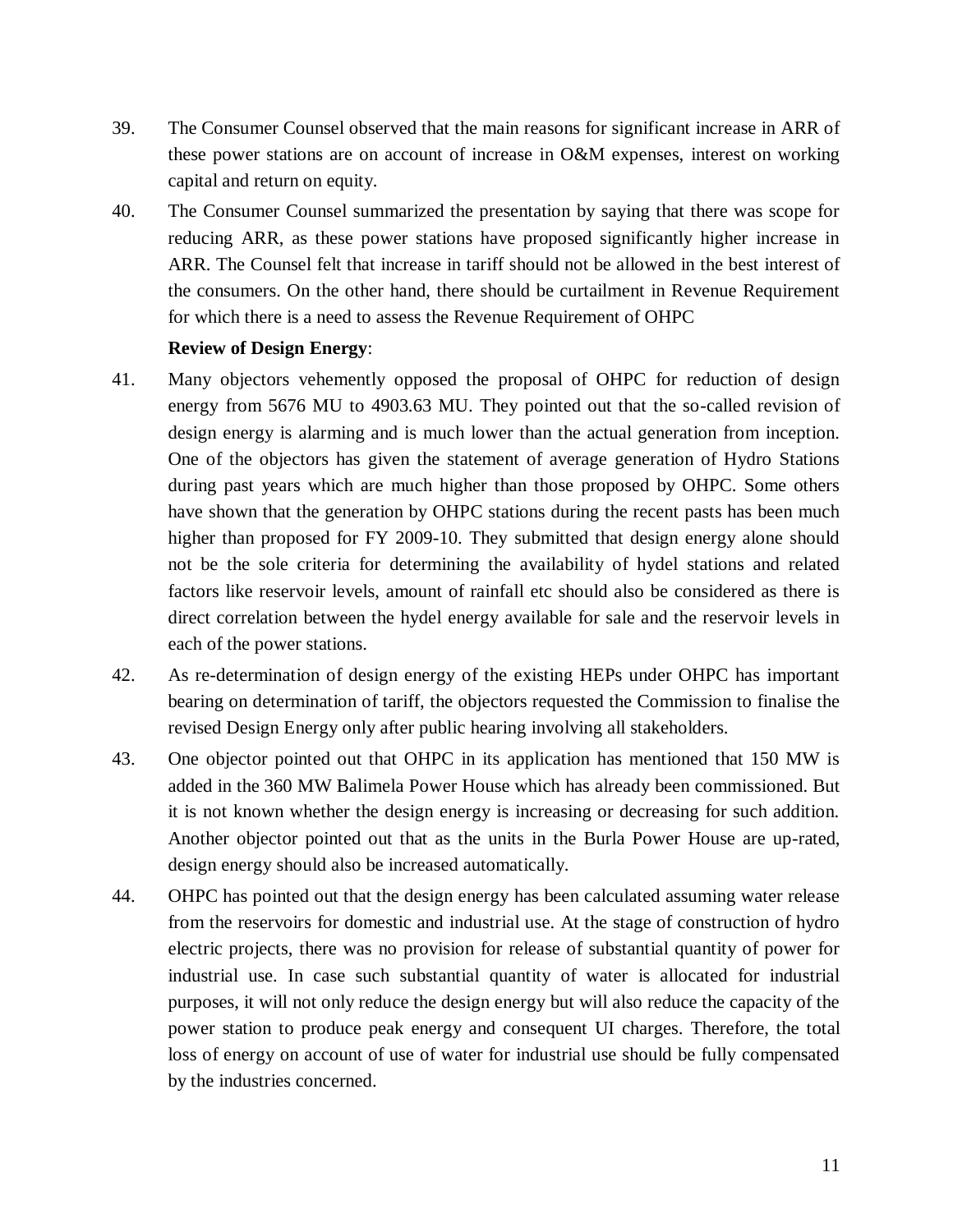# **Equity Component**:

45. One of the objectors stated that equity component earlier claimed in the last years was not accepted and should not be accepted this time.

# **Electricity Duty (ED):**

- 46. Some objectors stated that the excess ED payable over and above the stipulation was not to be reimbursed by GRIDCO.
- 47. One of the objectors requested the Commission to direct the Govt. of Orissa not to collect the electricity duty on the auxiliary consumption of the company.
- 48. Electricity Duty and income-tax should not be included under AFC but billed separately on monthly basis subject to annual adjustment.

# **Credit towards Colony Consumption:**

49. One of the objectors pointed out that as per the guidelines, cost of auxiliary consumption i.e. 1% of generation can only be passed on to the consumers. As per the above provisions and the OERC order dated 1.11.2008, OHPC has to furnish the amount to be credited towards colony consumption so that the amount can be adjusted against the ARR of OHPC for FY 2009-10.

## **Individual Station wise PPAs:**

- 50. Some of the objectors suggested that in accordance with the National Tariff Policy, the station-wise PPAs should be reassigned to the Distribution Companies with a definite time frame.
- 51. One objector has suggested for execution of separate PPAs for Hirakud Power House and Chiplima Power House, which had already been suggested by the reform consultants in 1996. He pointed out that lower capacity and energy generation at Chiplima was getting covered from the secondary generation of Hirakud. Both GRIDCO and the consumers are losing due to this.

# **Prospective Plan for Hydro Development**:

52. Some of the objectors pointed out that OHPC should immediately plan to execute Hirakud B, Chiplima B, Sindol-I, II & III on priority basis as the project reports of these projects are available and approved by CEA. OHPC should also take action for pump storage projects and River link projects for improving both hydro and thermal generation capacity in the state.

# **Capital Cost of Upper Indravati Hydro-electric Project**:

53. One objector has submitted that the Capital Cost of UIHEP at Rs 1195.42 crore taken for the purpose of tariff by the Commission is not correct as it should not exceed Rs. 468.07 crore due to the following grounds/reasons: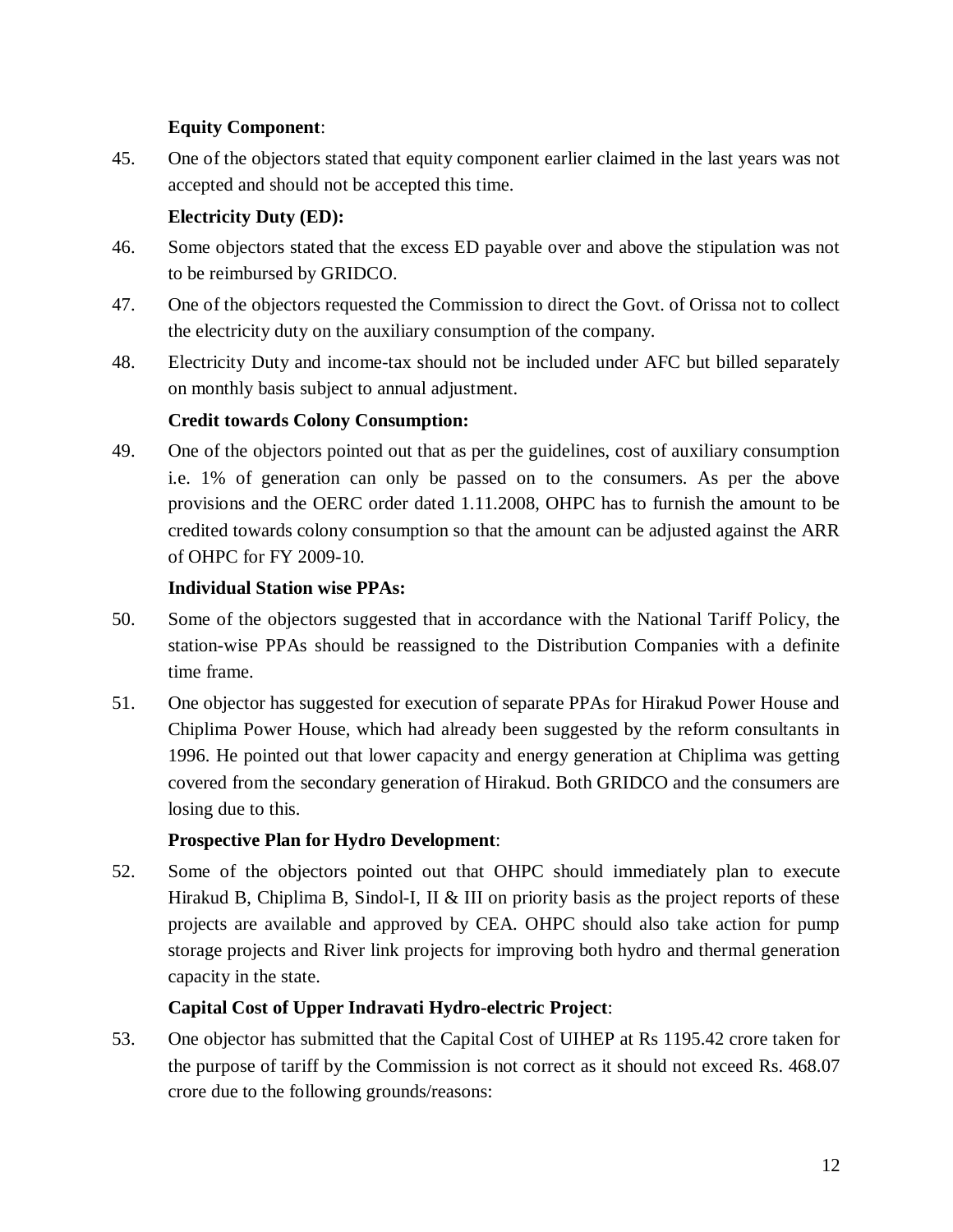- (a) That contrary to the earlier Orders, the Hon'ble Commission in its orders dated 22.03.2007 in Case No. 54/2006 accepted the Capital Cost of the Upper Indravati Hydro-Electric Project at Rs. 1195.42 crore for the purpose of determination of tariff only.
- (b) That OHPC for long avoided taking steps to determine the Capital Cost of the UIHEP as ordered by the Hon'ble Commission.
- (c) The objector, therefore, submitted that the consumers of Orissa will be put to severe financial disadvantage, if the "provisional" capital cost is allowed for the determination of tariff for the year 2009-10 also. The Commission may kindly take steps to re-determine the capital cost of the UIHEP for the purpose of tariff in the interest of equity & justice.

## **Balimela Extension:**

54. One objector submitted that the  $7<sup>th</sup>$  Unit of Balimela Power House was put on commercial operation on  $23.12.2008$  and the  $8<sup>th</sup>$  Unit was yet to be put on commercial operation. Return on Equity is only allowed after COD of the Unit. The Commission may, therefore, take a considered view on the ROE already allowed to OHPC during 2007-08 and 2008-09 (up to 22.12.2008).

# **Functioning of OHPC:**

- 55. Some of the objectors submitted that OHPC was functioning like a subordinate office of the state government, which is against the very spirit of Orissa Electricity Reforms Act 1995. Govt. of Orissa has not yet appointed a full time CMD and full time Director (Finance) of the company. The company is not functioning like a business company of the state. The units functioning under OHPC are neither professionally managed nor managed commercially.
- 56. One objector pointed out that OHPC corporate office is functioning in a rented house for last 12 years and huge amount has been paid by OHPC as rent. Being a Govt. company, that should not be included in the annual revenue requirement. OHPC has to produce the asset register of the company before the Commission.
- 57. OHPC has not filled-up the posts of skilled workers in power houses and due to shortage of manpower, the work culture and productivity are reducing day by day.
- 58. OHPC has signed several MoUs with different companies for Thermal Power Generation. They should produce all documents before the Commission because any expenditure in this regard has to ultimately pass on to the consumer by way of tariff.

## **O & M Expenses**:

59. Some of the objectors submitted that in the absence of Audited Accounts of OHPC for FY 2007-08, the O&M cost of Rs. 184.34 crore projected may not be considered. OHPC may be directed to submit the actuals of O&M expenses as on date.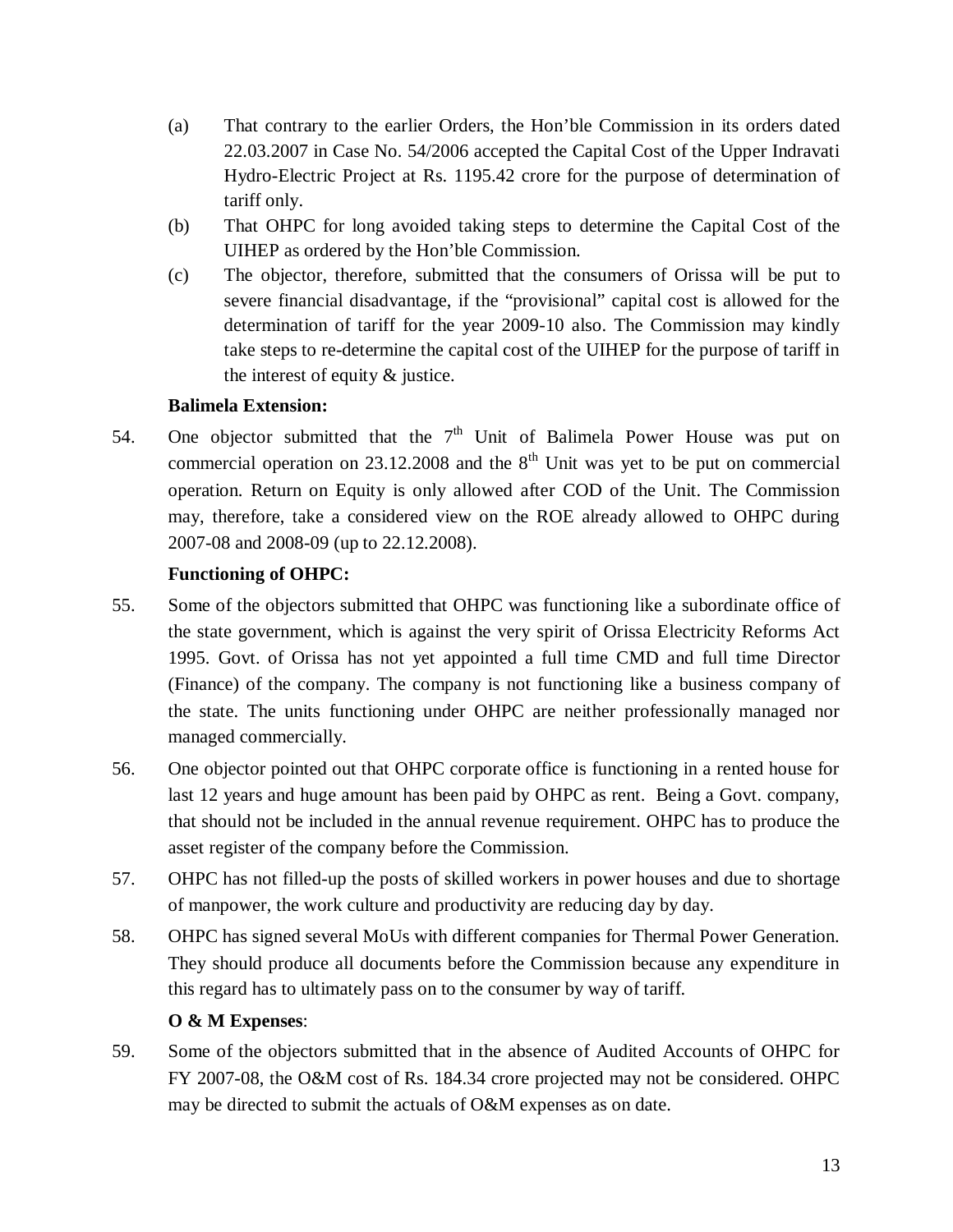- 60. The submissions on O & M Expenses by the objectors are briefly stated as follows:
	- (a) As per PPA, 4% escalation is to be considered over the O&M permitted during the year 2008-09 after deducting additional O&M allowed therein.
	- (b) One objector has stated that instead of claiming O&M expenses at 4% extra over and above the previous year it would be more appropriate & reasonable to provide at actuals of 2008-09 and for 2009-10. Any extra expenses which can be substantiated by OHPC can be met from additional revenue generated from secondary energy.
	- (c) In the O&M, OHPC has included FBT  $\&$  wealth tax, which is not a pass through in tariff. The same may be disallowed.
	- (d) OHPC may meet expenditure towards infrastructure and peripheral development work from its profit.
	- (e) Expenditure on switch yard renovation & trash-rack replacement of Chiplima Power House and purchase of turbine blades of Rengali Power House should be treated as capital expenditure instead of including the same under O&M.
	- (f) OHPC may come forward with a concrete programme to get rid of the weed problem at Chiplima to make effective use of the idle capacity.

## **Depreciation**:

61. Some objectors have pointed out that OHPC has not submitted details of loan schedule. In the absence of loan repayment schedule, they propose depreciation of Rs 10.72 crore, Rs. 1.05 crore and Rs. 1.25 crore for 2009-10 as against Rs.12.5 crore, Rs. 2.41 crore and Rs. 2.89 crore in case of HPS, RHEP and UKHEP respectively for 2008-09.

## **Interest on Working Capital**:

- 62. Some of the objectors submitted their comments on interest on working capital calculated by OHPC in its ARR which is briefly as under:
	- (a) OHPC may not charge interest on working capital to reduce the impact on tariff.
	- (b) If at all the interest on working capital is charged, it should be computed at 11% instead of 13% proposed by OHPC.

## **Interest on Loan:**

- 63. Some of the objectors submitted their comments on interest on loans calculated by OHPC in its ARR which are briefly as under:
	- (a) The calculations made by OHPC is not in line with the correctives previously suggested by the OERC and accepted by the Govt. of Orissa.
	- (b) The interest on deemed loan should be disallowed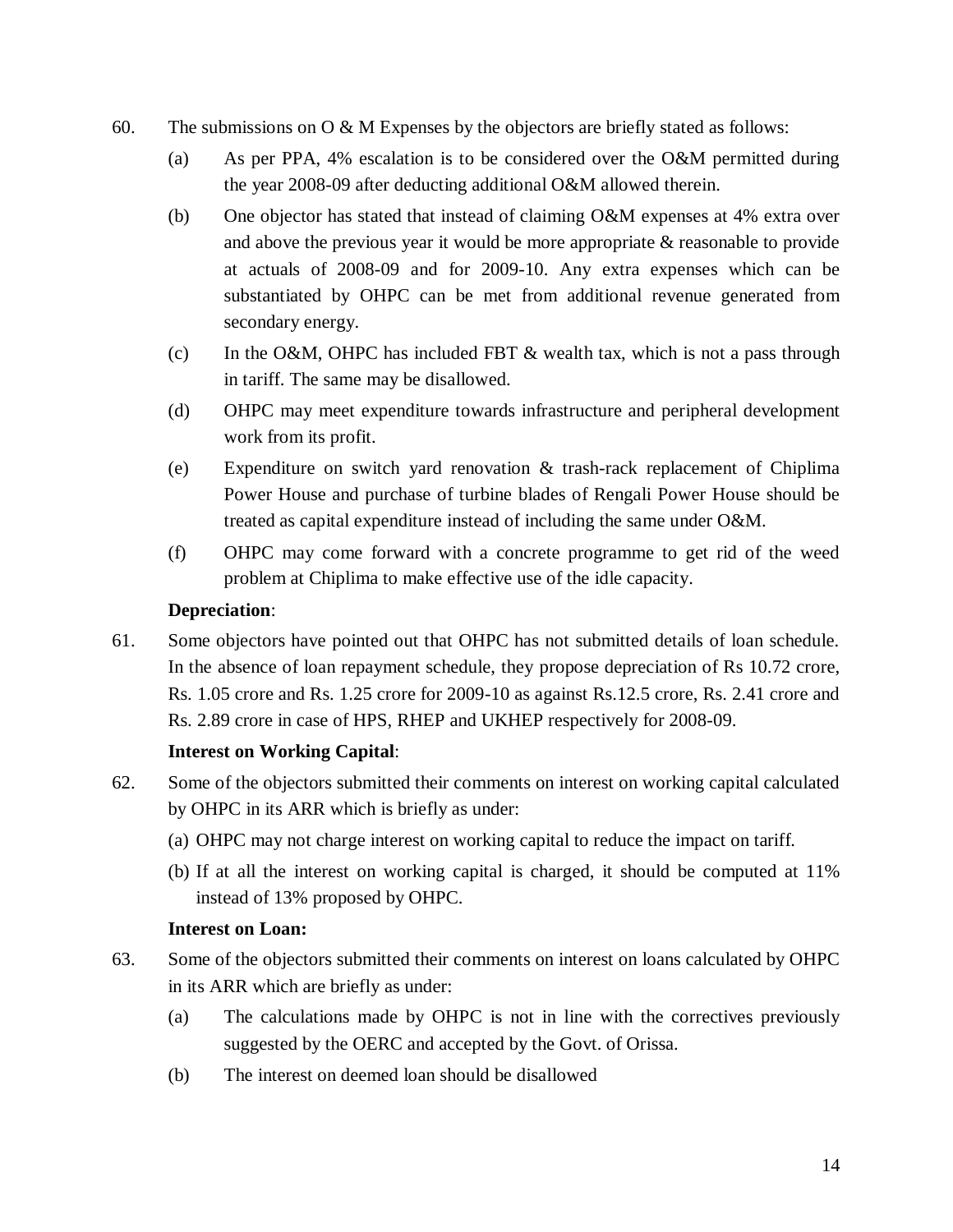## **Return on Equity**:

- 64. Some of the objectors commented on the proposal of OHPC on Return on Equity (ROE) in its ARR which are briefly stated as under:
	- (a) The proposal of return on equity considering 14% per annum for FY 2009-10 for each power station with an equity base of 25% of the original project cost and additional capital expenditure is erroneous.
	- (b) In the absence of the statements on extent of capitalization, proper scrutiny of the capital works in progress and status of CWIP be made before allowing return on equity.
	- (c) The state Govt. may accept OHPC's proposal not to charge ROE in 2009-10 for the old power stations so that the power tariff to the ultimate consumer is reduced/contained.

## **Interest during Construction:**

65. One objector has stated that there is no justification for including IDC in the tariff as it is not an element of cost.

## **Misc. Income:**

66. Some objectors pointed out that cash discounts received from PFC on repayment of loans taken from time to time and interest received on GRIDCO bonds be included in the ARR of OHPC.

## **Utilisation of Secondary Energy Reserve Fund:**

67. Some objectors pointed out that the earnings from secondary energy sale should be considered as income in the ARR as per tariff order for FY 2007-08.

## **Grant received under APDP Scheme:**

68. Some objectors pointed out that the receipt of Rs. 19.0 crore for RM&U of units  $3 & 4$  of Burla Power House under APDP Scheme should not be treated as equity and no returns be allowed on it.

## **Truing Up:**

69. Some objectors commented that there should be parity in truing up treatment. The benefits of high hydro conditions should be passed on to the consumers of Orissa by truing up of the performance of OHPC during the previous years (2003-04 to 2006-07) as it was done during FY 2002-03 to pass through the fixed cost due to low hydro conditions.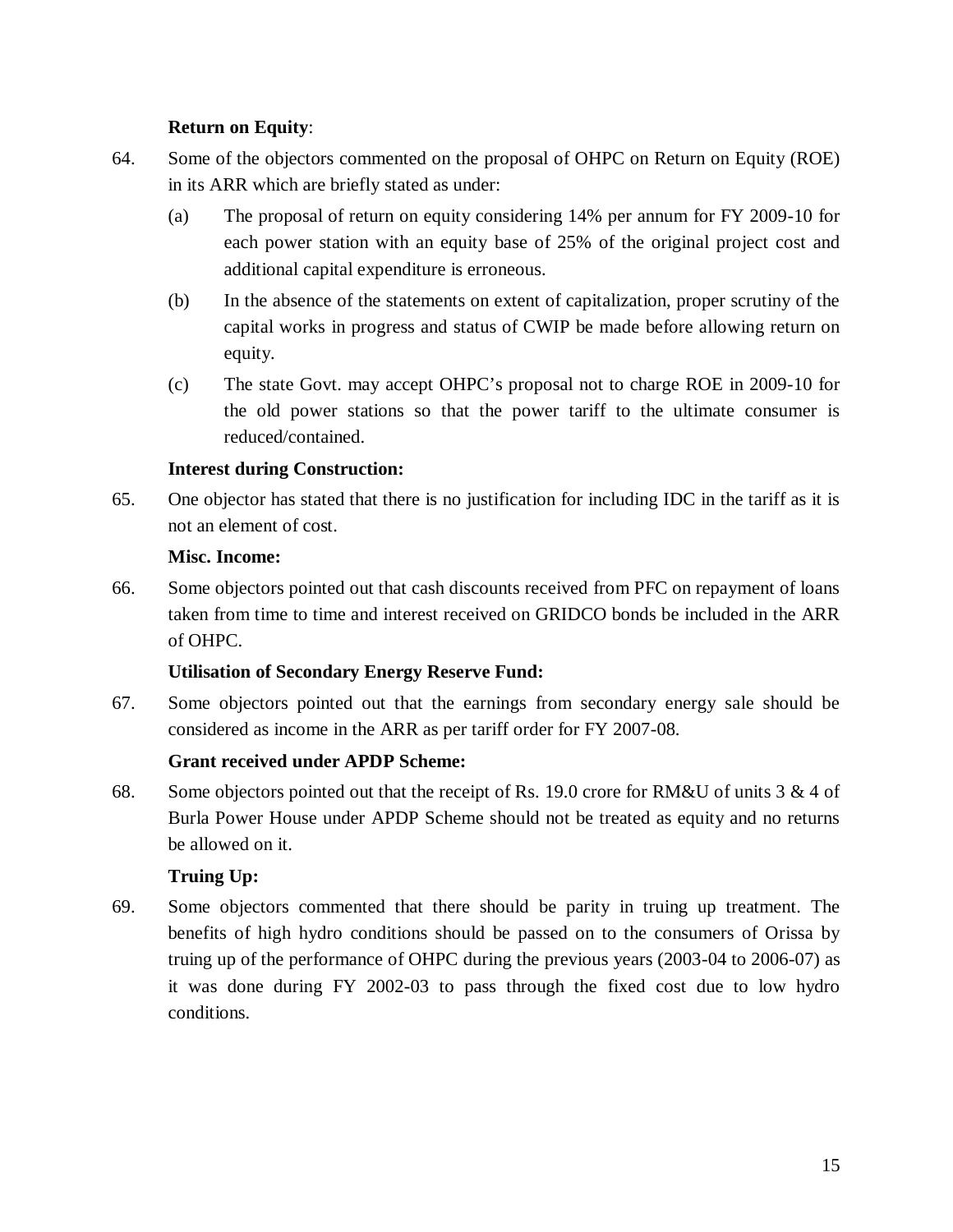## **Reservoir level & availability of power**:

70. Some of the objectors mentioned that the availability of power from State Hydro Stations for FY 2009-10 projected by OHPC is about 4960 MU whereas as per their calculation it will be about 7711 MU. This may be clarified by OHPC.

## **Primary and Secondary Energy charges**:

- 71. One objector has submitted his views on pricing of Primary and Secondary Energy proposed by OHPC which are briefly stated as under:
	- (a) OHPC should indicate whether a separate account has been maintained to keep the funds earned out of secondary energy.
	- (b) If secondary energy charges are also made equal to the primary energy charges, the consumers have to bear the cost of high capital investment for a second time.
	- (c) When two additional units are installed in BHEP, there will be a sharp increase in the primary energy charges (as there will be no increase in the design energy).
	- (d) OHPC does not have to incur any additional expenditure for generation of secondary energy.
	- (e) The primary energy charge is very high in Orissa compared to other states. OHPC may be given an incentive only for Secondary energy generation to motivate to maintain 100% machine availability during monsoon.

## **Two-Part Tariff**:

- 72. One of the objectors requested the Commission to prescribe a two-part tariff as the concept of two-part tariff providing capacity charges and primary energy charges is a true measure of efficiency of the generating company.
- 73. The objector submitted that OHPC is projecting a substantial increase in tariff, taking full advantage of the cost plus principle for determination of tariff and therefore needed examination by the Commission.
- 74. The objector stated that even though the Commission had directed OHPC to carryout certain exercises, which have a direct bearing on the tariff, OHPC is avoiding/delaying to execute the same.
- 75. The capacity charges should be fixed at atleast 50% of the fixed charges to incentivise OHPC to improve availability of the machines which will also help the Generator to generate higher secondary energy. Thus there would be an element of penalty and bonus which is a very desirable scheme in fixing the tariff for OHPC.

## **REJOINDER OF OHPC (Para 76 to 121)**

76. The application for approval of Annual Revenue Requirement (ARR) & Tariff for the FY 2009-10 in respect of individual Power Stations of OHPC was filed before the Hon'ble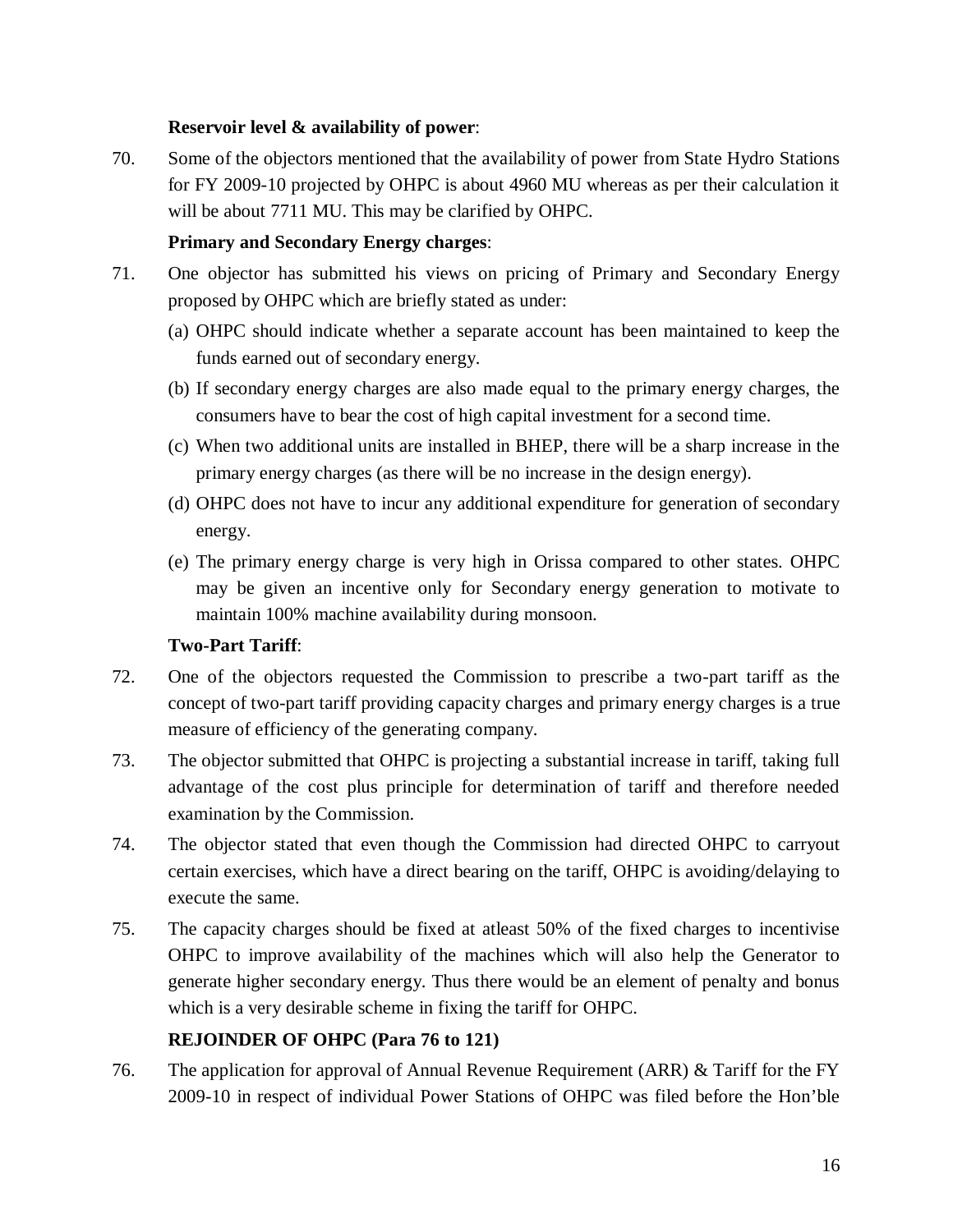Commission on 29.11.08. Suggestions/objections on the ARR application have been received from a number of objectors. The compliance to the suggestions / objections raised by the objectors are furnished herewith:

#### **Reassessment of Design Energy:**

- 77. Pursuant to the Commission's directive in its Order dtd.10.06.2005 in para 6.5(a), OHPC carried out the work of Reassessment of Design Energy through a consultancy agency namely M/s SPARC as per the norms prescribed by CEA on reassessment of design energy. OHPC submitted the reports to the Commission on 31.05.2008 for approval. The Commission in its letter dated 04.11.2008 observed that while the report has been prepared following the guidelines issued by the CEA in August, 2004, the Commission nevertheless desire to refer the matter to the CEA for better appraisal. The said reports were referred to CEA for its comments. M/s SPARC gave a presentation to the CEA on 17.12.2008 at CEA's Head quarters, New Delhi. The CEA has expressed that "from the presentation made by OHPC / M/s SPARC Ltd. and from perusal of the 'Reports on Reassessment of Design Energy' of the projects furnished earlier, it is seen that the guidelines issued by CEA have been broadly followed by OHPC while carrying out the review. However, authenticity / accuracy of the various data adopted for the review may be ascertained by OERC at their end". So the Commission may take a final decision on the matter.
- 78. It is to be mentioned that design energy of a hydel station is not determined only on the earlier years' performance of the stations and reservoir status only. There are many other parameters like yield pattern of the basin, live storage capacity, Pan Evaporation (due to climatic change), demand for irrigation and provision for domestic and industrial uses and environmental flow, which determines the design energy of a hydro generating plant. These parameters have undergone considerable variation in the last 25 to 30 years.
- 79. The design energy of HPS has been computed after taking into account the commitment of Hirakud reservoir water to D&I (Domestic & Industrial). The water requirement for D&I is 616.5 Mm<sup>3</sup> (0.5 MAcft) based on MoUs signed for various steel plants, thermal stations and aluminum complexes up to 2006-07, as per the report submitted by M/s SPARC.
- 80. The water drawn by the industries from the power channel of Chiplima is not taken into consideration.
- 81. The design energy of RHEP has been computed after taking into account the water requirement for D&I. The water requirement for D&I is 600  $\text{Mm}^3$ , as per the report submitted by M/s SPARC.
- 82. The main reasons for getting a low design energy are: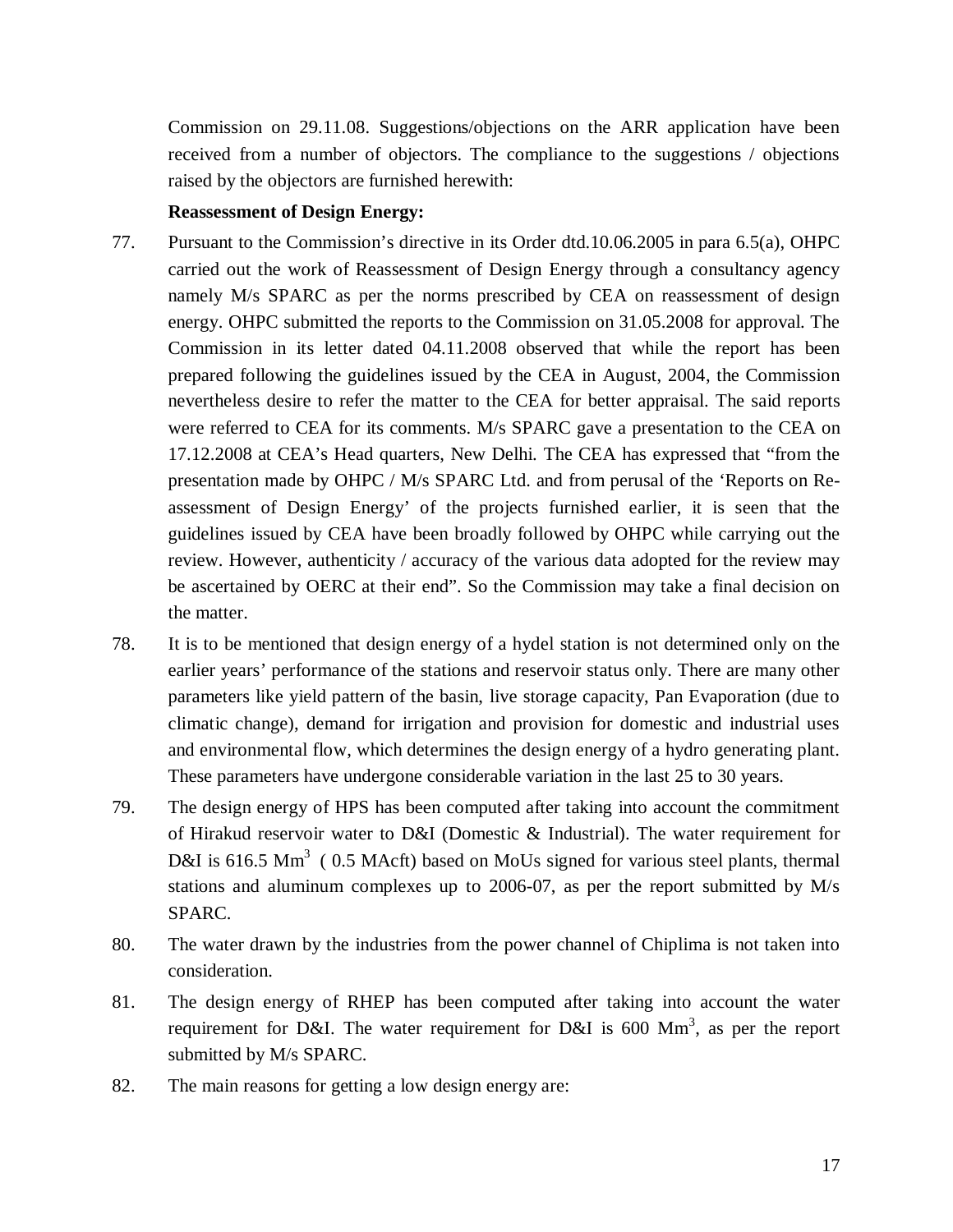- (i) Change in land use and cropping pattern in the upstream side
- (ii) Low yield due to upstream abstraction due to interception of catchment area particularly for Hirakud reservoir.
- (iii) Change in requirement of water for irrigation due to change in cropping pattern.
- (iv) Requirement for D&I (Domestic and Industrial) use has been increased.
- (v) Reduction in live storage capacity due to siltation.
- (vi) Marginal reduction of the rainfall in the basin.
- 83. There will be no change in design energy due to addition of 150 MW to Balimela Power House. It has been installed to meet the peak demand of Orissa grid. Meeting peak demand will stabilize the grid and help to avoid load shedding, which is again in the interest of consumers of the state.

## **Equity Component**:

84. The notification dated 29.01.2003 of Government of Orissa, DOE stipulates that GRIDCO & OHPC shall not be entitled to any ROE till the sector becomes viable on cash basis, or 2005-06 whichever is earlier. Since no further notification is issued by the State Government to this effect, ROE on the historical cost of the OHPC assets has been proposed in the ARR for the financial year 2009-10.

### **Electricity Duty (ED):**

85. As per the agreed PPA between OHPC & GRIDCO, the taxes and duties including on auxiliary consumption etc payable by OHPC to the State Government and other statutory bodies shall be passed on to GRIDCO in the shape of supplementary bill raised by OHPC and GRIDCO will make payment accordingly within 3 days of receipt of bills. To facilitate reimbursement of electricity duty, GRIDCO should include the same (based on the Design Energy), in its Annual Revenue Requirement prior to beginning of the year. OHPC is of the view that ED on auxiliary consumption should be reimbursed as per actual payment to the Government of Orissa.

## **Credit towards Colony Consumption:**

86. The colony loads at RHEP and BHEP consists of OHPC, Water Resource and Pvt. Consumers loads. Till date, the DISCOMS have not segregated the OHPC & non- OHPC loads. They have been regularly perused for segregation on the above loads along with the separate metering system. Then only, the OHPC consumption can be quantified and thereafter the adjustment may be done with ARR of the respective field units.

## **Allocation of PPAs:**

87. OERC in Order dated 13.01.2005 on the case No. 88/2004 has approved the PPA between OHPC and GRIDCO for power purchase from RHEP. Regarding allocation of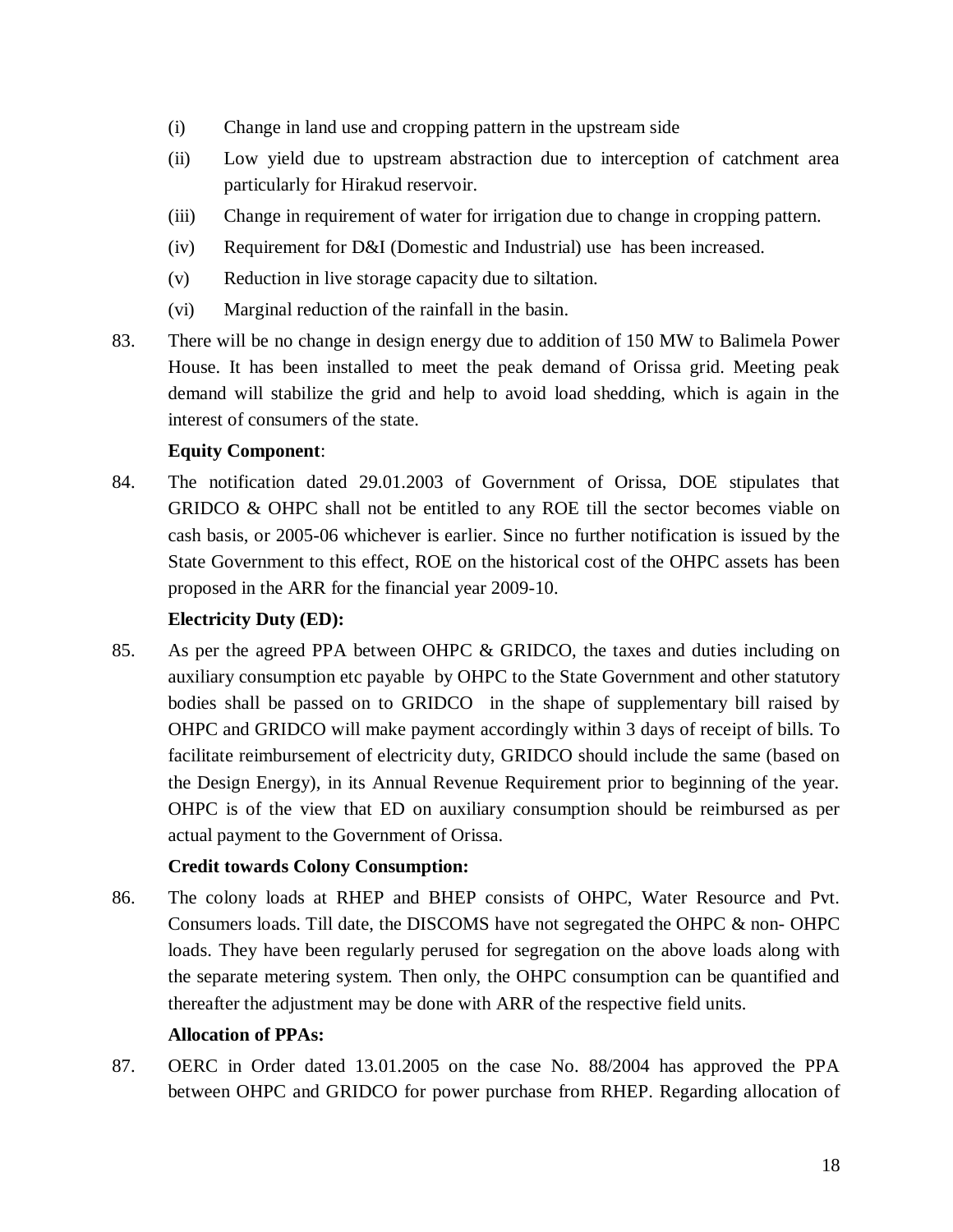PPAs to the Distribution Companies, the Commission has the authority to take suitable decision on the mater.

## **Separate PPA for Hirakud and Chiplima:**

88. At present there is no such proposal for separate PPA for Hirakud and Chiplima. However, OHPC accepts the advice of objectors in this regard.

## **Prospective Plan for Hydro Development**:

- 89. There is no such plan to develop alternative power channel for Chiplima power house. However, it has been proposed to install an automatic trash cleaning machine at the existing trash rack of all the units of Chiplima power house. The offers for the same are under evaluation. Further the possibility of complete dredging of power channel and the ponds is being explored. Till that happens, regular weed cutting and disposal is undertaken by M/s IDCO.
- 90. Members of Board of Directors of OHPC during 32nd meeting held on 09.06.2000 advised to withhold the implementation of Hirakud-B and Chiplima-B due to high cost of generation as per the DPR prepared by WAPCOS and considering the economic scenario at that time. At present there is no proposal of OHPC to take up the said projects.
- 91. At present OHPC is in the final stage for preparation of revised DPR for SINDOL-1 (Deogaon H.E. Project) engaging WAPCOS as consultant.
- 92. Development of pump storage and river link projects at different locations in Orissa are under scrutiny of the Department of Water Resources and the decision will be taken by the Inter-Departmental Co-ordination Committee constituted by Govt .of Orissa..
- 93. For development of New H.E. Projects "Interdepartmental Technical Co-ordination Committee" with the members from WR Department and Energy Department has been constituted by Government of Orissa to sort out the issue relating to development of New projects. The nine nos. of newly identified projects are as follows:
	- (1) Middle Kobal H.E. Project
	- (2) Tel Integrated Project
	- (3) Lower Vansadhara Project
	- (4) Balijori H.E. Project
	- (5) Salki H.E. Project
	- (6) Khadago Dam Project
	- (7) Uttel-Roul Integrated Project
	- (8) Mahanadi- Bramhani River link
	- (9) Barmul Hydel Project

### **Capital Cost of Upper Indravati Hydro-electric Project**:

94. After long discussions and deliberations on the project cost of UIHEP during the hearing for tariff application for 2007-08, the Commission in its order dated 22.03.2007, have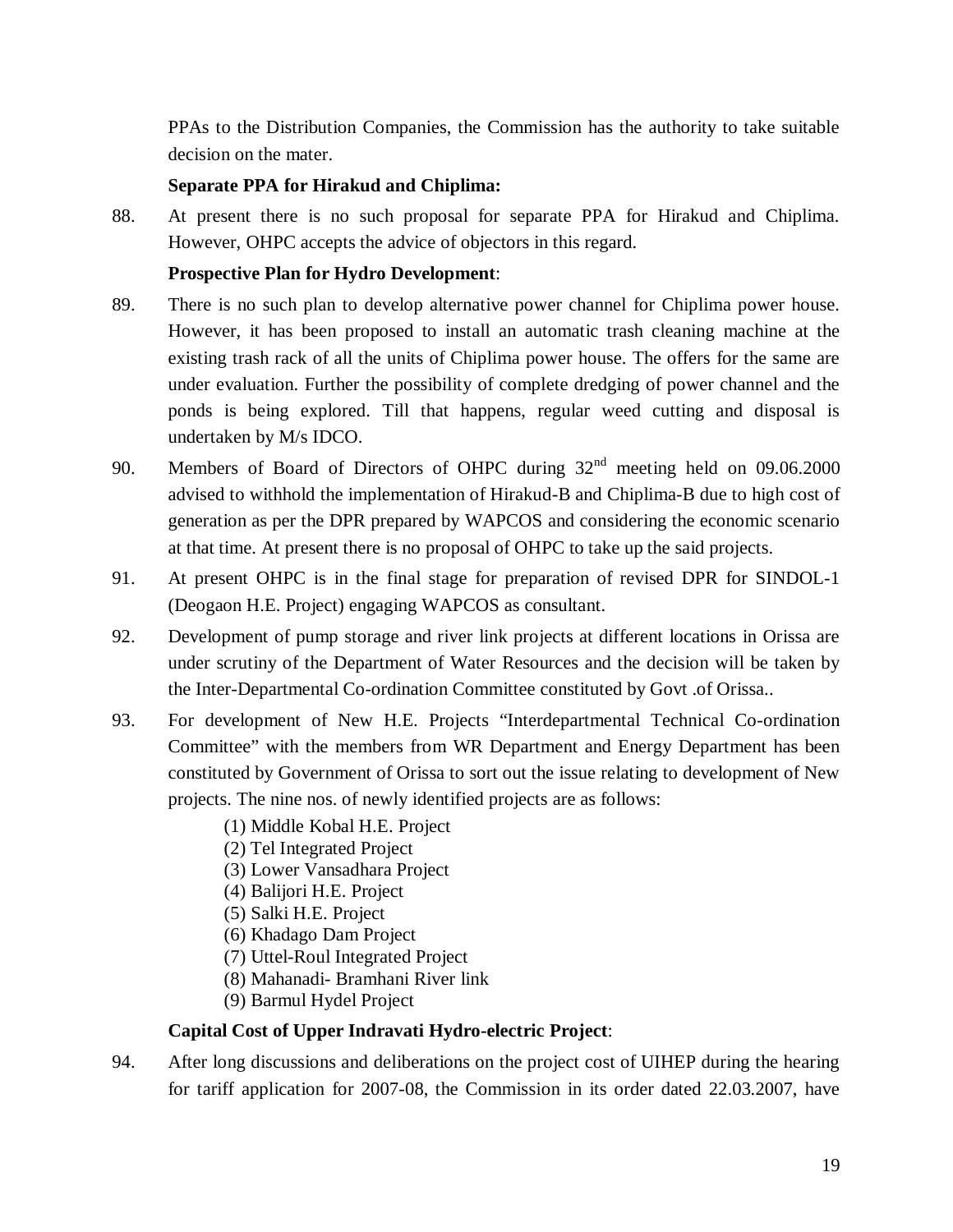approved Rs. 1195.42 crore as the final capital cost of UIHEP (600 MW capacity) for the purpose of determination of tariff. The tariff proposal of UIHEP is based on this approved capital cost. The issue should not be reopened again and again.

# **Balimela Extension:**

95. The  $7<sup>th</sup>$  &  $8<sup>th</sup>$  units of BHEP have commissioned on 25.01.2008 & 13.05.2008 respectively. Around 145.148 MU has been supplied to the grid during trial operation as infirm power. The  $7<sup>th</sup>$  &  $8<sup>th</sup>$  units have been put into commercial operation on 23.12.2008 and 23.01.2009 respectively. Return on equity on account of capitalization of these Units has already been claimed in the financial year 2007-08 and 2008-09. The existing CERC regulation provides that Return on Equity shall be computed on the equity base determined in accordance with regulation 36 and shall be @ 14% per annum. Based on the notification of Government of Orissa dated 29.01.2003, the return on equity for the year 2004-05 was allowed to OHPC on new investments only after 01.04.1996. Hence, OHPC may be allowed ROE on new investment made after 01.04.1996.

# **R & M of Unit II of Chiplima Power House:**

96. Unit-II of Chiplima Power House was put on commercial operation on 27.03.2008 after completion of R&M. The capital expenditure of Rs. 23.77 crore has to be capitalized in the financial year 2008-09. The expenditure made in the said R&M work is reflected in the Annual Account of 2007-08.

## **Functioning of OHPC:**

- 97. Regarding management and functioning of OHPC in rented house, OHPC has no comments as it has no relation in determination of hydro tariff.
- 98. There is no such shutdown of HPS Burla & Chiplima due to alleged mismanagement as narrated by an objector. However, the planned and forced shut downs of Hirakud and Chiplima Power House of OHPC for 2007-08 are given below.

| <b>HPS Burla</b> |        |        |        |        |         |         | Chiplima |        |        |        |
|------------------|--------|--------|--------|--------|---------|---------|----------|--------|--------|--------|
| Sl. No.          | Unit-1 | Unit-2 | Jnit-3 | Unit-4 | Unit-5  | Unit-6  | Unit-7   | Unit-1 | Unit-2 | Unit-3 |
| Planned          | 613.10 | 1120.3 | 8.00   | 3.50   | 5006.45 | 1447.00 | 6.35     | 430.29 | 8784   | 0.00   |
| outage           |        |        |        |        |         |         |          |        |        |        |
| Forced           | 509.35 | 9957.0 | 831.42 | 294.15 | 20.30   | 16.49   | 162.35   | 257.43 | 0.00   | 8784   |
| outage           |        |        |        |        |         |         |          |        |        |        |

## **Table-8**

## **O & M Expenses**:

(in Hours)

<sup>99.</sup> Additional estimated expenses towards wage revision has been included in O&M expenses.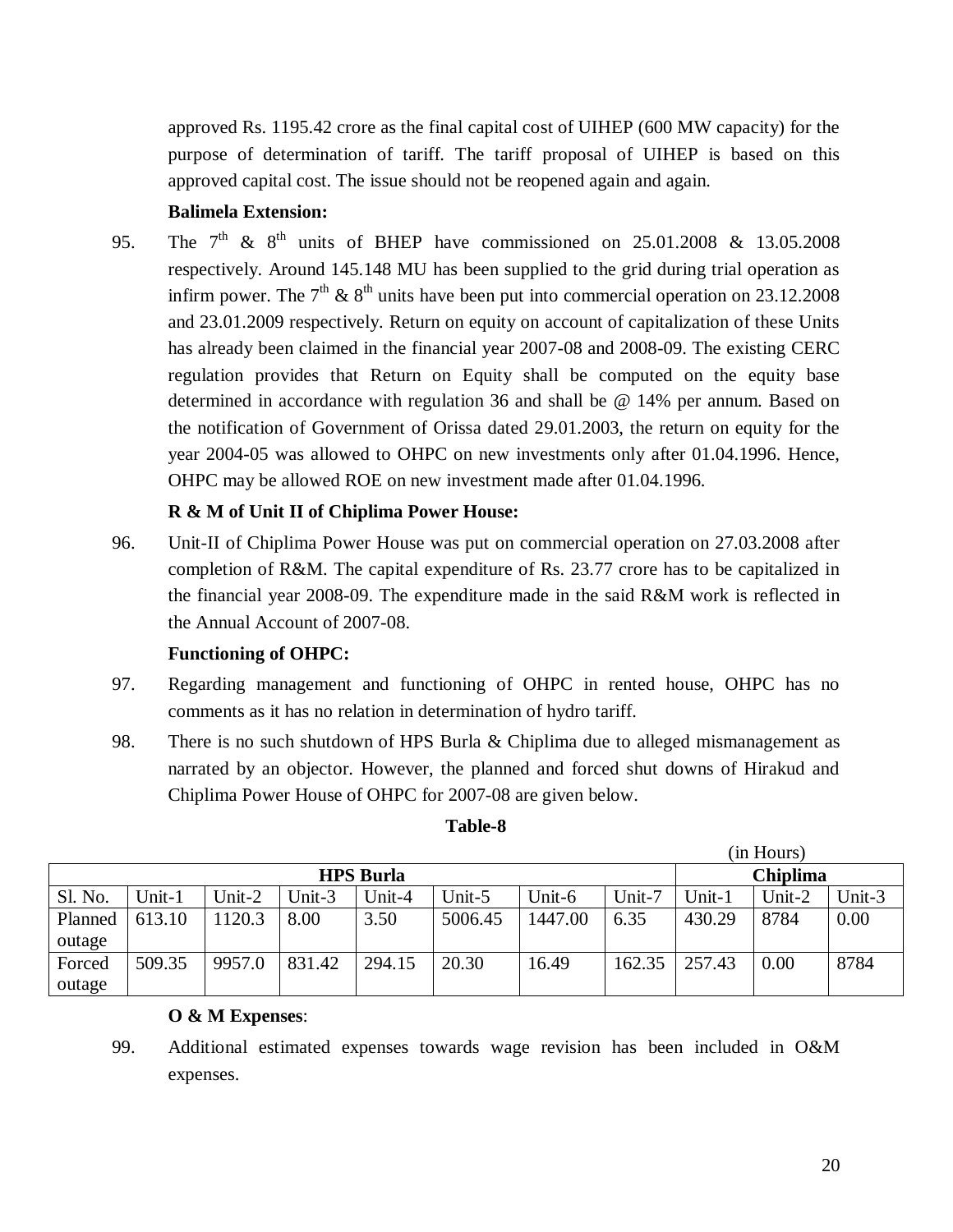- 100. Infrastructure development is for creating a healthy living atmosphere around the power house and the colony for the employees. There should be provisions in the ARR to this effect. The Commission may kindly consider the same for all generating stations.
- 101. Renovations of switchyard of Chiplima Power House at a cost of Rs. 2.50 crore is a major repair work and expenditure could not be met from the normal O&M expenses in ARR. There is an urgent need to renovate the switchyard which is more than 50 years old. At present, it has been proposed to install an automatic trash cleaning machine at the existing trash rack of all the units of Chiplima power house. The offers for the same are under evaluation.
- 102. The Commission in the tariff order for financial year 2008-09 allowed Rs.1 crore for purchase of turbine blade of RHEP and also advised to consider the balance Rs.2 crore in the financial year 2009-10.
- 103. Similarly, the Commission in tariff order for FY 2008-09 has allowed Rs. 7 crore towards major repair of governor and excitation system of UIHEP machines and balance Rs. 7 crore is to be considered in the financial year 2009-10.
- 104. O & M expenses has been computed based on the OERC and CERC guidelines taking into account the audited figures of 2007-08 and escalated @ 4% per annum. The suggestion of the objectors for taking into consideration the O&M expenses of 2008-09 for determining tariff of FY 2009-10 is not feasible as the audited figure of 2008-09 will be available only in the middle of FY 2009-10.
- 105. The increase in O&M expenses is due to provision for salary enhancement for current year and arrear salary from 01.01.2006 on the proposed implementation of  $6<sup>th</sup>$  pay Commission recommendations. The contribution to O&M expenses due to pay revision has already been enunciated in the application.

### **Depreciation**:

106. In case of Rengali and Upper Kolab depreciation of Rs.2.41 crore and Rs.2.89 crore respectively has been considered @ 2.57% on original cost of assets as on 01.04.1996 and additions made thereafter. For other power houses actual loan repayment to be made has been considered. The details of principal loan repayment to be made in the financial year 2009-10 is given below.

|              |            |          |             | (Rs. in Crore) |
|--------------|------------|----------|-------------|----------------|
| Units        | Govt. Loan | PFC Loan | Deemed Loan | Total          |
|              |            |          |             |                |
| <b>RHEP</b>  | 1.05       |          |             | 1.05           |
| <b>UKHEP</b> | 1.25       |          |             | 1.25           |
| <b>BHEP</b>  | 0.95       | 9.60     | 3.00        | 13.55          |
| <b>HPS</b>   | 0.64       | 6.52     | 5.34        | 12.50          |
| <b>UIHEP</b> |            | 32.08    |             | 32.08          |
| Total        | 3.89       | 48.20    | 8.34        | 60.43          |

### **Table-9**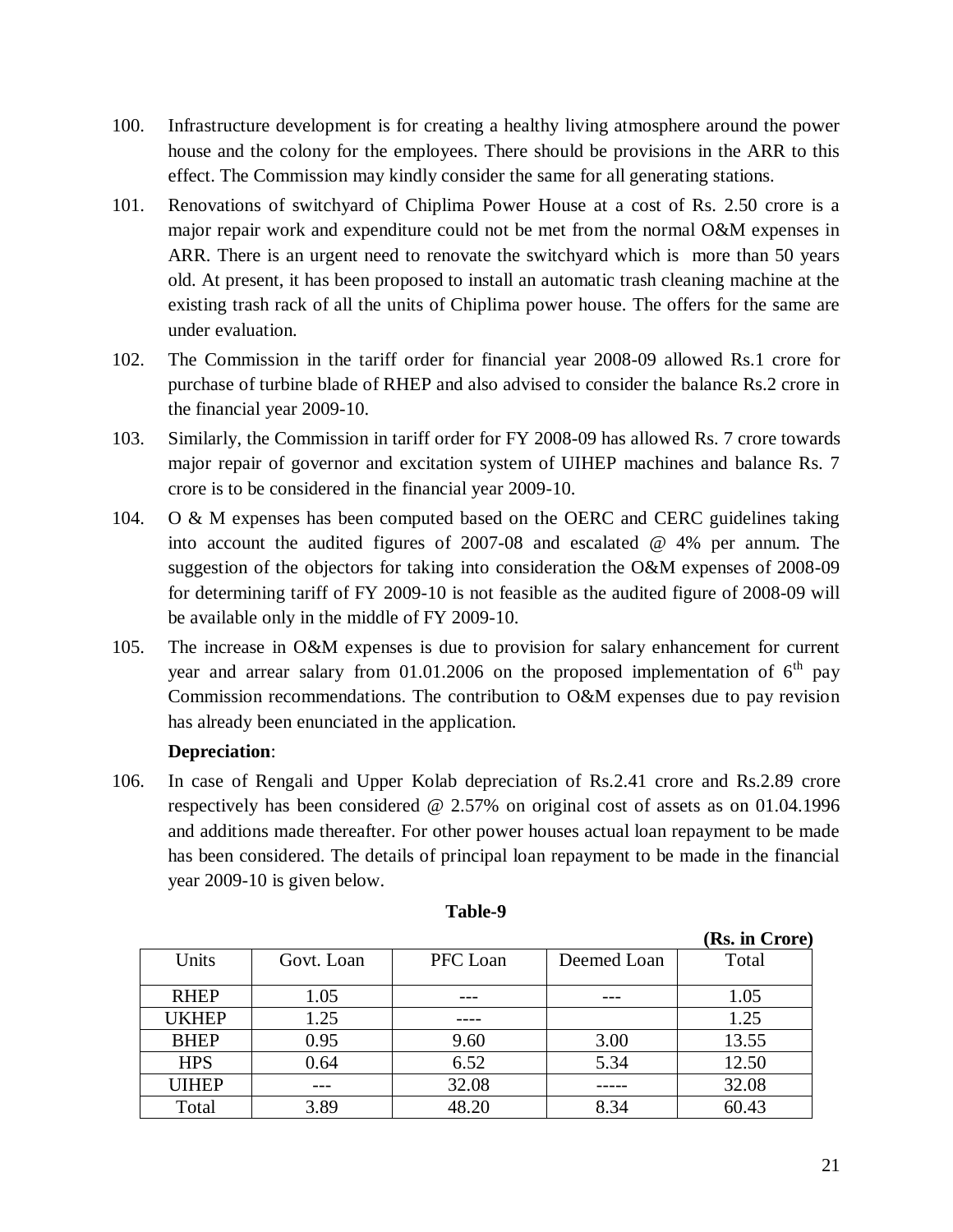107. The audited annual report of OHPC for FY 2007-08 has already been submitted to the Commission on 27.12.2008.

## **Interest on Working Capital**:

- 108. A prudent commercial organization need working capital to run day to day affair of the company as the sales proceeds can only be realized on placing bill on GRIDCO after the completion of a month. Therefore, interest on working capital as per the guidelines of CERC and OERC norms is followed by OHPC in calculation of Tariff. However, OHPC accepts the proposal as suggested by M/s GRIDCO of SBI PLR @ 12.25%.
- 109. Profit of OHPC is mainly due to sale of secondary energy and availability of machines above normative plant availability factor (NPAF) i.e. 85%. The realization from sale of secondary energy is not guaranteed in forthcoming years. Further, as far as part of profit for utilization in working capital is concerned, there is huge outstanding against GRIDCO till date, as such there is no availability of cash on that account.

### **Interest on Loan:**

110. Interest on loans relating to projects is as per the norms and allowed to all other generators which may not be denied to OHPC. In earlier years, interest on deemed loan have been allowed in the tariff by the Commission.

### **Return on Equity**:

111. As per OERC norms, return on equity @ 14% is being allowed to all generators who supply power to GRIDCO. Since OHPC is one among them & supplying power to GRIDCO should not be debarred from claiming return on equity  $@$  14% both on original cost and additions made thereafter.

### **Interest during Construction:**

112. In response to the objection regarding interest during construction, OHPC replied that the Commission might decide this.

### **Misc. Income:**

113. Some objectors pointed out that cash discounts received from PFC on repayment of loans taken from time to time and interest received on GRIDCO bonds be included in the ARR of OHPC. Miscellaneous income is small non-recurring income & mostly related to the prudential cost management. Such income does not find place in the CERC norms and therefore, is not considered in tariff.

### **Utilisation of Secondary Energy Reserve Fund:**

114. The Commission in its Order dated 22.10.2005 in case no. 38 of 2005 clarified that "the revenue earned out of the sale of secondary energy may remain part of normal fund of OHPC but shall be utilized to replenish the shortfall in revenue due to less generation by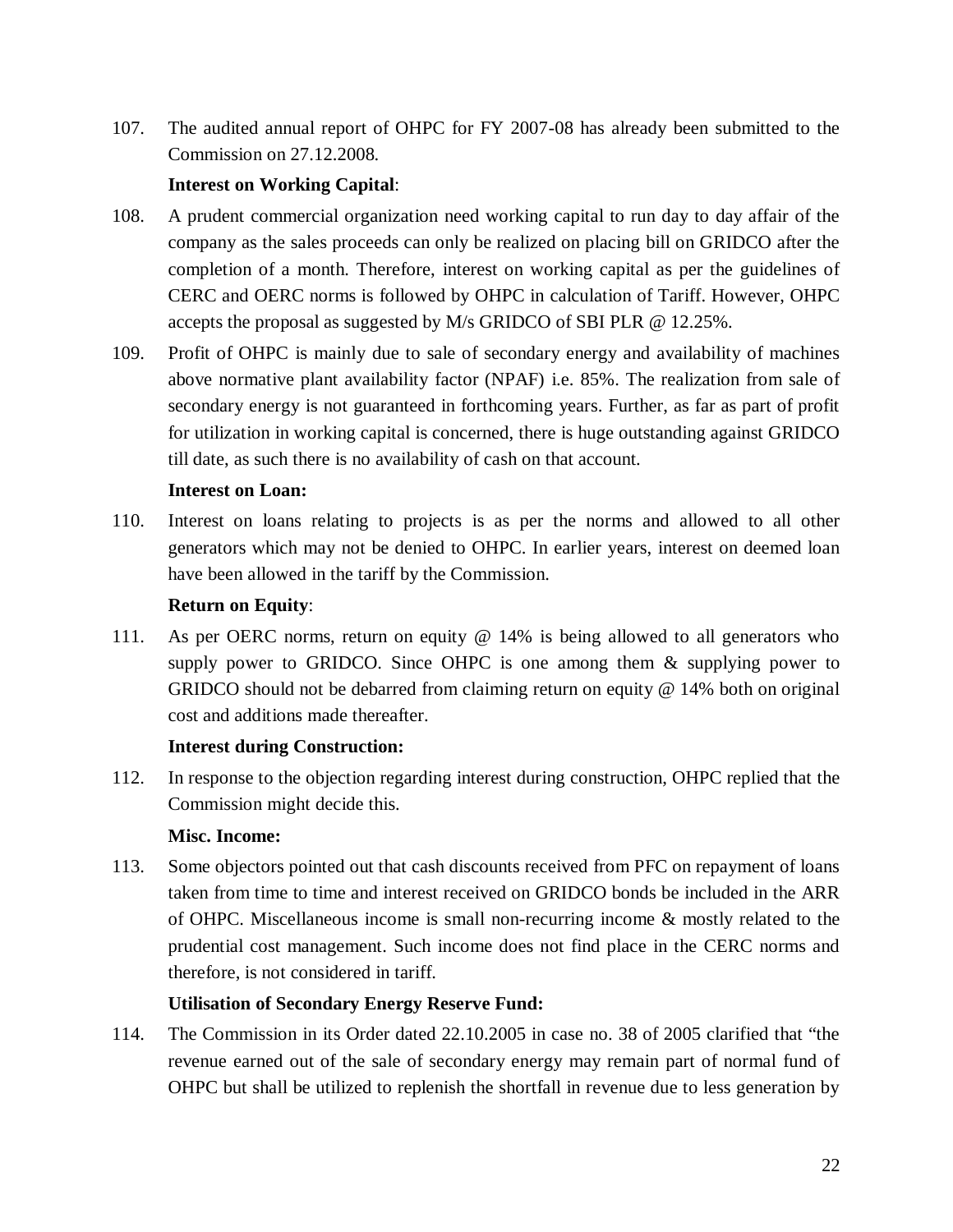OHPC in years of hydrological failure to provide necessary comfort to the consumers of the state." Due to huge outstanding against GRIDCO, there is no inflow of funds on account of sale of secondary energy during the past years.

## **Grant received under APDP Scheme:**

115. The state Government has not yet changed the nature of Rs. 19 crore equity to grant.

## **Truing Up:**

116. As per the existing guidelines, ARR is recovered through tariff on the generation up to design energy of the power station. The earning from generation of secondary energy shall be utilized to replenish the shortfall in revenue during year of hydrological failure. However, no compensation has been given to OHPC in the years of hydrology failure except in case of UIHEP for the year 2002-03. In the absence of any definite norms for revenue adjustment, the truing up treatment may not be applicable to hydro power stations of OHPC.

## **Reservoir level & availability of power**:

117. As required by the objectors, the reservoir levels of OHPC power stations as on 01.11.2006 and 01.11.2007 and the actual generation from April 2007 to October 2007 are given below:

| Name of the<br>power station | <b>Reservoir level as</b><br>on 01.11.2006 | <b>Reservoir level as</b><br>on 01.11.200p7 | <b>Actual generation</b><br>from April'07 to<br>October'07 (in MU) |
|------------------------------|--------------------------------------------|---------------------------------------------|--------------------------------------------------------------------|
| <b>HPS</b>                   | 627.65                                     | 627.39                                      | 745.941                                                            |
| <b>BHEP</b>                  | 1512.50                                    | 1513.80                                     | 1104.015                                                           |
| <b>RHEP</b>                  | 122.44                                     | 120.98                                      | 753.772                                                            |
| <b>UKHEP</b>                 | 856.17                                     | 856.06                                      | 706.793                                                            |
| <b>UIHEP</b>                 | 640.94                                     | 640.45                                      | 1878.756                                                           |

**Table-10**

### **Primary and Secondary Energy charges**:

- 118. The issue of pricing of secondary energy has been discussed adequately in CERC tariff guidelines. The Commission in its tariff orders, of the previous years (in para 5.4.7 for 2007-08, in para 129 for 2008-09) have clarified that the rate of secondary energy shall be equal to the rate of primary energy. In order to encourage growth of hydro power, secondary energy charges should be priced at the same rate as applicable to the primary energy.
- 119. The primary energy charges are decided by the Commission based on the primary energy rate i.e. the lowest variable cost of the central sector thermal power stations of the region.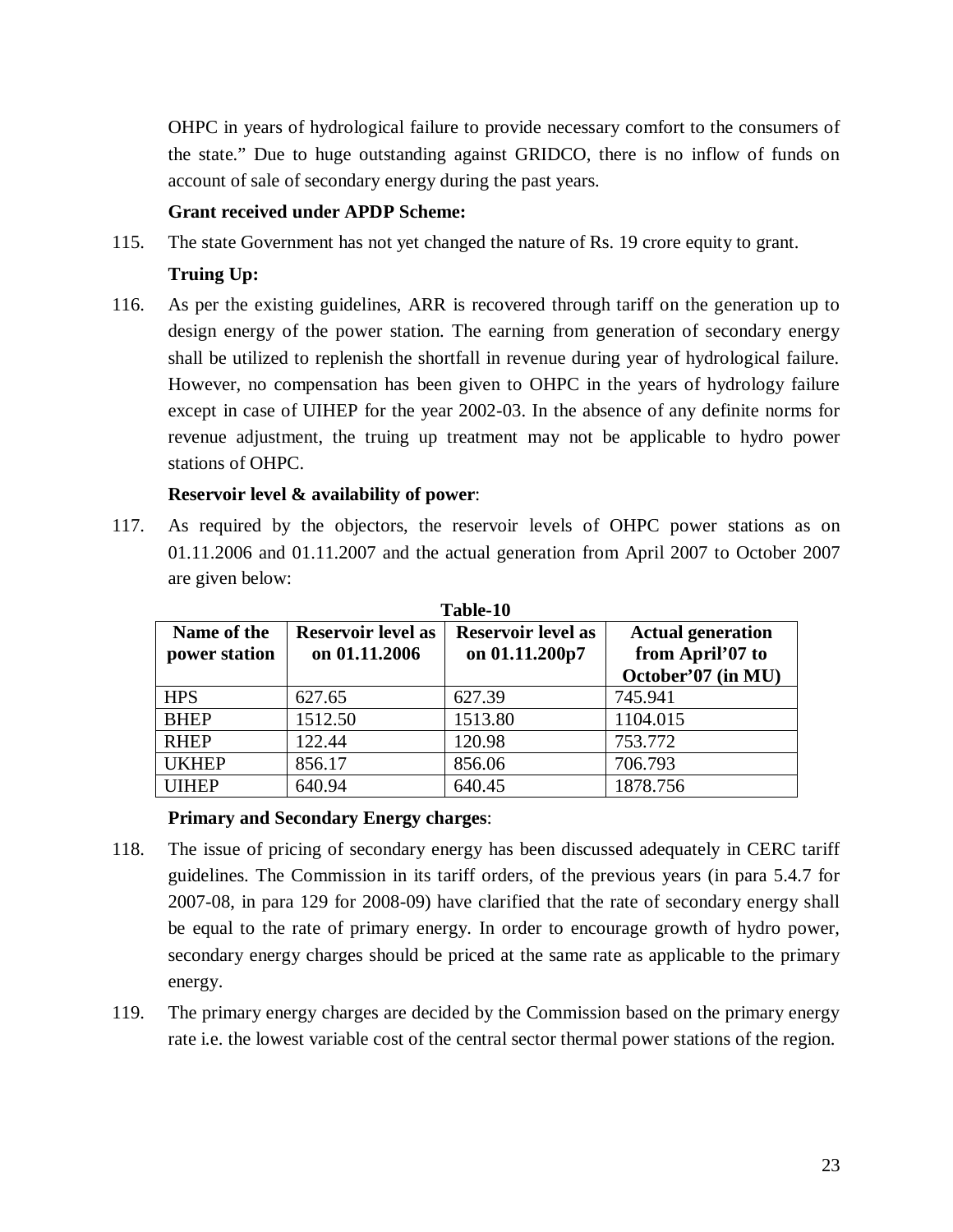# **Machhkund:**

120. The design energy of Machhkund Power Station as per the project report is 525 MU. As per the interstate agreement between Government of Orissa and Government of Andhra pradesh, Orissa has 30% share in the O&M cost, and the State is entitled to draw up to 50% of design energy i.e. 262.5 MU. So, the question of taking project drawal of 342 MU is unjustified.

# **Potteru Small H.E. Project**

121. An amount of Rs. 36,28,02,850/- has been spent upto 31.03.2008 (audited) for Potteru Small H.E. Project. Power House-1 of PSHEP was run and loaded up to 700 KW from 07.01.2008 to 12.01.2008.

# **REPLY TO QUERIES RAISED BY THE DIRECTOR (TARIFF) AT THE HEARING ON 02.02.2009 (Para 122 to 148)**

122. The reply of OHPC to the issues raised by the Director (Tariff) during hearing on 02.02.2009 is summarized below:

# **PPA for OHPC Old Power Stations:**

123. On the query related to finalization of PPAs for old power stations, OHPC replied that the long term PPA for old Power Stations of OHPC with the agreed changes / modification have been sent to GRIDCO for its opinion. GRIDCO has submitted its comments on invoice and payment clauses and the same was discussed to clarify the matter. Besides that some points regarding operational parameters of high head power stations are to be discussed and finalised. OHPC is in the process of finalization and submission of PPAs to the Commission.

## **Status of Potteru Small Hydro Project:**

- 124. The construction of PSHEP (2x3 MW) with design energy 43.58 MU (2 x 21.79 MU) had started in June, 1993 by the then Irrigation Wing of I&P Department after approval from different agencies and available funding. Civil works of both Power Houses came to stand still for about 4 years due to law and order problems and completed in March, 2002. After getting clearance from WR department, spinning of both power houses was done on 30.06.2002.
- 125. Machine of P.H I could not run continuously due to problem in governing system. During June, 2002 to December, 2007, the following major problems have occurred at different dates.
	- (i) Problem in turbine guide vane and governing system.
	- (ii) Breach of canal and weed problem.
	- (iii) Drop of water level (Head) on loading the machine beyond 1.2MW.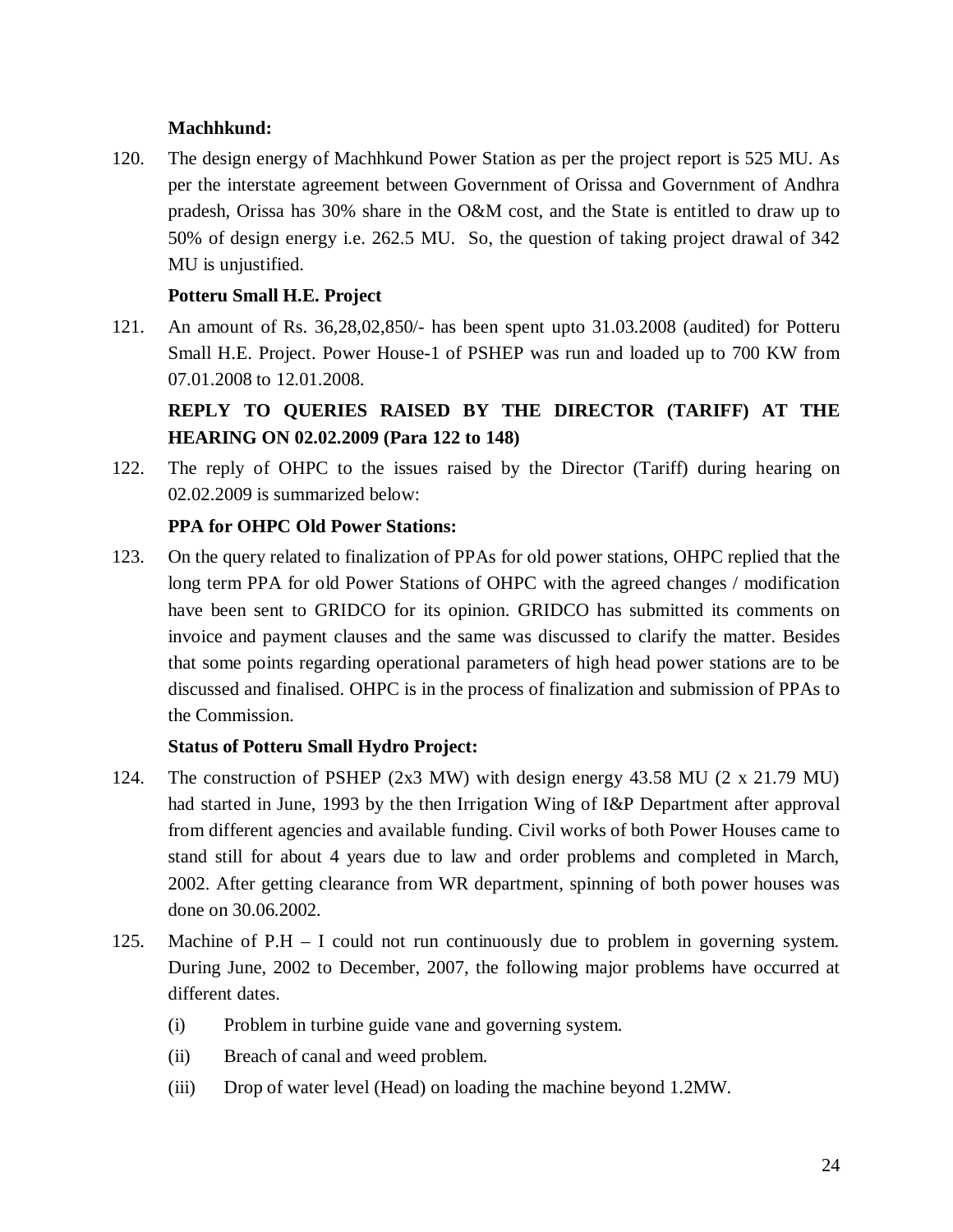- (iv) Disturbance due to antisocial elements.
- (v) Flood in that area.
- (vi) Damage of equipment due to fire.
- (vii) Evacuation problem in synchronization mode to SOUTHCO and there is load restriction in radial mode. (1.2 MW max.)

However, machine has been run successfully from 07.01.2008 and loaded up to 700 KW radially on 12.01.2008.

- 126. The machine of Power House-II was closed immediately due to heavy leakage in fore bay dam. As decided by the OHPC Board, the rectification work shall be taken up after successful operation of PH-I.
- 127. Present operational condition:
	- (a) Taking into account different seasonal crops, DOWR can release water for 210 days in a year for 8 to 10 cumecs. Considering this, PH-I can be run at 800 KW to 1000 KW for 210 days and 10 hours per day. In this way, PH-I can generate 21,00,000 KWh annually by which, @ 2.50 the average monthly revenue realization is maximum of Rs.4,37,500. The monthly average generation is 1,75,000 Kwh.
	- (b) Against the EOI invited by OHPC, two firms have shown interest to run the PH-I on tariff based bid. It is under scrutiny. One firm has quoted Rs.2.43/unit with monthly minimum price Rs.10,15,000/- and other firm has quoted Rs.6.00/ unit with mobilization charge as extra (not mentioned).
	- (c) MOM is signed with the CEO, SOUTHCO on 27.01.2009 for evacuation of power from PH-I of PSHEP on isolated mode.
	- (d) M/s Best & Crompton have been asked to attend the commissioning activities including completion of balance of work.
	- (e) WR department has been also requested to maintain water supply for generation of power.
- 128. The original estimate prepared in 1982 for Rs.546 lakhs has increased to 2883 lakhs in the year 2003. Total expenditure is around 36.00 Crore as on 31.03.2008 including interest during construction. Further, investment of about 300 lakhs is required to complete the works such as 33KV line construction, fore bay dam repair (PH-II), Forest Clearance, motorized operation of stop log gate etc.

## **Machkund HE (Jt.) Project**

129. Central Electricity Authority has already accorded Techno Economic Clearance in April, 2001 for R, M & U of Machhkund Hydro Electric (Jt.) Project at an estimated cost of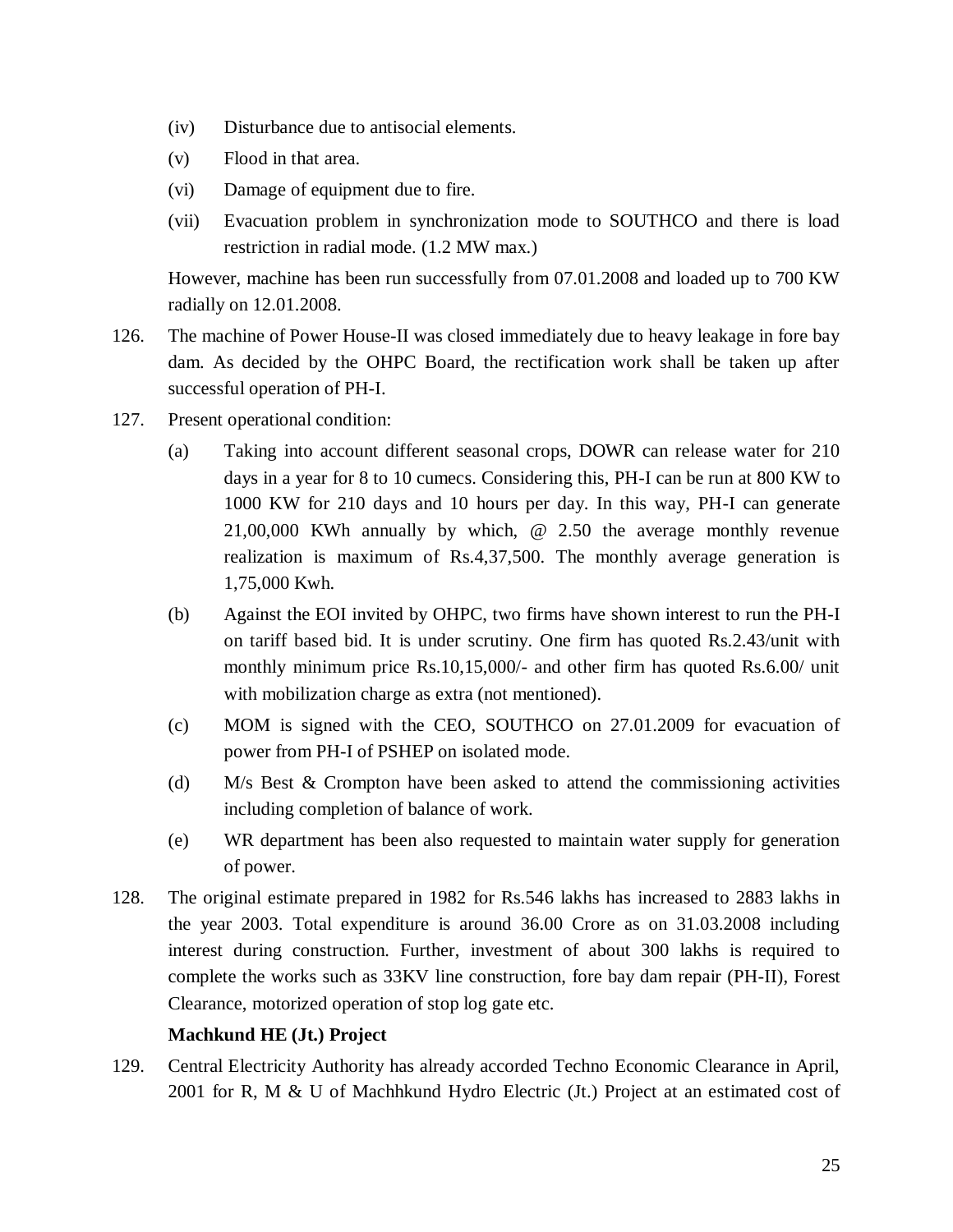Rs.124.45 Crore. Govt. of Orissa has also agreed that the Project execution may be done by APGENCO and has agreed to share 50% of the Project cost with share of rights. Before taking up R & M of Machhkund Hydro Electric (Jt.) Project, it is necessary for Govt. of Orissa and Govt. Of Andhra Pradesh to enter into a formal agreement necessitating modification of Inter-State Agreement of 1946 and 1978.

- 130. Accordingly, the Chief Engineer, Electricity of APGENCO, Andhra Pradesh has submitted the draft modified agreement in accordance with the minutes of high level meeting held at Hyderabad on 03.03.2008 between the delegates of Govt. of Andhra Pradesh and Govt. of Orissa on Machhkund H. E. (Jt.) Project vide his letter No. 212 dated 30.07.2008 for according concurrence at OHPC end. In response, OHPC has forwarded the above draft agreement incorporating its views to the Deptt. of Energy, Govt. of Orissa.
- 131. Deptt. of Energy, Govt. of Orissa has forwarded the above draft agreement incorporating its views to the Deptt. of Energy, Govt. of AP for their acceptance and communication of the same. On receipt of their views, a suitable date will be fixed by DOE, Govt. of Orissa for execution of the agreement in consultation with them, vide letter No. 12482 dated 05.12.2008 of DOE, Govt. of Orissa.

#### **Application of new CERC Tariff Regulations**

132. The station-wise ARR of OHPC for the FY 2009-10 with different components applying the norms as per new CERC Tariff Regulations, 2009 are given in the table below :

|                              |            |             |             |              | (Rs. in Crore) |
|------------------------------|------------|-------------|-------------|--------------|----------------|
| <b>Particulars</b>           | <b>HPS</b> | <b>BHEP</b> | <b>RHEP</b> | <b>UKHEP</b> | <b>UIHEP</b>   |
| Interest on Loan             | 7.06       | 10.81       | 0.31        | 0.37         | 2.88           |
| Depreciation                 | 18.88      | 14.16       | 4.46        | 5.34         | 56.78          |
| Return on Equity             | 17.37      | 14.62       | 4.13        | 4.94         | 52.22          |
| $O & M$ Expenses             | 57.83      | 38.46       | 37.58       | 26.53        | 70.97          |
| Interest on working capital  | 4.20       | 3.06        | 2.29        | 1.73         | 5.20           |
| ED on Aux. Consumption $@20$ | 0.10       | 0.09        | 0.07        | 0.06         | 0.17           |
| P/U                          |            |             |             |              |                |
| Interest during construction | 1.10       | 1.35        | 0.74        | 1.23         | 0.00           |
| <b>Total ARR / AFC</b>       | 106.54     | 82.54       | 49.57       | 40.20        | 188.21         |
| <b>Average Tariff (P/U)</b>  | 112.40     | 89.79       | 74.73       | 63.06        | 111.58         |

#### **Table-11**

- 133. In the above calculation, interest on loan capital has been calculated as per the actual rate of interest of individual loans and the deemed loans at PLR of SBI ie. @ 12.25%.
- 134. Depreciation has been calculated at the rate of 5.28% as per new CERC norms.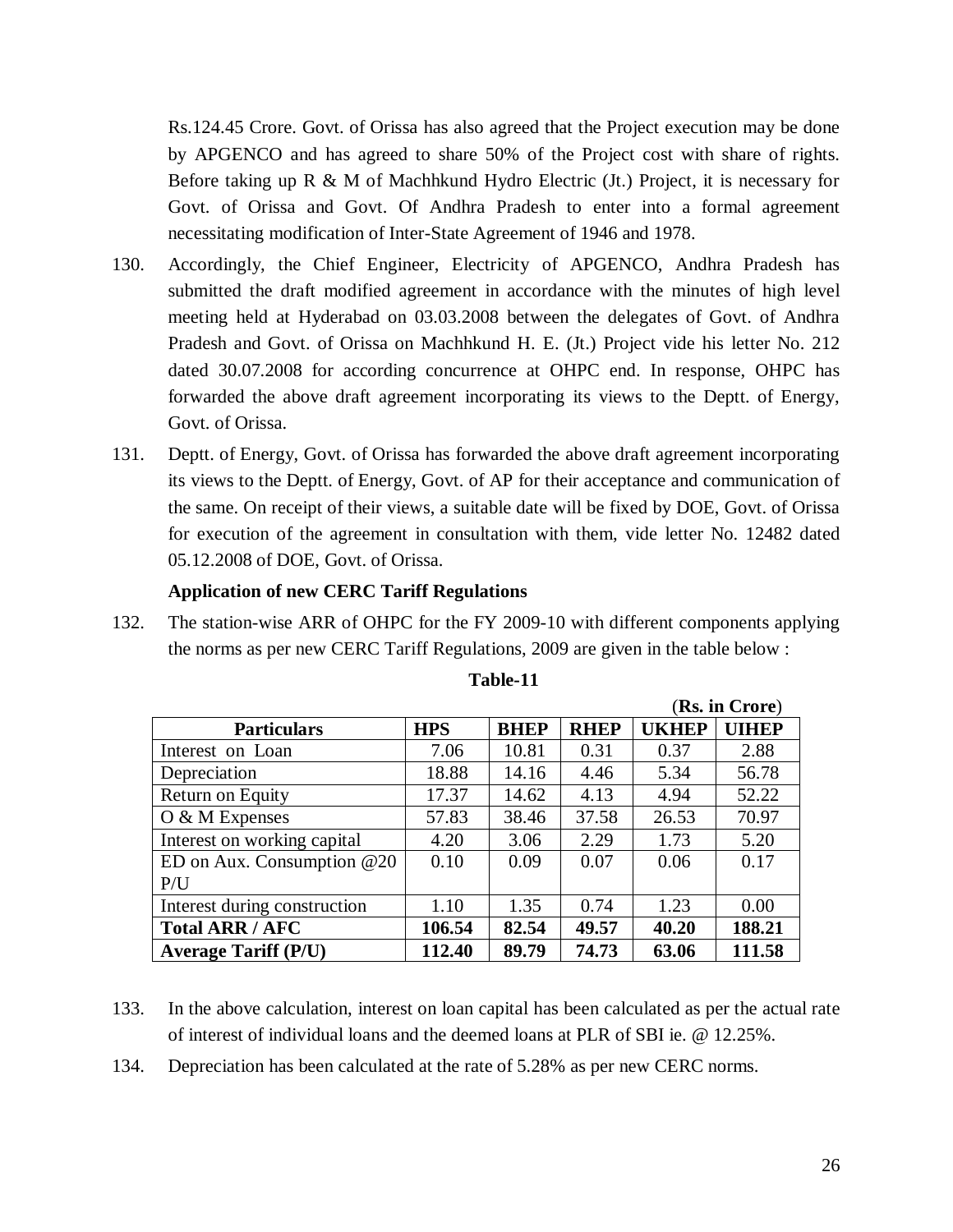- 135. Return on equity has been computed on pre-tax basis at the base rate of 15.5% to be grossed up with the normal tax rate for the year 2008-09. The Minimum Alternate Tax (MAT) applicable to OHPC for the FY 2008-09 is @ 11.33% including surcharge and cess. ROE is thus calculated @ 17.481% [i.e., 15.50/ (1-0.1133)].
- 136. Working capital includes Receivables equivalent to two months of fixed cost, Operation and maintenance expenses for one month, and Maintenance spares @ 15% of operation and maintenance expenses. The rate of interest on working capital shall be equal to SBI short term PLR as on 1.04.2009. SBI PLR of 12.25% has been considered as existed in Dec'08.
- 137. Operation and Maintenance expenses for the year 2009-10 has been calculated with 50% hike in employee cost on account of pay revision of the employees as per the norms in new CERC Tariff Regulations. Further, some additions have been made as was proposed in the ARR application. The O&M expenses of each power station are given bellow.

| Sl. | <b>Particulars</b>                                                                    | <b>HPS</b> |       | <b>BHEP RHEP</b> | <b>UKHEP</b> | <b>UIHEP</b> |
|-----|---------------------------------------------------------------------------------------|------------|-------|------------------|--------------|--------------|
| No. |                                                                                       |            |       |                  |              |              |
| 1.  | O&M expenses for FY 2009-10<br>with salary hike                                       | 41.69      | 29.19 | 22.94            | 15.65        | 44.08        |
| 2.  | Major repair of machines,<br>switchyard renovation and trash<br>rack replacement.     | $4.00*$    |       | $3.42^{\#}$      | $0.70^{\$}$  | $8.00**$     |
| 3.  | infrastructure<br>Proposed<br>development(own colony<br>and<br>power houses premises) | 1.00       | 1.00  | 1.00             | 1.00         | 1.00         |
| 4.  | Arrear salary                                                                         | 11.14      | 8.27  | 10.22            | 9.18         | 17.89        |
|     | TOTAL(items $1+2+3+4$ )                                                               | 57.83      | 38.46 | 37.58            | 26.53        | 70.97        |

**Table-12 Operation and Maintenance Expenses**

- 138. Further, interest during construction @ 13% i.e. the short term PLR of SBI have been considered for some capital works to be taken up in the FY 2009-10 in respect of each power station. The works will be taken into capital account after completion of work.
- 139. Electricity duty of Auxiliary consumption @ 20 paise/Kwh limited to 0.5% of the Design energy of each power station has been considered for calculation of ARR for the FY 2009-10.
- 140. The average tariff for individual power stations based on existing design energy and revised design energy are given below:

**(Rs. in Crore)**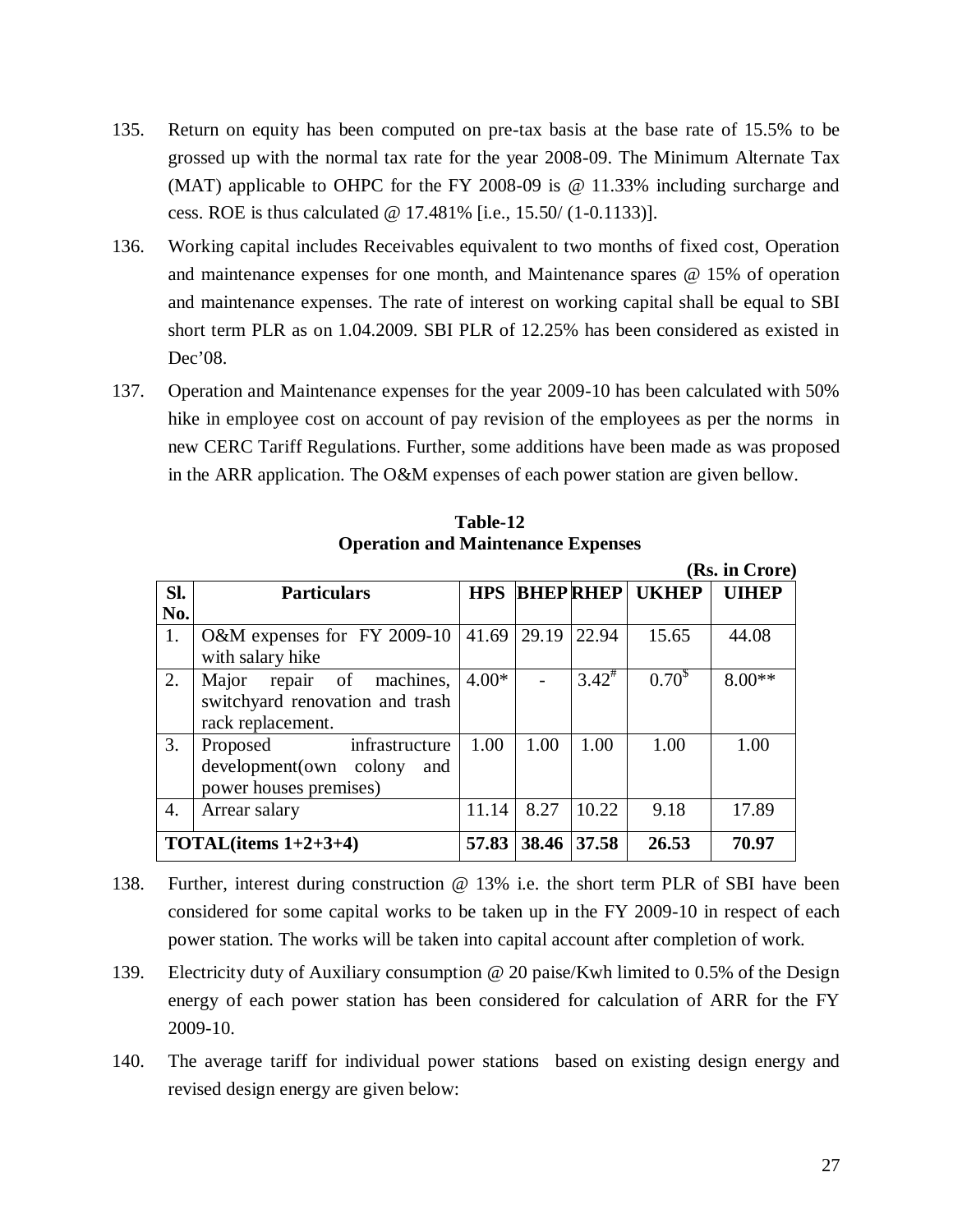|               |                     | Avelage Tailli         |                        |
|---------------|---------------------|------------------------|------------------------|
| Name of the   | <b>Annual fixed</b> | <b>Tariff</b> based on | <b>Tariff based on</b> |
| power station | cost                | existing design        | revised design         |
|               | (Rs. in crore)      | energy (Paise/KWh)     | energy (Paise/KWh)     |
| <b>HPS</b>    | 106.54              | 91.69                  | 112.40                 |
| <b>BHEP</b>   | 82.54               | 70.50                  | 89.79                  |
| <b>RHEP</b>   | 49.57               | 95.34                  | 74.73                  |
| <b>UKHEP</b>  | 40.20               | 48.83                  | 63.06                  |
| <b>UIHEP</b>  | 188.21              | 96.91                  | 111.58                 |
| Total         | 467.06              | 83.11                  | 96.21                  |

**Table-13 Average Tariff**

## **Recovery of Annual Fixed Cost (AFC)**

- 141. As per new CERC Regulations, the annual fixed cost of hydro generating stations shall be recovered on the basis of 50% from energy charge and 50% from capacity charge. But OHPC is of the view that such apportioning may be changed according to operational parameters and constraints on operation of different power houses of OHPC due to restrictions which are beyond the control of OHPC.
- 142. The annual fixed charges of the hydro generating stations shall comprise of Capacity Charge and Energy Charge and shall be computed as per the formula provided in Regulation 22 of new CERC Tariff Regulations.

### **Tax on income:**

143. As per new CERC Regulations tax on the income streams of the generating company shall not be recovered from the beneficiaries provided that the deferred tax liability, excluding fringe benefit tax for the period up to 31.03.2009 shall be recoverable directly from the beneficiaries and the long term customers. So OHPC, may be allowed to recover deferred tax liability excluding fringe benefit tax from GRIDCO.

## **Salary and Arrear Calculation**

144. Arrear salary estimation on account of probable implementation of Sixth Pay Commission's recommendation for employees of OHPC has been furnished to the Commission. There exists a difference in no. of employees as calculated in the arrear salary and the total employee list of OHPC as the employees of Machhkund were not considered, and the salary liability of Machhkund employees will be borne by APGENCO.

## **Normative Annual Plant Availability Factor (NAPAF):**

145. As per the new CERC Regulations Normative Annual Plant Availability for hydro generating stations shall be determined by the Commission taking into account different criteria such as head variation between Full Reservoir Level (FRL) & Minimum Draw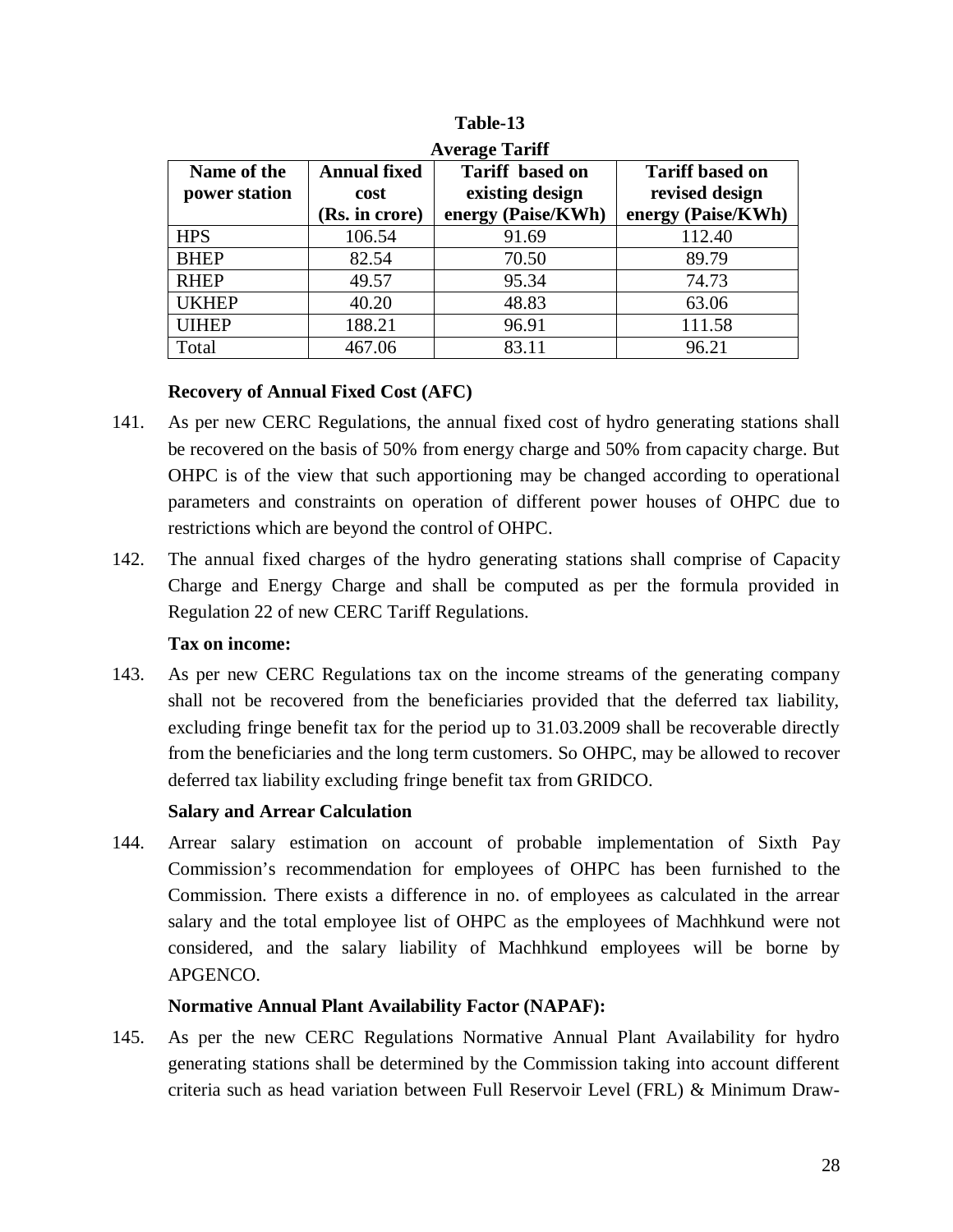Down Level (MDDL), abnormal silt problems, other operating conditions and known plant limitations etc. Accordingly, OHPC has computed the plant availability factor of its different projects as given below:

| Name of the<br>power stations | $NAPAF (%)$ considering<br>head variation between<br><b>FRL &amp; MDDL</b> | NAPAF (%) after considering<br>an Allowance of 5% due to<br>operating conditions and<br>known plant limitations |
|-------------------------------|----------------------------------------------------------------------------|-----------------------------------------------------------------------------------------------------------------|
| <b>HPS</b>                    | 84.53                                                                      | 80.30                                                                                                           |
| (for different type)          | 85.53                                                                      | 81.25                                                                                                           |
| of machines)                  | 90.00                                                                      | 85.50                                                                                                           |
| Rengali                       | 78.30                                                                      | 74.38                                                                                                           |
| <b>Upper Kolab</b>            | 89.79                                                                      | 85.30                                                                                                           |
| <b>Balimela</b>               | 89.01                                                                      | 84.55                                                                                                           |
| <b>Upper Indravati</b>        | 90.00                                                                      | 85.50                                                                                                           |
| <b>Chiplima</b>               | 55.00                                                                      |                                                                                                                 |

**Table-14 Normative Annual Plant Availability Factor (%)**

### **Submission of tax rate**

146. The tax rate applicable to M/s OHPC for the assessment year 2008-09 and 2009-10 is MAT and it is @ 11.33% P.A. Advance tax for an amount of Rs. 4,31,39,293 has been deposited. OHPC also has deposited Rs. 12,13,23,145 through challan deposit. The total amount comes out to Rs. 16,44,62,432. In the ARR application OHPC had furnished Rs. 15.51 crore as Income Tax. The balance amount shall be recovered from Tax department due to excess deposit of advance tax.

## **Action Plan on the Recommendations of the Enquiry Team**

147. The detailed action plan in respect of compliance to the suggestions/ recommendations / observations made by the Enquiry Team formed by the Commission has been submitted vide this office letter No. 616 Dt: 24.01.2009.

## **Outstanding against GRIDCO**

148. The total outstanding position of GRIDCO as on January is Rs.381.54 crore

# **VIEWS OF GOVERNMENT OF ORISSA**

- 149. While responding to different issues having bearing on fixation of retail tariff of electricity for the year 2009-10, as communicated by the Commission in its letter No.2807 dtd.31.12.08, Govt. of Orissa vide their letter No.R&R-II-1/2009 dtd.17.02.09 has submitted its views which is indicated below:
	- i) Govt. is taking active steps to make all the 34 Energy Police Stations including 29 new ones by deploying requisite staff. Posting of a Senior Police Officer in the rank of Addl. D.G./I.G. to oversee the function of the Energy Policy Stations will be decided soon.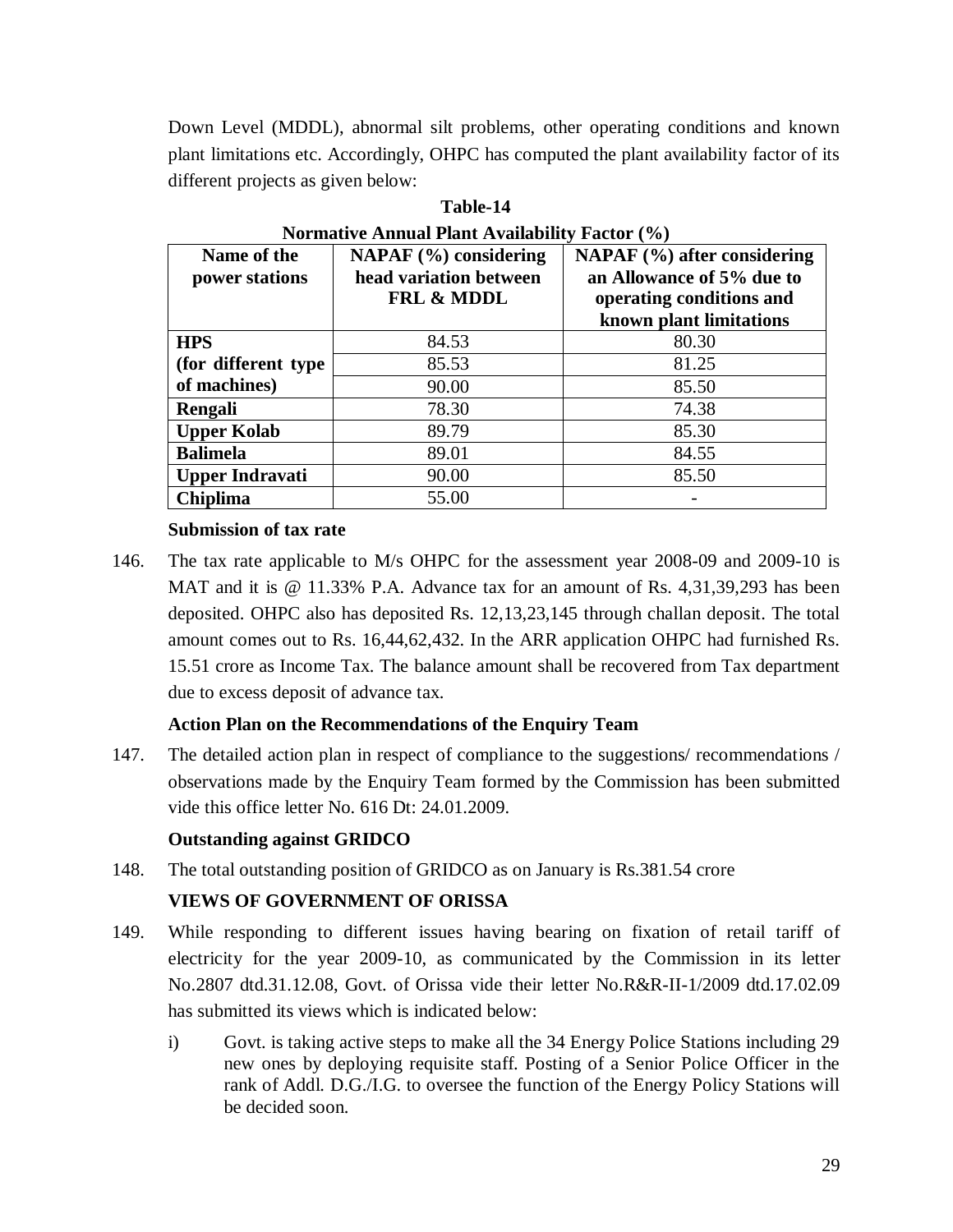- ii) State Govt. has already taken in-principle decision to provide capital investment of Rs.100 Crore to OPTCL in the form of share capital over a period of 3 years from 2008-09. Regarding strengthening 220/33 kV lines and replacement of grid stations in the inaccessible and unremunerative areas. A provision of Rs.5 Crore has already been proposed in the budget of FY 2009-10. OPTCL and OHPC have been allowed to fill up the vacant posts in level of Asst. Managers, Junior Managers and ITI passed non-executives.
- iii) Govt. will not provide any subsidy to the DISCOMs as per Sec.65 of Electricity Act, 2003 on account of revenue loss incurred by them for supplying power to the BPL families. It is stated that BPL families may be asked to pay their electricity dues as per their consumption like ordinary consumers.
- iv) The upvaluation of assets of GRIDCO/OPTCL and OHPC should be kept in abeyance from 2006-07 to 2010-11. RoE of GRIDCO and OHPC should also be freeze for the similar period.
- v) Revised small/micro hydel policy has already been formalized. Two small hydro projects namely Middle Kolab and Orissa Power Consortium are expected to go for generation in the coming fiscal. Govt. has been making effort to leverage renewable energy sources through OREDA.
- vi) Different Depts. including Energy Dept. and Finance Dept. have issued instructions to subordinate offices/PSUs/ULBs and Cooperatives to clear their electricity dues.
- vii) In the matter of tariff hike for 2009-10 Government are of the views that their should be no tariff hike in 2009-10.
- 150. Regarding subsidy/subvention, Govt. of Orissa vide their letter No.R&R-II-1/2009/2329 dtd.28.02.09 has communicated to the Commission that Govt. of Orissa is reconsidering the aspect of providing subsidy to the power sector for year 2009-10. The decision of the Govt. in the matter would be intimated shortly.

# **OBSERVATION OF THE STATE ADVISORY COMMITTEE (SAC) (Para 151 to 156)**

- 151. The State Advisory Committee (SAC) constituted under Section 87 of Electricity Act, 2003 met on 12, Feb 2009 to deliberate on the Annual revenue requirement and tariff application for the FY 2009-10 of utilities, namely OHPC, OPTCL, GRIDCO, SLDC, CESU, NESCO, SOUTHCO and WESCO.
- 152. The Director (Tariff) made a brief presentation on the ARR and tariff applications for FY 2009-10 of the above mentioned utilities. Members in general expressed their concern over the poor performance of the licensees particularly on distribution loss, poor consumer services and lack of investment etc.
- 153. Opening discussion on OHPC the members expressed their concern on the reduction of design energy by OHPC in spite of large amount of capital investment resulting in the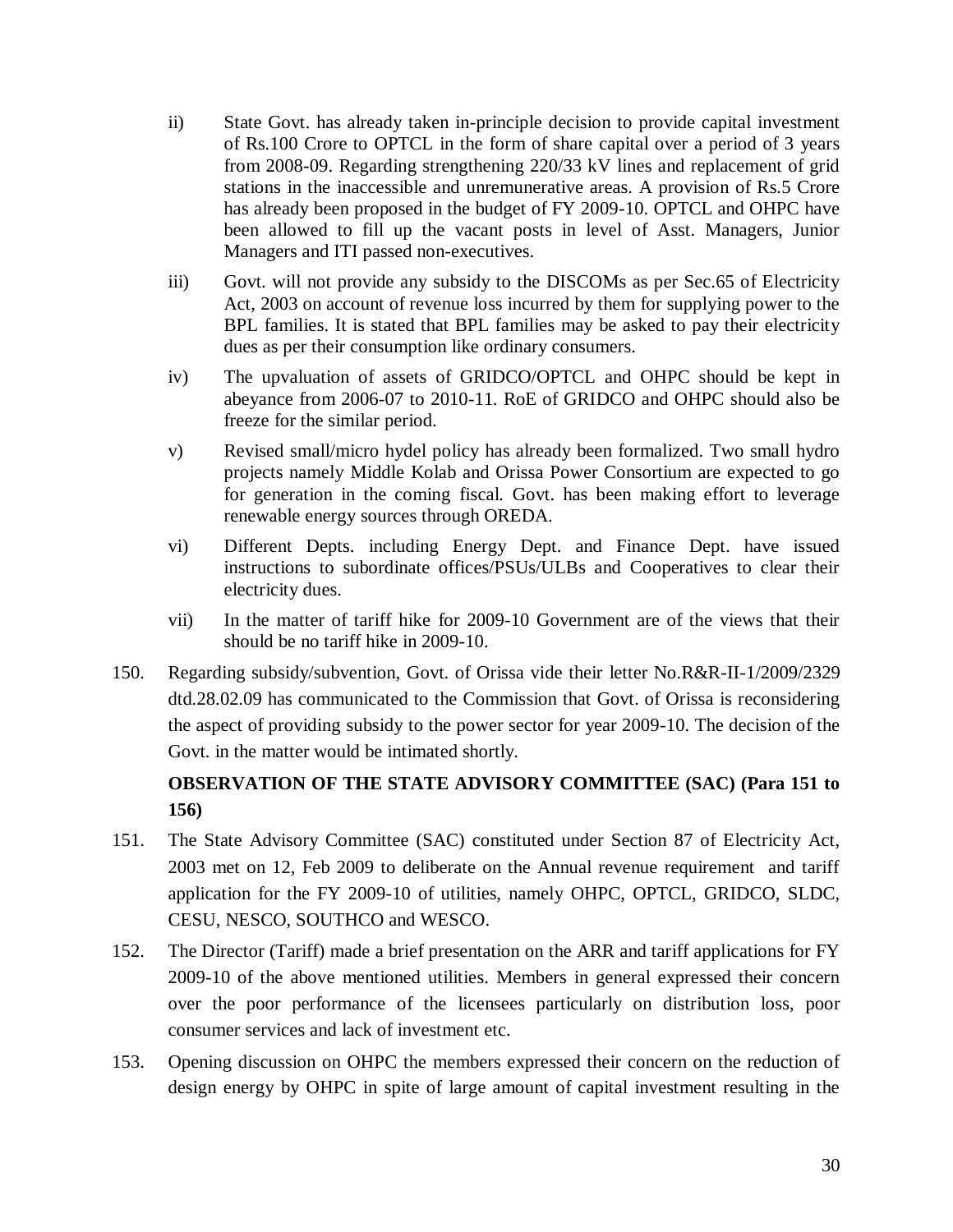upward rise of generation cost. OHPC has projected revised design energy which is substantially lower than the original design energy. Against the design energy for sale approved by the OERC for 2008-09 at 5884.9 MU, OHPC is now showing the revised design energy for sale for 2009-10 at 5117.08 MU, the reduction being 764.66 MU. The Commission should give a very critical and serious look to the proposed revised design energy submitted by the OHPC.

- 154. OHPC should not be allowed additional capital expenditure unless design energy is improved.
- 155. When the water level during the current year remains more or less same as the corresponding month of previous financial year, it is not understood how there has been less generation of hydro power during the year 2008-09. However, for meeting the likely production of hydro power the requirement of water for industrial purposes and irrigation purposes have to be taken into account.
- 156. In complying with the views of the members of the SAC, OHPC had stated that in the last three years the efficiency of OHPC has increased. However, in the current year 2008-09 rainfall was around 30% less and reservoir levels has been depleted. By close coordination with SLDC till June, 2008, OHPC could remain at par with Hydro Power production of 2006-07. Now, the utility is being approached by National Companies for joint ventures. Regarding design energy verses capital expenditure, there are two measure factors which are responsible for proposed rise in tariff :
	- a) The revised design energy has been worked out by an independent agency engaged by OHPC as per the recommendation of OERC.
	- b) Impact of salary hike as per the recommendations of the Sixth Pay Commission.

The vacancy level in OHPC is now at 30%. In the meantime the Govt. has allowed for filing up the vacant posts.

# **COMMISSION'S OBSERVATIONS AND ANALYSIS OF OHPC'S PROPOSAL (PARA 157 TO 206)**

157. The Commission is duty bound by statute to fix tariff for a generating company in respect of its supply of power to distribution licensees vide Section-62  $(1)(a)$  of the Act. The generating company, for this purpose, is legally liable to file its ARR & tariff application. The tariff so determined would apply where a DISCOM purchases power directly from OHPC. The question that arises is whether the tariff so fixed is applicable when GRIDCO, a trader, purchases power form OHPC for the sole purpose of supplying to some DISCOMs under a contractual obligation. This is essentially a question of extended applicability of the tariff set by the Commission and not a question of power of the Commission to set tariff for generating companies supplying electricity to DISCOMs.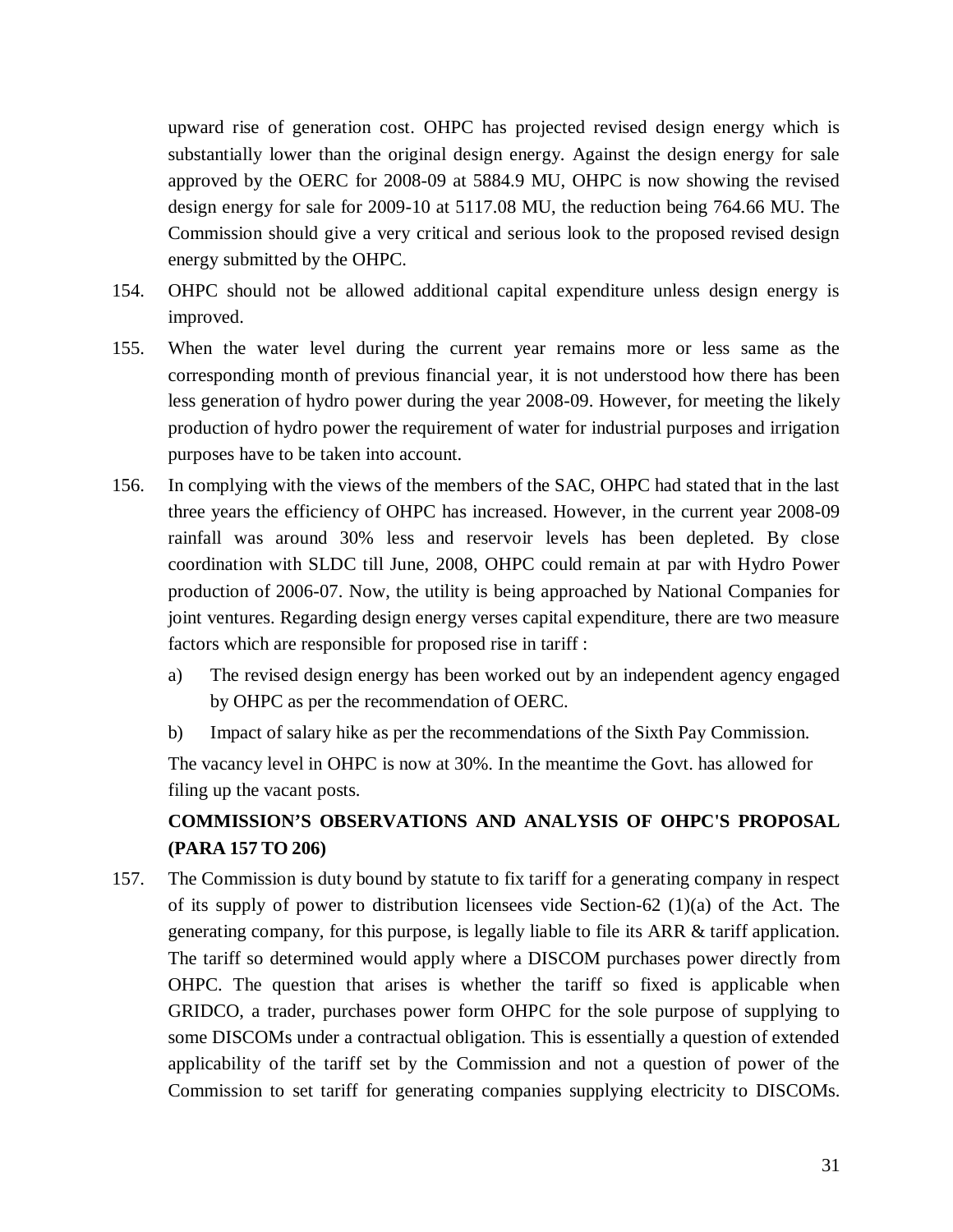The question is whether applicability of the tariff so determined by the Commission can, in the special circumstances of a single-buyer model prevailing now, extend to a trader who under a contractual arrangement buys power from the generating company to the exclusion of all other buyers and sells power to only specified DISCOMs, and none others, so long as the requirement of such specified DISCOMs remains unfulfilled. Had there been no such contractual arrangement (PPAs and BSAs), the tariff determined by the Commission would not apply. But when such contractual arrangement exists, if the Commission does not apply this tariff, in respect of sales to GRIDCO, it would amount to allowing DISCOMs to obtain power at a price different from this tariff. DISCOMs would thus be circumventing this tariff. They would also be departing from the procurement price fixed by the Commission under law  $[Section-86(1)(b)]$  in the context of a singlebuyer model. For this reason in these special circumstances of a single-buyer model which exists as a fact, a rate based on the tariff fixed for generating company qua DISCOMs has been thought necessary to be applied to purchases by GRIDCO functioning as the sole trader. Indeed GRIDCO is for the time being a single conduit for supply of power by the generating company to DISCOMs, such that in effect and substance the generating company is supplying power to DISCOMs. DISCOMs must not be free to depart from the Tariff set for supplies to them, by a generating company merely by reason of the technicality of the conduit of supply being a trader. The single-buyer model as prevailing in the State of Orissa is not repugnant to any provision of the Electricity Act, 2003. But if tariff determined by the Commission is not made applicable to the single-buyer it would frustrate the object of Section-62(1)(a) of the Act. It could not be the intention of the legislature that where the single-buyer model prevails the sale of power to DISCOMs should escape the tariff regime. Accordingly the tariff determined by the Commission shall be applicable for sale of power by OHPC to GRIDCO.

- 158. The Commission has thoroughly examined and analysed the proposal of OHPC. The written and oral submissions of the objectors have been considered while deciding the various parameters for determining tariff. The tariff proposal of OHPC contains technical parameters such as type of hydro stations, capacity index, potential of energy generation and financial details like loans, capital cost, calculation of depreciation, interest etc. OHPC has furnished the technical and financial details in respect of each of the old power stations as well as of UIHEP. The station-wise apportionment of capital cost in respect of all these stations has also been provided along with tariff calculations.
- 159. During the course of public hearing, the objectors had raised certain issues having direct impact on tariff of OHPC. Issue-wise response were submitted by OHPC. Commission's analysis to the following pertinent issues related to tariff of OHPC are discussed as under: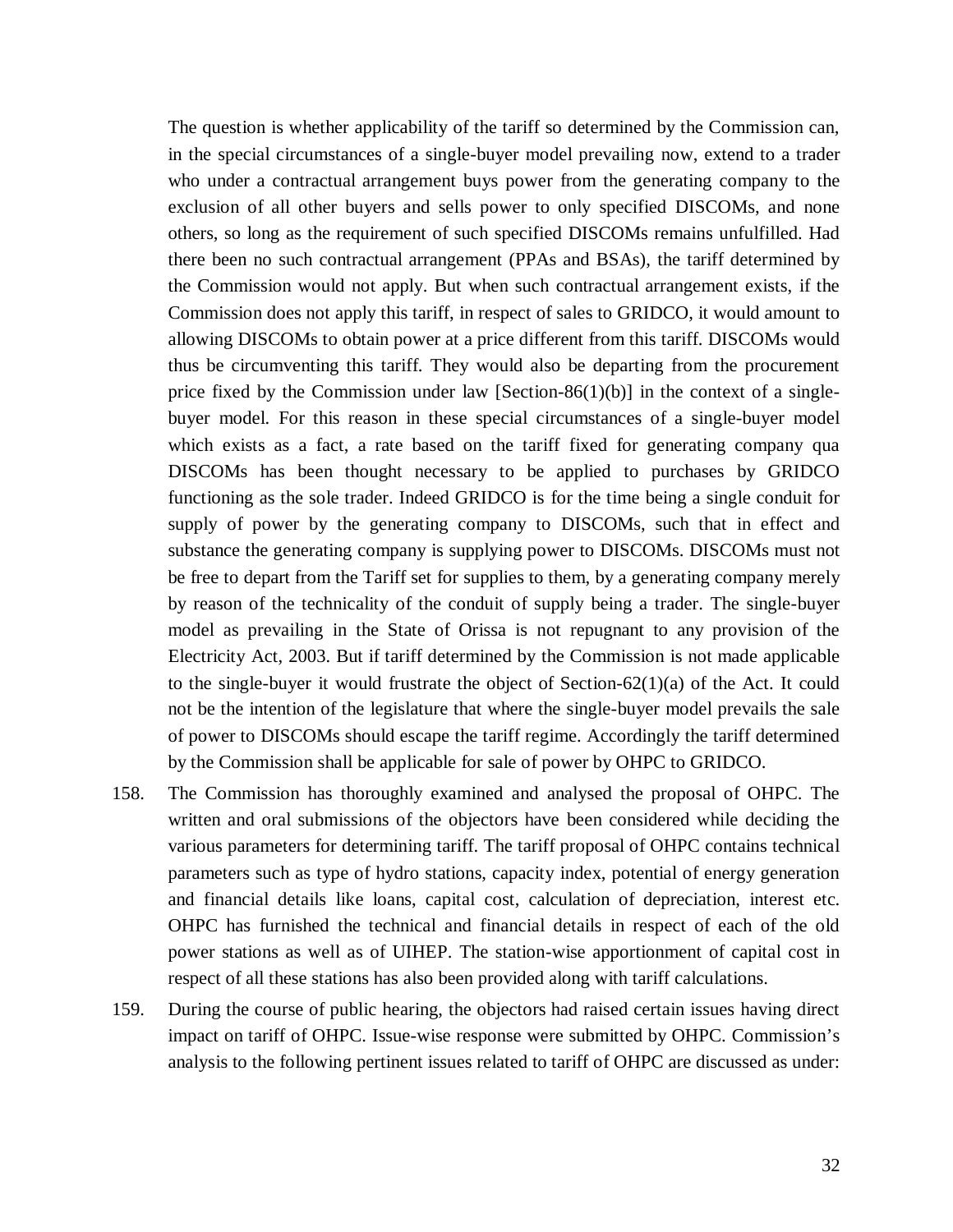- Review of Design Energy
- Status of Individual Station-wise PPAs
- Power Procurement from OHPC
- Capital cost of UIHEP
- Annual Fixed Cost which shall consist of
	- (i) Interest on loan capital
	- (ii) Depreciation
	- (iii) Return on Equity
	- (iv) Operation and Maintenance Expenses
	- (v) Interest on working capital
- Income Tax
- Electricity Duty
- Two-part Tariff (Capacity Charge & Energy Charge)
- Treatment of Revenue Earned from Excess Generation
- Normative Annual Plant Availability Factor (NAPAF)
- Machkund Hydro Electric Project
- Perspective Hydro Development in the State
- Renovation and Modernization

## **Review of Design Energy:**

160. As per the directives given by the Commission in its order dtd. 10.06.2005 at Para 6.5, which states that 'the reassessment should be done by appointing an independent group of Consultants under the auspices of this Commission before November, 2005, OHPC has taken steps for reassessment of design energy. An independent consultancy agency M/s SPARC was awarded the job of reassessment of Design Energy. The Commission has regularly monitored the progress in respect of reassessment of design energy. After completion of the job by M/s SPARC, the Commission directed OHPC to make a detailed presentation on 19.01.2008 regarding the matter. Thereafter, the Commission in its Order dtd. 20.03.2008 gave a directive to OHPC as follows: *"OHPC shall file the Final Report on determination of design energy of its power stations duly vested by OHPC Board."* Accordingly, OHPC submitted the reports to the Commission on 31.05.2008 for approval. Thereafter, the Commission requested CEA to review and communicate their comments and suggestions on the said Reports to facilitate approval of the same, since the revised design energy has got bearing on hydro tariff of the State. CEA suggested that OHPC and the consultants (M/s SPARC Ltd.) should make a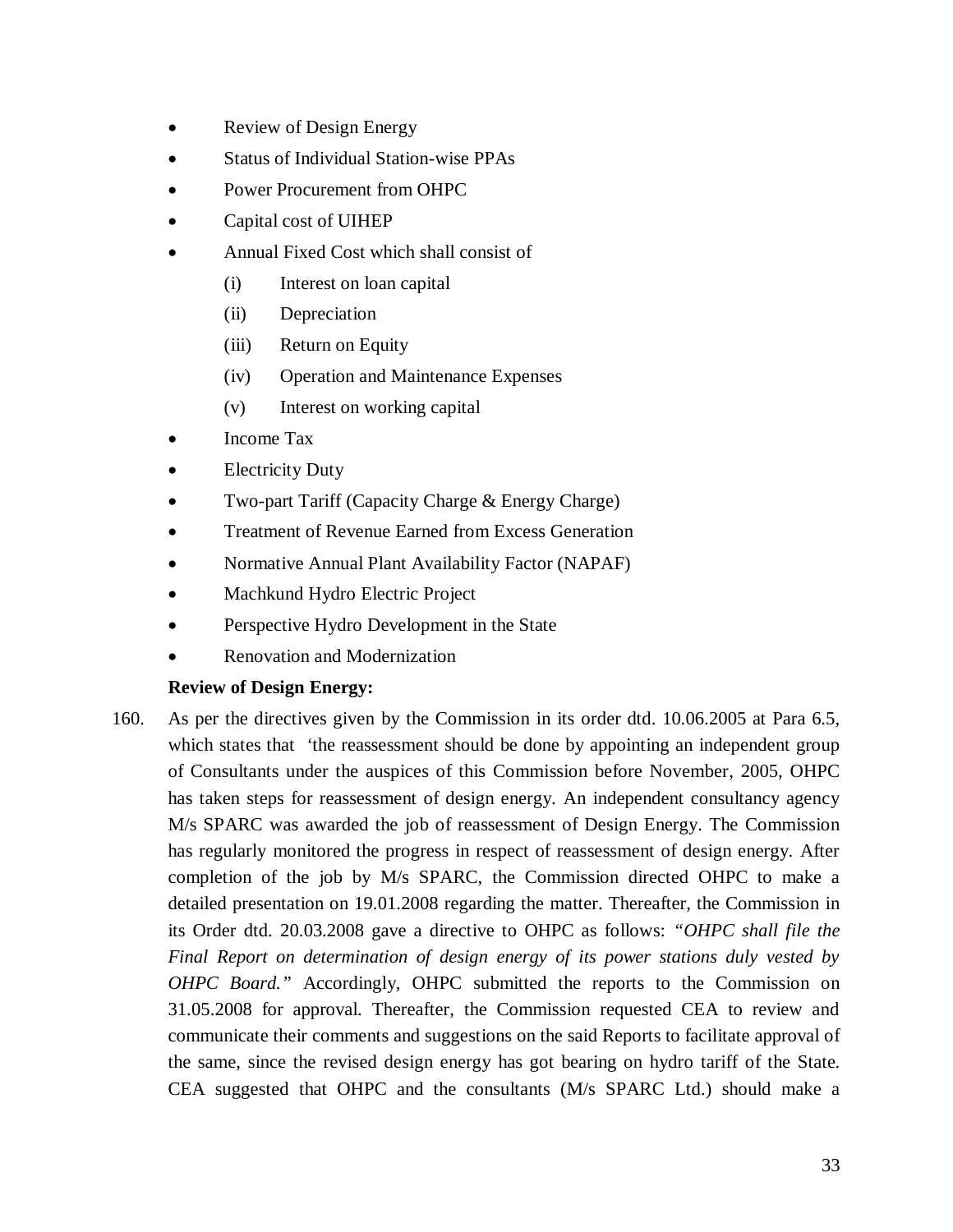presentation with regard to the proposal/methodology adopted for review of design energy. A presentation was made by M/s SPARC before CEA in the presence of OHPC and OERC officials. CEA has made the following observations:

"From the presentation made by OHPC/ M/s SPARC Ltd. and from perusal of the 'Reports on Re-assessment of Design Energy' of the OHPC projects furnished earlier, it is seen that the guidelines issued by CEA have been broadly followed by OHPC while carrying out the review. However, authenticity/accuracy of the various data adopted for the review may be ascertained by OERC at their end."

- 161. Many objectors have vehemently opposed to the proposal of OHPC for reduction of design energy from 5676 MU to 4903.63 MU. They pointed out that the so-called revision of design energy is alarming and the generation by OHPC stations during the recent years has been much higher than that proposed for FY 2009-10. As redetermination of design energy of the existing HEPs under OHPC has important bearing on determination of retail tariff, the objectors requested the Commission to finalize the revised Design Energy only after conducting a public hearing inviting all stakeholders.
- 162. The Commission feels that the finalization of design energy through the process of public hearing would require time. Authentication of data used by M/s SPARC is to be ascertained as suggested by CEA and this would also require adequate time and manpower. In view of this, the Commission decided to adopt the existing level of design energy for sale at 5619.24 MU including Indravati for the year 2009-10 and the proposal of revised design energy by OHPC shall be taken up by the Commission later.

### **Status of Individual Station-wise PPA:**

- 163. The Commission wanted to know the status of separate PPAs for each of the power stations of OHPC. In its reply, OHPC has submitted that the long term PPAs for old Power Stations of OHPC with the agreed changes / modifications have been sent to GRIDCO for its opinion. GRIDCO has submitted its comments on invoice and payment clauses and the same was discussed to clarify the matter. Besides, some points regarding operational parameters of high head power stations are to be discussed and finalised. OHPC is in the process of finalization and submission of PPAs to the Commission.
- 164. Some objectors had raised the issue of separate PPA for Hirakud & Chiplima Power Stations to which OHPC has replied that at present there is no such proposal for separate PPA for Hirakud and Chiplima. However, OHPC accepts the advice of objectors in this regard. The Commission observes that OHPC should make all efforts to present separate PPAs for Burla and Chiplima and present separate tariff filing for Burla and Chiplima from FY 2010-11 onwards.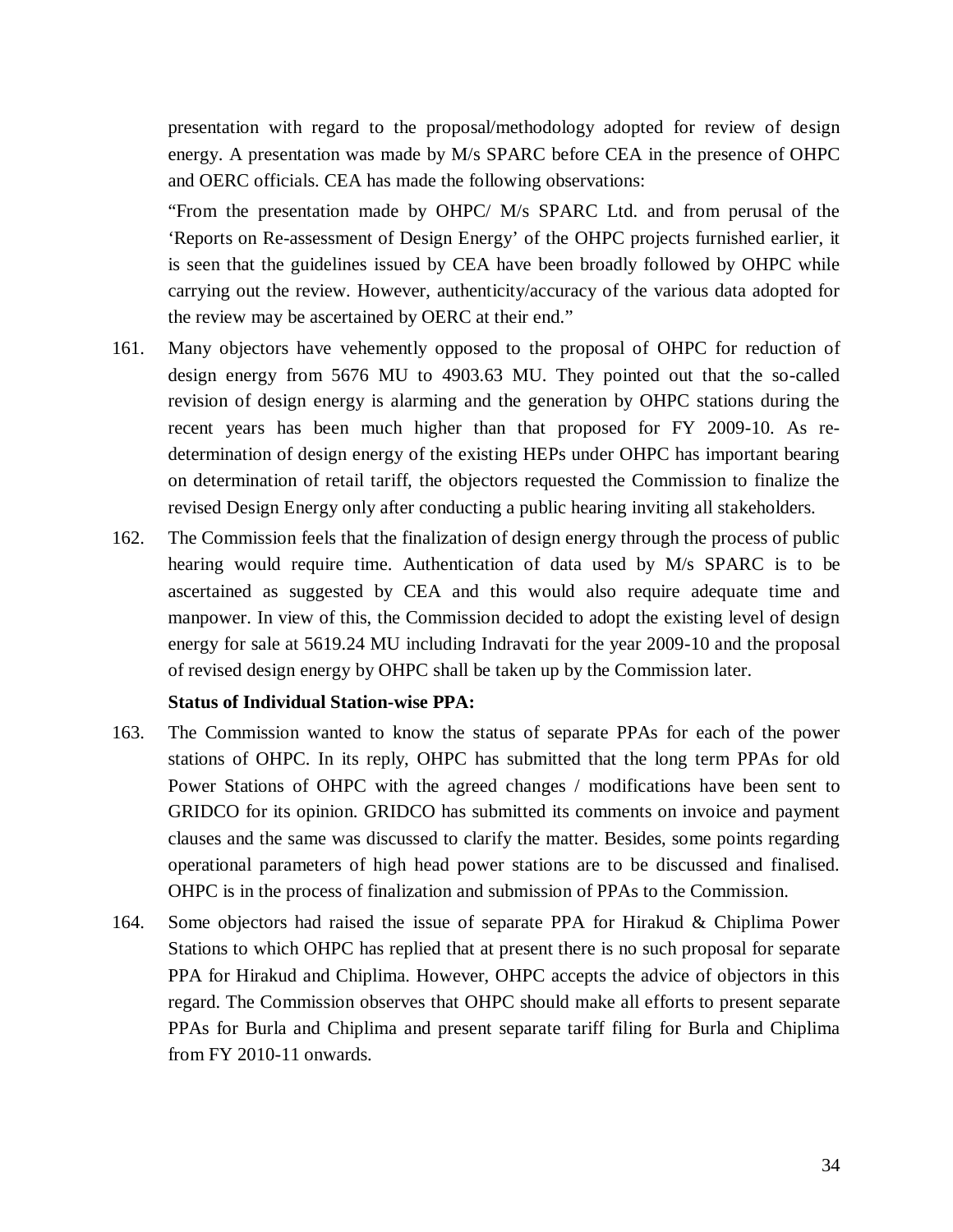### **Power Procurement from OHPC**

165. The installed capacity of various Hydro Stations owned by Orissa Hydro Power Corporation (OHPC) is 2062 MW as on  $1<sup>st</sup>$  of April 2009 including Orissa share of Machhkund. The details of drawal approved by the Commission for 2008-09 and the projections made by GRIDCO for 2009-10 are presented in the following table:

| SI.<br>No. | Name of the HE Project          | <b>Installed</b><br>Capacity<br>(MW) | <b>Design</b><br><b>Energy</b><br>(MU) | <b>Commission's</b><br><b>Approval for</b><br>2008-09 (MU) | <b>Proposed</b><br>Drawl by<br><b>GRIDCO</b> for<br>2009-10 (MU) |
|------------|---------------------------------|--------------------------------------|----------------------------------------|------------------------------------------------------------|------------------------------------------------------------------|
|            | Hirakud (Burla & Chiplima)      | 347.50                               | 1174.00                                | 1162.26                                                    | 1132.79                                                          |
| 2.         | <b>Balimela</b>                 | 510                                  | 1183.00                                | 1171.17                                                    | 1171.17                                                          |
| 3.         | Rengali                         | 250                                  | 525.00                                 | 519.75                                                     | 817.74                                                           |
| 4.         | Upper Kolab                     | 320                                  | 832.00                                 | 823.68                                                     | 826.65                                                           |
|            | <b>Total (Old Stations)</b>     | 1427.50                              | 3714.00                                | 3676.86                                                    | 3948.35                                                          |
| 5.         | <b>UIHEP</b>                    | 600                                  | 1962.00                                | 1942.38                                                    | 1971.09                                                          |
| 6.         | <b>Machhkund (Orissa Share)</b> | 34.50                                | 262.50                                 | 265.00                                                     | 265.00                                                           |
|            | <b>Total Hydro</b>              | 2062                                 | 5938.50                                | 5884.24                                                    | 6184.44                                                          |

| <b>Table - 15</b>                              |  |
|------------------------------------------------|--|
| <b>Hydro Drawl and Projections For 2009-10</b> |  |

- 167. Auxiliary energy consumption for surface hydro electric power generating stations with static excitation system is to be determined at 0.5% of energy generated and transformation loss from generation voltage to transmission voltage is to be calculated at 0.5% of energy generated. Accordingly, energy sent out from the generating stations in respect of OHPC should be determined deducting 1% on gross generation treating 0.5% towards auxiliary consumption and 0.5% towards transformation loss.
- 168. As indicated in the above table, the annual energy generated by OHPC's old stations, in a year of normal hydrology, is 3714 MU. After deduction of auxiliary consumption and transformation loss, energy sent out to GRIDCO comes to 3676.86 MU. In case of UIHEP, the design energy is 1962.00 MU. After deduction of auxiliary consumption and transformation loss, energy sent out to GRIDCO comes to 1942.38 MU.
- 169. OHPC has furnished a tentative monthly generation programme for its different units. The same has also been furnished by OHPC to GRIDCO in regard to generation during 2009-10. GRIDCO has projected the power purchase from OHPC stations based on the

<sup>166.</sup> In accordance with Section 61(a) of the Electricity Act, 2003, the Commission is to be guided by the principles and methodologies specified by the CERC for determination of tariff applicable to generating companies. The new CERC (Terms & Conditions of Tariff) Regulations, 2009 has already been notified on 19.01.2009 which shall come into force w.e.f. 01.04.2009 and shall remain in force for a period of five years from the date of commencement.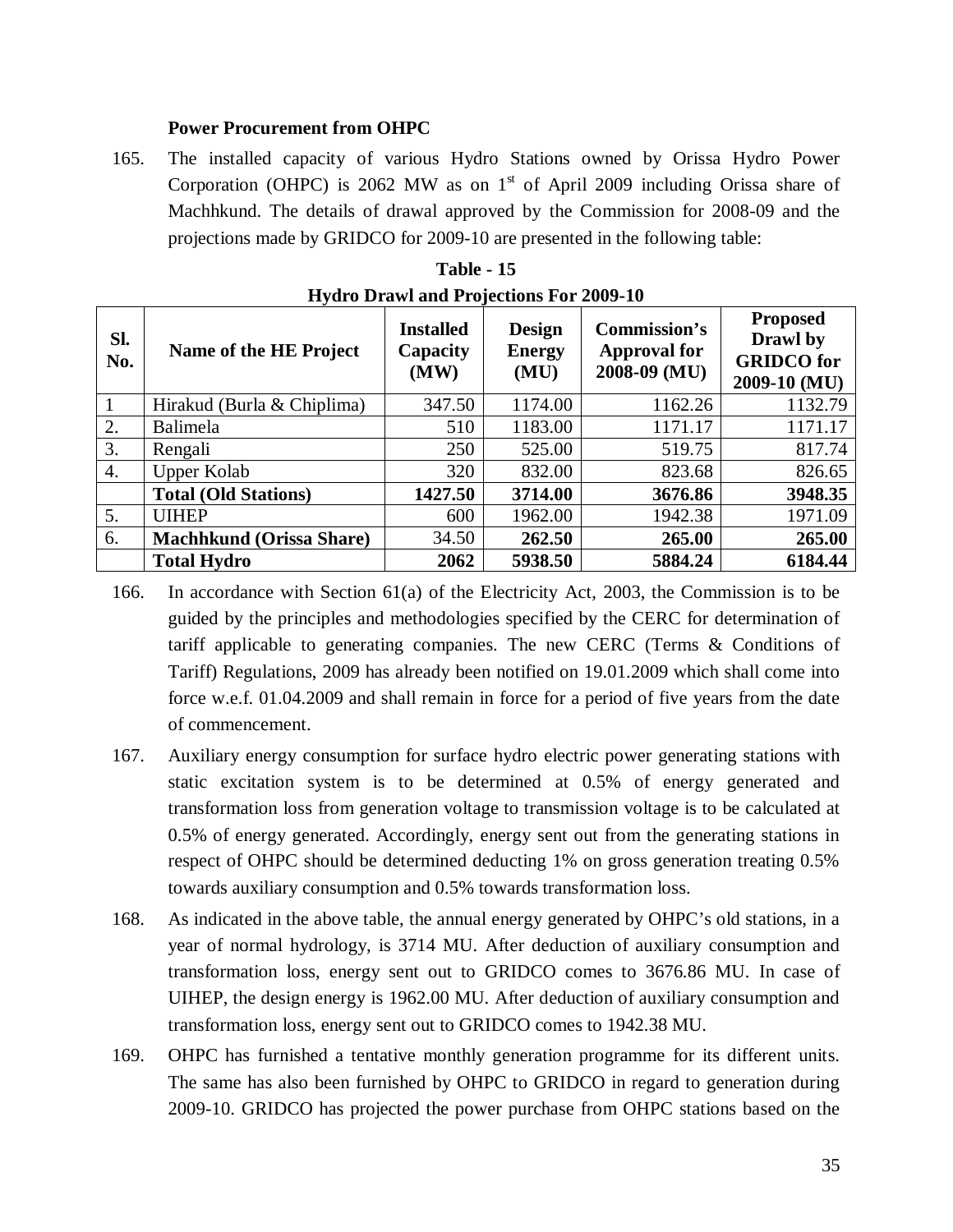latest generation plan submitted by OHPC for different stations. GRIDCO has considered 6184.44 MU of availability from OHPC hydro stations as per this generation plan after deduction of 16.60 MU of allocations to CSEB from Hirakud Power Station and 0.5% auxiliary consumption and 0.5% transformation loss.

170. As indicated earlier, the design energy of OHPC old stations in a year of normal hydrology being 3676.86 MU, it is premature to predict the rainfall at this point of time. The Commission cannot accept a figure exceeding 7000 MU as suggested by some of the objectors as generation shall depend on rainfall, MDDL of the reservoir and water use by other agencies. Acceptance of such a high figure would mean reduced drawal from high cost energy sources, which in turn would affect the power purchase cost in case of reduced hydro generation. As such, the Commission considers it appropriate to accept and approve a figure of 3948.35 MU as energy available from these stations and 1971.09 MU in case of UIHEP for the year 2009-10.

## **Machhkund**

- 171. This hydro power station is a joint venture of Government of Orissa and Andhra Pradesh with an installed capacity of 114.5 MW. Based on the 50% share of GRIDCO the quantity comes to 262.50 MU. GRIDCO has projected drawl of 265 MU for the FY 2009-10. The Commission approves 265 MU to be drawn from this station during 2009- 10 based on the drawl during the previous years.
- 172. The Commission's approval of power to be purchased by GRIDCO for 2009-10 from various stations of OHPC is given in the table below.

|                             | <b>Drawl From Hydro Stations (2009-10)</b>       |                                            | $(\text{In MU})$                                 |  |
|-----------------------------|--------------------------------------------------|--------------------------------------------|--------------------------------------------------|--|
| <b>Source of Generation</b> | <b>Commission's</b><br><b>Approval (2008-09)</b> | <b>GRIDCO</b><br><b>Proposal (2009-10)</b> | <b>Commission's</b><br><b>Approval</b> (2009-10) |  |
| Hirakud (Burla & Chiplima)  | 1162.26                                          | 1132.79                                    | 1132.79                                          |  |
| Balimela                    | 1171.17                                          | 1171.17                                    | 1171.17                                          |  |
| Rengali                     | 519.75                                           | 817.74                                     | 817.74                                           |  |
| <b>Upper Kolab</b>          | 823.68                                           | 826.65                                     | 826.65                                           |  |
| OHPC (Old stations)         | 3676.86                                          | 3948.35                                    | 3948.35                                          |  |
| Upper Indravati             | 1942.38                                          | 1971.09                                    | 1971.09                                          |  |
| Machkund                    | 265.00                                           | 265.00                                     | 265.00                                           |  |
| <b>Total Hydro</b>          | 5884.24                                          | 6184.44                                    | 6184.44                                          |  |

## **Table - 16**

#### **Capital Cost of UIHEP:**

173. Some objectors have raised the issue of determination of capital cost of UIHEP in their submissions and also during public hearing. In this regard OHPC has contended that after long discussions and deliberations on the project cost of UIHEP during the hearing for tariff application for 2007-08, the Commission in its order dated 22.03.2007, had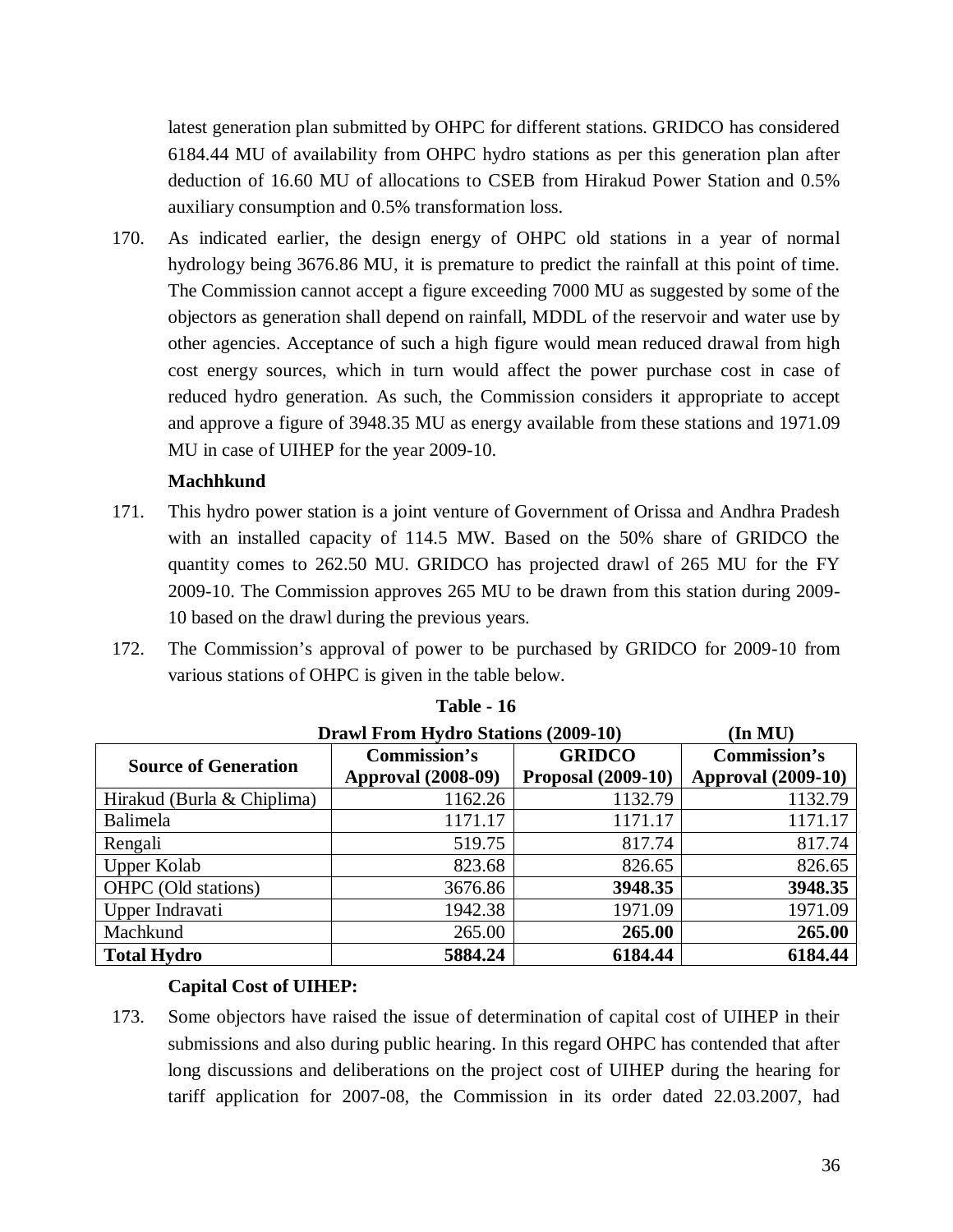approved Rs. 1195.42 crore as the final capital cost of UIHEP (600 MW capacity) for the purpose of determination of tariff. The tariff proposal of UIHEP is based on this approved capital cost.

174. Since the Commission after taking the diverse views expressed in the matter of determination of the project cost of UIHEP had concluded and approved the project cost at Rs.1195.42 crore, the issue should not be reopened once again. Thus, the final approved project cost of Upper Indravati Hydro Electric Project is Rs.1195.42 crore for determination of tariff.

### **Annual Fixed Cost:**

175. For the purpose of computation of Annual Fixed Cost as per CERC Regulation, a detailed analysis of the following components has been made as under:

### **Interest on Loan**:

176. The loan liabilities of OHPC consists of State Govt. loans and PFC loans. These loan liabilities outstanding as on 01.04.1996 are summarized in the table below.

|         |                            | (RS. In crore)                 |
|---------|----------------------------|--------------------------------|
| Sl. No. | <b>Description of Loan</b> | <b>Amount as on 01.04.1996</b> |
|         | 9.8% loan                  | 39.20                          |
| 2       | 13% loan (UIHEP)           | 497.86                         |
| 3       | Interest free loan (UIHEP) | 132.14                         |
|         | 13% loan (Potteru)         | 14.3                           |
|         | Zero coupon Bond-I         | 383.10                         |
| 6       | Zero coupon Bond-II        | 383.10                         |
|         | Other loan                 | በ 99                           |

**Table - 17 Statement of State Government Loans (Rs. in crore)**

As revealed from the above table, the State Government loan of Rs.39.20 crore carries interest rate of 9.8% with repayment period of 15 years. There is a moratorium on principal repayment for five years starting from 2001-02. The Commission during 2001- 02 and 2002-03 had allowed the repayment of principal amount of Rs.3.89 crore/annum. The same loan quantum would reduce to Rs.11.97 crore by 01.04.2009 after adjustment of repayments towards principal.

As per the recommendations of the Kanungo Committee and the subsequent Govt. of Orissa Notification dtd.29.01.2003, the effect of up-valuation of assets would be kept in abeyance from the financial year 2001-02 prospectively till 2005-06 or till the sector turns around, whichever is earlier. In the meanwhile, the Commission has suggested to the Govt. of Orissa for extension of these financial benefits to the consumers of the State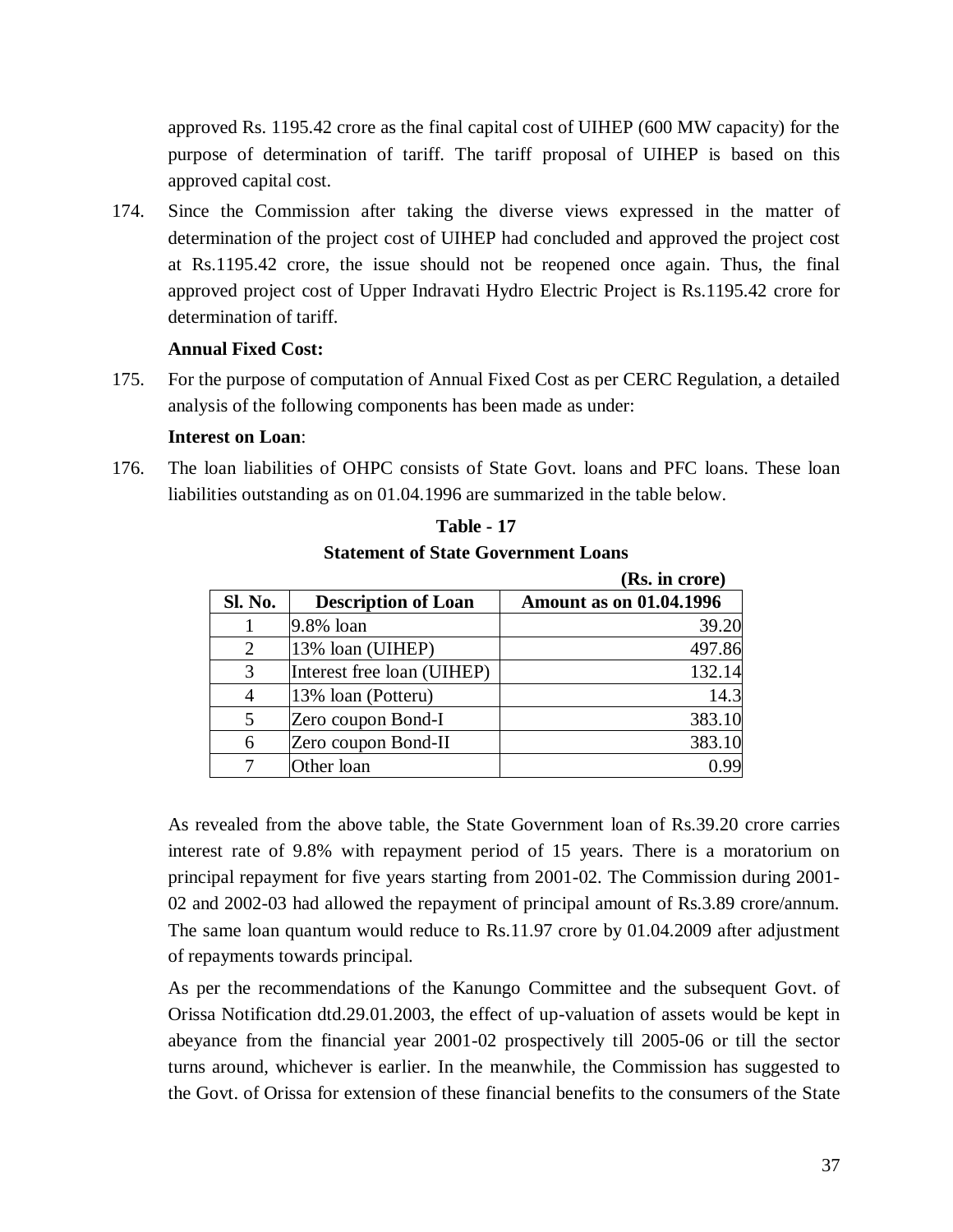beyond 2005-06. The State Govt. has responded vide Lr. No. 1704 dtd. 17.02.2009 that the Finance Deptt. has also already conquered the proposal of keeping in abeyance of upvalation of assets of GRIDCO/OPTCL and OHPC and freezing of RoE to GRIDCO and OHPC from the year, 2006-07 to 2010-11 and the matter would be placed before the State Cabinet for a decision. Accordingly, the interest impact of all other State Government loans except the above-mentioned Rs.39.20 crore (Rs.11.97 crore outstanding as on 01.04.2009) is not considered for the purpose of tariff.

The PFC loans were obtained in connection with projects like Chiplima, Burla and Upper Indravati and for extension of units 7 & 8 of Balimela. The outstanding PFC loan amount as on 01.04.2009 is indicated in the table below:

|                           |                  | (Rs. in Crore)   |
|---------------------------|------------------|------------------|
|                           | As on 01.04.2008 | As on 01.04.2009 |
| (a) Unit $3 & 4$ Burla    | 52.14            | 45.59            |
| (b) Unit $7 & 8$ Balimela | 86.40            | 76.80            |
| (c) UIHEP                 | 64.15            | 32.08            |
| <b>Total</b>              | 202.69           | 154.47           |

**Table - 18 PFC Loan Outstanding** 

For OHPC old stations, interest on loan including Guarantee Commission aggregates to Rs.16.85 crore and in case of UIHEP it comes to Rs.2.88 crore for the year 2009-10 as compared to Rs.18.95 crore and Rs.5.70 crore respectively for the FY 2008-09 as summarized in the table below:

#### **Table – 19**

| <b>Statement of OHPC Loans and Interest on Loan</b> |  |  |  |  |  |  |  |  |  |
|-----------------------------------------------------|--|--|--|--|--|--|--|--|--|
|-----------------------------------------------------|--|--|--|--|--|--|--|--|--|

| (Rs. in Crore)                  |                                          |                         |                         |         |  |  |  |  |  |
|---------------------------------|------------------------------------------|-------------------------|-------------------------|---------|--|--|--|--|--|
| <b>Source of Loan</b>           |                                          | <b>Loan Outstanding</b> | <b>Interest on Loan</b> |         |  |  |  |  |  |
|                                 | As on<br>As on<br>1.04.2009<br>1.04.2008 |                         | 2008-09                 | 2009-10 |  |  |  |  |  |
| Govt. loan $@9.8\%$             | 15.86                                    | 11.97                   | 1.55                    | 1.17    |  |  |  |  |  |
| PFC Loan for 3 & 4 Burla        | 52.14                                    | 45.59                   | 4.21                    | 3.65    |  |  |  |  |  |
| PFC Loan for Balimela 7 & 8     | 86.40                                    | 76.80                   | 7.88                    | 6.95    |  |  |  |  |  |
| Deemed loan                     | 8.29                                     | 22.56                   | 0.99                    | 1.82    |  |  |  |  |  |
| Deemed loan for Balimela        | 27.00                                    | 24.00                   | 3.24                    | 2.18    |  |  |  |  |  |
| Govt. Guarantee Commission      |                                          |                         | 1.08                    | 1.08    |  |  |  |  |  |
| <b>Sub total (Old Stations)</b> | 189.69                                   | 180.92                  | 18.95                   | 16.85   |  |  |  |  |  |
| UIHEP (PFC Loan)                | 64.15                                    | 32.08                   | 5.70                    | 2.88    |  |  |  |  |  |

As such the Commission approves interest payment of Rs.16.85 crore for OHPC old stations and Rs.2.88 crore for UIHEP for the FY 2009-10.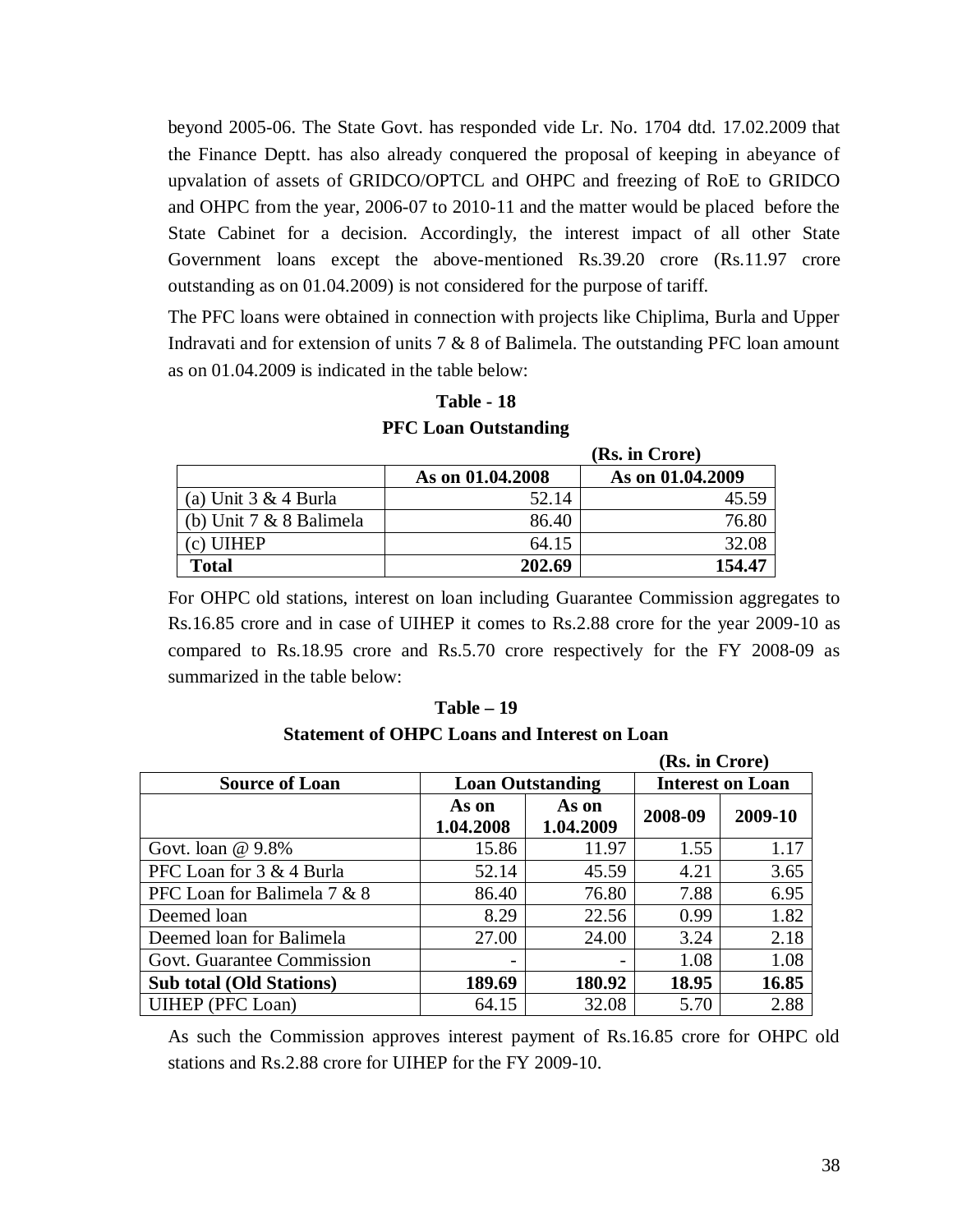#### **Depreciation:**

177. Depreciation is an important component of annual operating cost of the generating companies and it constitutes between 20 to 25% of the annual expenditure. In the instant case, the capital assets have been re-valued nearly 3 times of its historical cost. Earlier, upto FY 2000-01, the Commission had calculated depreciation on prevalent norms i.e. post'94 rate which substantially raised the revenue requirement due to upfront loading. Since 2001-02, as a part of corrective measures depreciation was limited to the principal loan repayment during a particular year. However, during 2003-04, as per the directions of the High Court of Orissa, depreciation was calculated at pre-1992 norms notified by Govt. of India on the book value of the assets. During 2004-05 again, the Commission calculated depreciation limiting to principal repayment.

For the purpose of determination of Annual Fixed Cost, depreciation computed @ 2.57% on the project cost is considered for FY 2009-10. However, in case of Hirakud Power System and Balimela where loan repayment is more than the computed depreciation @ 2.57%, the differential amount has been considered and the depreciation amount has been extended to meet full repayment of principal loan for the FY 2009-10. The details of repayment of loan as submitted by OHPC for old stations is as under:

| tatement of Repayment of Loans (RS. In Cro) |         |         |  |  |
|---------------------------------------------|---------|---------|--|--|
| <b>Power Stations</b>                       | 2008-09 | 2009-10 |  |  |
| <b>RHEP</b>                                 | 1.05    | 1.05    |  |  |
| <b>UKHEP</b>                                | 1.25    | 1.25    |  |  |
| <b>BHEP</b>                                 | 13.55   | 13.55   |  |  |
| <b>HPS</b>                                  | 10.72   | 12.50   |  |  |
| <b>Total</b>                                | 26.57   | 28.35   |  |  |

**Table – 20 Statement of Repayment of Loans (Rs. in Crore)**

For the year 2009-10, depreciation is claimed in the tariff applying 2.57% in case of RHEP, UKHEP whereas for BHEP and HPS the requirement for actual loan repayment is considered for recovery through depreciation by OHPC as summarized below:

|                                            | Table-21                           |                         |
|--------------------------------------------|------------------------------------|-------------------------|
| <b>Name of the Power</b><br><b>Station</b> | <b>Depreciation</b><br>(Rs. Crore) | <b>Remark</b>           |
| <b>RHEP</b>                                | 2.41                               | $2.57(\%)$              |
| <b>Upper Kolab</b>                         | 2.89                               | $2.57(\%)$              |
| <b>Balimela</b>                            | 13.55                              | Equal to loan repayment |
| <b>HPS Burla</b>                           | 12.50                              | Equal to loan repayment |
| Total                                      | 31.35                              |                         |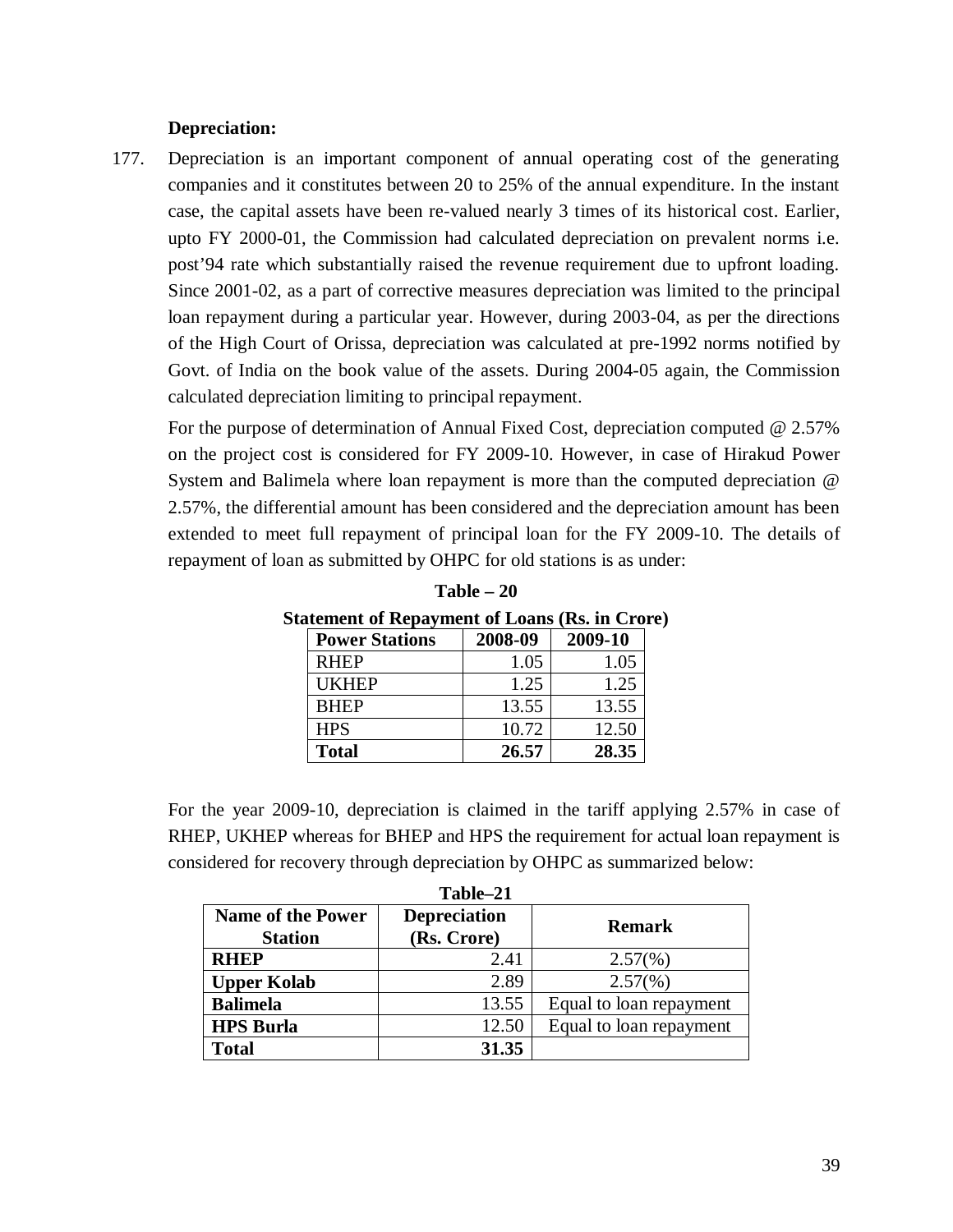The amount of depreciation of Rs.31.35 crore is approved by the Commission for the FY 2009-10 for the old power stations of OHPC. In respect of UIHEP, the principle of depreciation linked to loan repayments provided in its PPA has been approved by the Commission. Following this principle, the amount to be recovered through depreciation is of the order of Rs.32.08 crore during the FY 2009-10 which is being passed on to tariff of UIHEP.

### **Return on Equity:**

- 178. The new CERC Tariff Regulations for the period 2009-14 provides the following:
	- (a) Return on equity shall be computed in rupee terms, on the equity base determined in accordance with regulation 12.
	- (b) Return on equity shall be computed on pre-tax basis at the base rate of 15.5% and the rate of return on equity shall be computed by grossing up the base rate with the normal tax rate for the year 2008-09 applicable to the concerned generating company.
	- (c) Rate of return on equity shall be rounded off to three decimal points and be computed as per the formula given below: Rate of pre-tax return on equity = Base rate  $/(1-t)$ Where t is the applicable tax rate.
- 179. Accordingly, the rate of return for OHPC power stations comes to 17.481% for the year 2009-10.
- 180. In regard to the equity base of OHPC, the same was already decided in the Commission's tariff order dtd.19<sup>th</sup> April 2002 in Case No. 65 of 2001 & Case No. 04 of 2002 vide Para 6.4.17 through Para 6.4.21. The relevant extract of the said order is reproduced below:
	- *"6.4.17 Thus, 5(i) para (B) and (ii) of the said notification should be replaced to state clearly that the break up of the provisional project cost of Rs.1195.42 Crore of UIHEP will be as under.*
		- *(b) Rs.320 Crore as loan from PFC*
		- *(ii) Rs.576.561 Crore as Government debt carrying no interest from 1 April 2000 onwards till sect oral turn around.*
		- *(iii) Rs.298.85 Crore as Government equity*
	- *6.4.18 These measures will go a long way in bringing down the cost of OHPC power.*
	- *6.4.19 The Zero Coupon Bonds issued to the State Government for Rs.400 Crore by GRIDCO against revaluation of assets was not to carry any interest for a period of five years. Suitable amendments may be made to the relevant provisions of*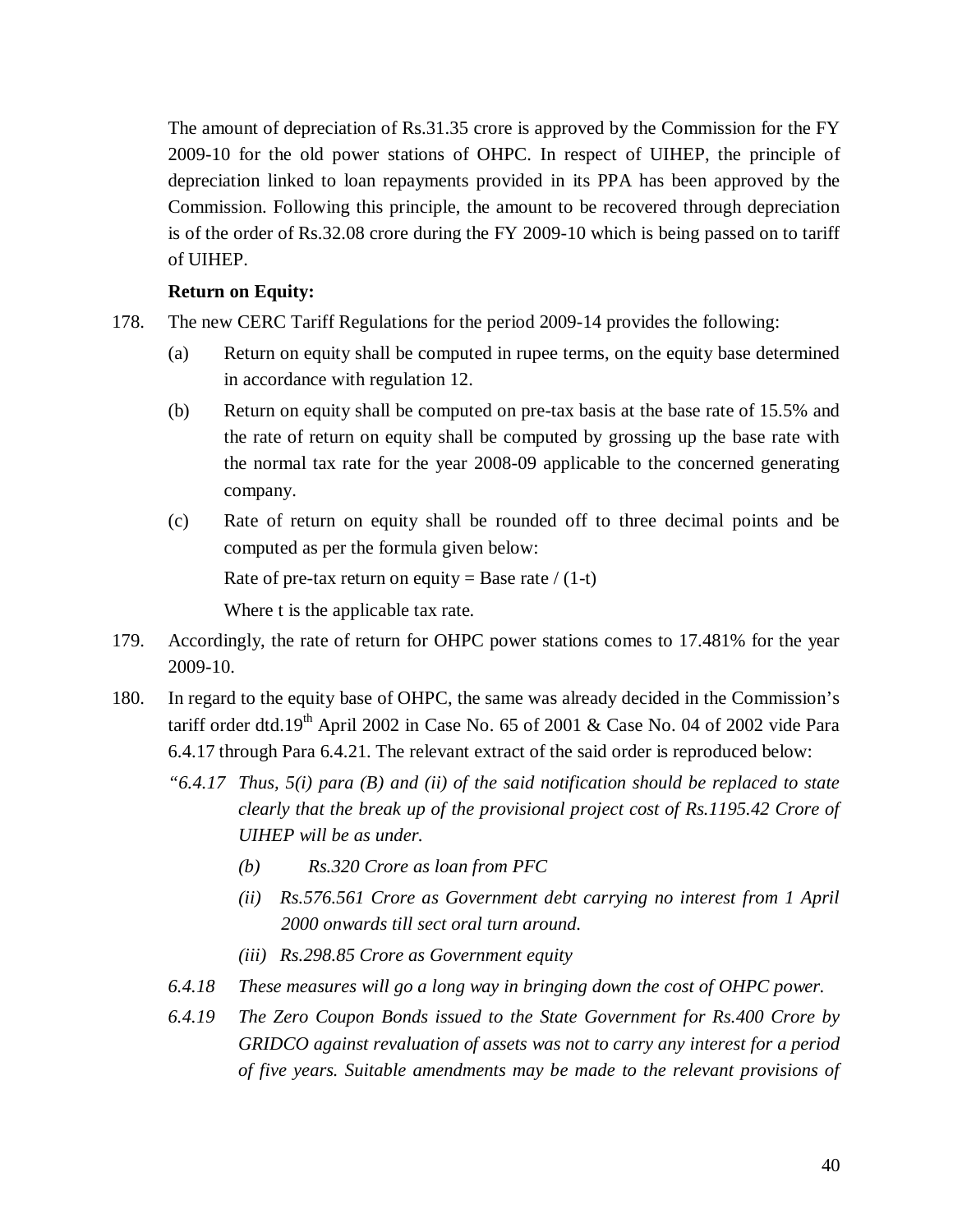*the transfer scheme notification allowing zero coupon bonds to continue for a further period of five years or more depending on sectoral turn around.*

- *6.4.20 The Commission on its part would like to take the following decisions in the matter of approval of PPA between OHPC and GRIDCO in the public interest to bring down the cost of OHPC power and the cost of transmission and distribution by allowing no return on equity of Rs.300.00 Crore created on account of asset revaluation of old OHPC station until sect oral turn around.*
- *6.4.21 However, the Commission will allow appropriate rate of return on OHPC's own investment in R&M equity of Rs.22.56 Crore and on the equity of Rs.298.70 Crore of UIHEP. Dividends, if any, payable for the first four years should be ploughed back as fresh loan to OHPC by Government of Orissa."*
- 181. Based on the contents of the above order and subsequent Govt. Notification dtd.29.01.2003, the Return on Equity for the year 2004-05 was allowed to OHPC on new investments made only after 01.04.1996. In the meantime, the time frame notified by the Government to keep the effect of up-valuation in abeyance up to the financial year 05-06 or the time by which the sector turns around, has been completed. The Commission vide its letter No.2807 dtd.31.12.2008 has advised the Government to keep in abeyance the up-valuation of assets and other policy measures beyond 2005-06 till 2012-13, as the sector has not yet turned around.
- 182. For old stations RoE is calculated @ 17.481% on OHPC's own investment of Rs.58.10 crore in case of HPS and Rs.54.76 crore in case of Balimela. Thus RoE comes to Rs.10.16 crore in case of HPS and Rs.9.57 crore in case of Balimela. Similarly, for Rengali and Upper Kolab the RoE comes to Rs.0.14 crore and Rs.0.21 crore respectively. The total RoE for OHPC old stations comes to Rs.20.08 crore for FY 2009-10 .
- 183. The proposal of OHPC to allow return on 25% of the original book value of asset is not approved by the Commission.
- 184. In case of UIHEP RoE is calculated @ 17.481% on Government equity of Rs.298.70 crore which comes to Rs.52.22 crore. The Commission approves RoE @ 17.481% in line with new CERC norms to this project with a view to encourage the growth of hydropower in the State. OHPC should make all attempts to explore the possibilities on a long-term basis for utilization of hydro potential in the State. The Commission approves return on equity to OHPC amounting to Rs.72.30 crore for 2009-10 as summarized in the table below: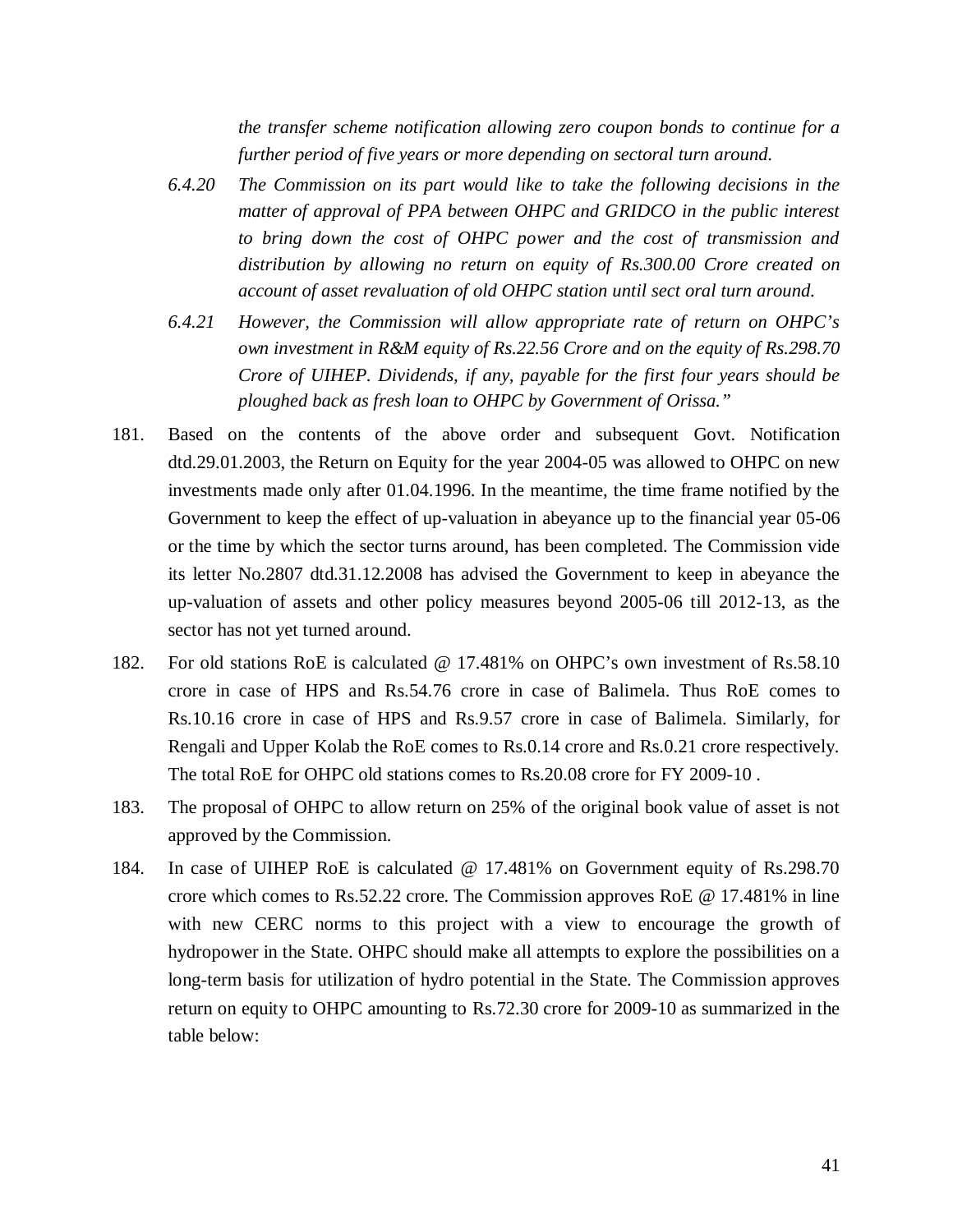| Table |  |
|-------|--|
|-------|--|

|                          |                         | (Rs. in Crore)          |
|--------------------------|-------------------------|-------------------------|
| <b>Name of the Power</b> | <b>Return on Equity</b> | <b>Return on Equity</b> |
| <b>Station</b>           | 2008-09 (@ 14%)         | 2009-10 (@ 17.481%)     |
| <b>RHEP</b>              | 0.11                    | 0.14                    |
| <b>Upper Kolab</b>       | 0.16                    | 0.21                    |
| <b>Balimela</b>          | 7.66                    | 9.57                    |
| <b>HPS Burla</b>         | 7.19                    | 10.16                   |
| <b>UIHEP</b>             | 41.82                   | 52.22                   |
| <b>Total</b>             | 56.95                   | 72.30                   |

## **O&M Expenses:**

185. OHPC has projected the O & M expenses for the FY 2009-10 in each of the power stations as follows:

|                             |            |             |             |              | (Rs. in Crore) |
|-----------------------------|------------|-------------|-------------|--------------|----------------|
| <b>Particulars</b>          | <b>HPS</b> | <b>BHEP</b> | <b>RHEP</b> | <b>UKHEP</b> | <b>UIHEP</b>   |
| Actual O & M Expenses for   | 42.39      | 23.16       | 20.93       | 16.10        | 43.87          |
| FY 2007-08 (Audited)        |            |             |             |              |                |
| FBT and wealth tax based    | 0.03       | 0.02        | 0.02        | 0.06         | 0.09           |
| on A&G Expenses             |            |             |             |              |                |
| Less: Expenses for rotor    |            |             |             |              | $(-)5.00$      |
| pole repair                 |            |             |             |              |                |
| <b>Total for FY 2007-08</b> | 42.42      | 23.18       | 20.95       | 16.16        | 38.96          |
| O&M with 4% Escalation      | 44.12      | 24.10       | 21.79       | 16.81        | 40.52          |
| for FY 2008-09.             |            |             |             |              |                |
| O&M with 4% Escalation      | 45.88      | 25.07       | 22.66       | 17.48        | 42.14          |
| for FY 2009-10.             |            |             |             |              |                |
| Major repair of machines,   | 4.00       |             | 3.42        | 0.70         | 8.00           |
| switchyard renovation and   |            |             |             |              |                |
| trash rack replacement.     |            |             |             |              |                |
| Proposed infrastructure     | 1.00       | 1.00        | 1.00        | 1.00         | 1.00           |
| development (own colony     |            |             |             |              |                |
| houses<br>power<br>and      |            |             |             |              |                |
| premises)                   |            |             |             |              |                |
| Effect of salary revision   | 8.45       | 6.11        | 4.51        | 3.07         | 6.42           |
| i) Salary enhancement for   |            |             |             |              |                |
| current year                |            |             |             |              |                |
| ii) Arrear salary           | 11.14      | 8.27        | 10.22       | 9.18         | 17.89          |
| TOTAL (items $6+7+8+9$ )    | 70.47      | 40.45       | 41.81       | 31.43        | 75.45          |

| Table |  |
|-------|--|
|-------|--|

**•** Operation & Maintenance (O&M) expenses of UIHEP includes Rs.1 crore towards purchase of Fuji spares and Rs.7 crore towards major repair of governor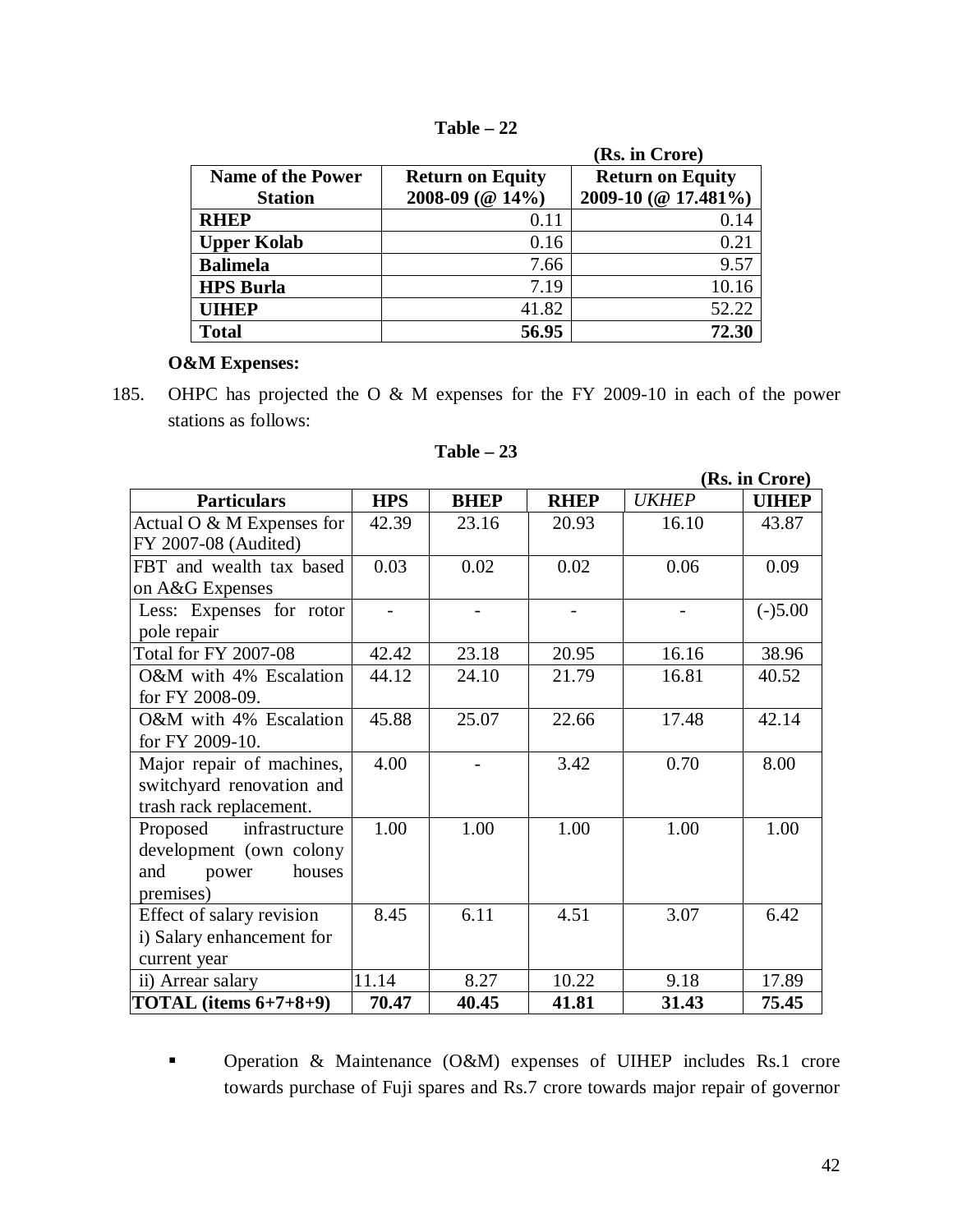& excitation system (out of estimated Rs.14 crore, Rs.7 crore has already been allowed by the Commission in FY 2008-09 and balance Rs.7 crore has been proposed in the FY 2009-10).

- In case of HPS, addition of Rs.4.00 crore in O&M expenses includes Rs.1.50 crore, towards trash rack replacement of Units 1 & 2 of Burla Power House and Rs.2.50 crore towards renovation of switchyard of Chiplima Power House.
- In case of RHEP, addition of Rs.3.42 crore in O&M expenses includes Rs.1.20 crore towards procurement of M/s BHEL spares for generator and turbine and Rs. 0.22 crore towards replacement of UE relays of Unit-1 and Rs.2.00 crore towards purchase of turbine blades.
- In case of UKHEP, addition of Rs.0.70 crore has been proposed in O&M expenses for replacement of governor and excitation system of Units 1 & 2.
- Further, OHPC has proposed Rs. 1 crore for each of the power stations towards infrastructure development of own colony and powerhouse premises under this O & M head.
- A total amount of Rs. 85.26 crore has been proposed in O&M expenses for all the power stations towards salary revision including arrear salary.
- 186. As per new CERC Tariff Regulations 2009, which shall be applicable for the period 2009-14, the normative O&M expenses shall be as follows:

The actual O&M expenses for the years 2003-04 to 2007-08 shall be escalated @5.17% per annum to bring it to the 2007-08 price level and then averaged to arrive at the O&M expenses of the generating station at 2007-08 price level. Then it is to be escalated @5.72% per annum to arrive at the O&M expenses for the year 2009-10.

- 187. As per Para 122 (iv) of the Order dtd. 20.03.2008 of the Commission, Rs.2 crore had been considered towards major repair of turbine at RHEP and Rs.7.00 crore was allowed for major repair of governor and excitation system of UIHEP machines for the FY 2009- 10.
- 188. OHPC has proposed to include Rs.28.56 crore towards salary enhancement of the ensuing year and arrear amount Rs.56.70 crore for the previous years under O&M head towards salary revision on implementation of  $6<sup>th</sup>$  Pay Commission recommendations. Since OHPC has not yet submitted the approval of its Board of Directors on the mode of payment of arrear dues on implementation of the said salary revision, the Commission approves only the current enhancement in the salary of the employees of OHPC power stations in O&M expenses for the FY 2009-10.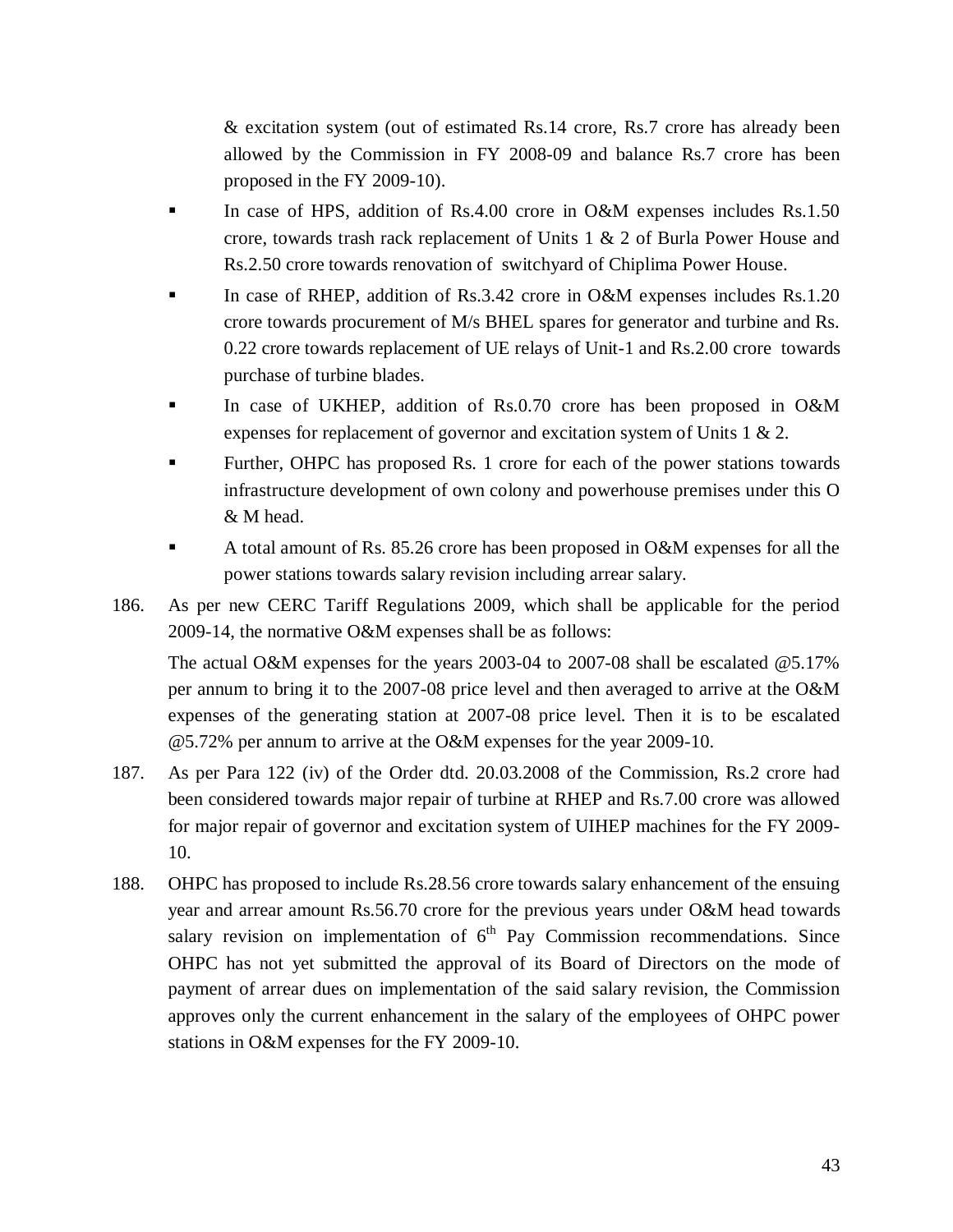189. Accordingly, the O&M expenses for the FY 2009-10 is calculated and the comparative provision of O&M expenditure approved for 2008-09 and 2009-10 is given in the table below:

| (KS. III Crore)             |                          |                      |                              |  |  |
|-----------------------------|--------------------------|----------------------|------------------------------|--|--|
|                             | 2008-09                  | 2009-10              |                              |  |  |
| <b>Name of the Stations</b> | Commission's<br>Approval | <b>OHPC</b> proposal | <b>Commission's approval</b> |  |  |
| <b>HPS</b>                  | 34.97                    | 70.47                | 43.93                        |  |  |
| <b>BHEP</b>                 | 26.37                    | 40.45                | 30.95                        |  |  |
| <b>RHEP</b>                 | 23.10                    | 41.81                | 26.03                        |  |  |
| <b>UKHEP</b>                | 17.87                    | 31.43                | 16.39                        |  |  |
| <b>Old Stations</b>         | 102.31                   | 184.16               | 117.30                       |  |  |
| <b>UIHEP</b>                | 41.12                    | 75.45                | 50.93                        |  |  |
| <b>Total</b>                | 143.43                   | 259.61               | 168.23                       |  |  |

## **Table – 24 Approved O&M Expenses**

(**Rs. in crore)**

## **Interest on Working Capital:**

- 190. As per the new CERC Regulations the basis for calculation of working capital shall include the following:
	- (i) Receivables equivalent to two months of fixed cost
	- (ii) Maintenance spares @ 15% of Operational and Maintenance expenses and
	- (iii) Operation and maintenance expenses for one month.

The rate of interest on working capital shall be the short-term prime-lending rate of State Bank of India. In accordance with CERC guideline, the interest on working capital shall be payable on normative basis as shown in table below:

**Table – 25 Interest on Working Capital for FY 2009-10** 

|                                                     | (Rs. in Crore)  |              |  |
|-----------------------------------------------------|-----------------|--------------|--|
| <b>Description</b>                                  | <b>OHPC Old</b> | <b>UIHEP</b> |  |
|                                                     | <b>Stations</b> |              |  |
| Receivables equivalent to two months of fixed cost. | 32.14           | 23.75        |  |
| Maintenance spares @ 15% of Operational and         | 17.60           | 7.64         |  |
| Maintenance expenses                                |                 |              |  |
| Operation and maintenance expenses for one month.   | 9.78            | 4.24         |  |
| <b>Total Working Capital</b>                        | 59.52           | 35.63        |  |
| Interest on working capital calculated @ 12.25%     | 7.29            | 4.36         |  |

### **Total Annual Fixed Cost**

191. Based on the above parameters the station-wise ARR and tariff calculated for the year 2009-10 is indicated in the table below: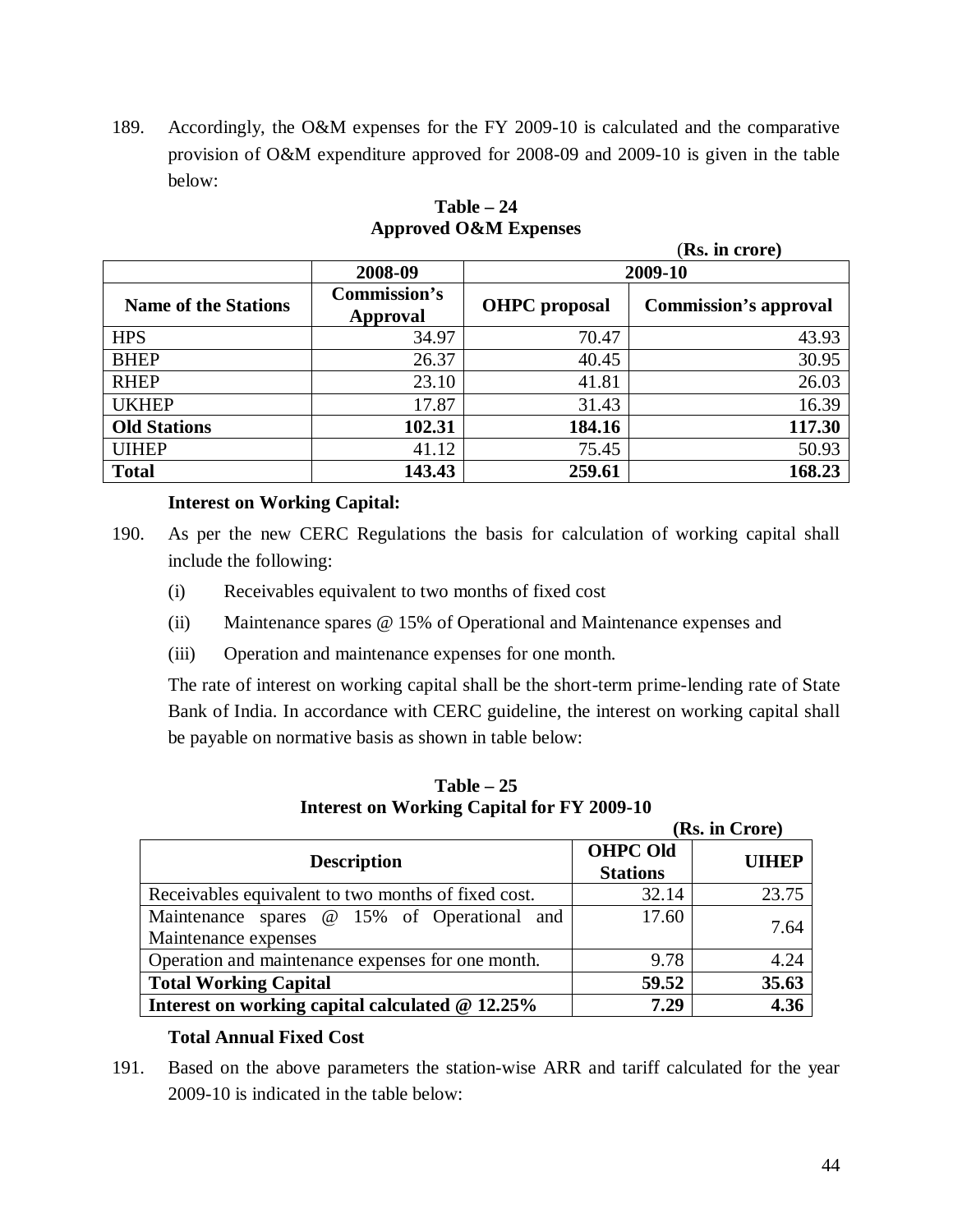|                             |        |                   |             |            |                  | (Rs. in Crore) |                 |
|-----------------------------|--------|-------------------|-------------|------------|------------------|----------------|-----------------|
| <b>Details of expenses</b>  |        | <b>RHEP UKHEP</b> | <b>BHEP</b> | <b>HPS</b> | <b>Sub-Total</b> | <b>UIHEP</b>   | <b>Total</b>    |
| Saleable Design Energy (MU) | 519.75 | 823.68            | 1171.17     | 1162.26    | 3676.86          |                | 1942.38 5619.24 |
| Interest on loan            | 0.31   | 0.37              | 10.05       | 6.12       | 16.85            | 2.88           | 19.73           |
| Return on Equity            | 0.14   | 0.21              | 9.57        | 10.16      | 20.08            | 52.22          | 72.30           |
| Depreciation                | 2.41   | 2.89              | 13.55       | 12.50      | 31.35            | 32.08          | 63.43           |
| O&M expenses                | 26.03  | 16.39             | 30.95       | 43.93      | 117.30           | 50.93          | 168.23          |
| Interest on working capital | 1.36   | 0.89              | 2.24        | 2.80       | 7.29             | 4.36           | 11.65           |
| Total ARR (Rs. crore)       | 30.26  | 20.75             | 66.36       | 75.51      | 192.87           | 142.47         | 335.34          |
| Average cost $(P/U)$        | 58.22  | 25.19             | 56.66       | 64.96      | 52.46            | 73.35          | 59.68           |

**Table – 26 STATION-WISE TARIFF APPROVED FOR 2009-10**

### **Income Tax**

192. As per new CERC Tariff Regulations, 2009, *Tax on the income streams of the generating company or the transmission licensee, as the case may be, shall not be recovered from the beneficiaries, or the long-term transmission customers, as the case may be:*

*Provided that the deferred tax liability, excluding Fringe Benefit Tax, for the period up to 31st March, 2009 whenever it materializes, shall be recoverable directly from the beneficiaries and the long-term customer.*

193. Accordingly, income tax i.e. Minimum Alternative Tax paid by OHPC during the FY 2007-08 to the tune of Rs.8.74 crore in case of UIHEP, Rs.6.65 crore in case of Balimela and Rs. 0.12 crore in case of Rengali power stations as submitted by OHPC is to be reimbursed directly from GRIDCO.

## **Electricity Duty on Auxiliary Consumption**

- 194. As per the agreed PPA between OHPC and GRIDCO, the taxes and duties including ED on auxiliary consumption etc payable by OHPC to the State Government and other statutory bodies shall be passed on to GRIDCO in the shape of supplementary bill raised by OHPC and GRIDCO will make payment accordingly within 30 days of receipt of bills. To facilitate reimbursement of electricity duty, GRIDCO should include the same (based on the Design Energy), in its Annual Revenue Requirement prior to beginning of the year.
- 195. Accordingly, ED on Auxiliary consumption of all the hydro-electric projects to the tune of Rs.0.57 crore is to be reimbursed by OHPC from GRIDCO through separate billing. The details of ED on auxiliary consumption and income tax are summarized in the table below:

|                                |             |              |             |            |              |       | (Rs. in Crore) |
|--------------------------------|-------------|--------------|-------------|------------|--------------|-------|----------------|
| <b>Component of Costs</b>      | <b>RHEP</b> | <b>UKHEP</b> | <b>BHEP</b> | <b>HPS</b> | Sub-         | UIHEP | <b>Total</b>   |
|                                |             |              |             |            | <b>Total</b> |       |                |
| <b>ED on Auxi. Consumption</b> | 0.05        | 0.08         | 0.12        | 0.12       | 0.37         | 0.20  | 0.57           |
| <b>Income Tax (MAT)</b>        | 0.12        | 0.00         | 6.65        | 0.00       | 6.77         | 8.74  | 15.51          |
| <b>Total</b>                   | 0.17        | 0.08         | 6.77        | 0.12       | 7.14         | 8.94  | 16.08          |

**Table-27**

 $\mathbf{r}$  in  $\alpha$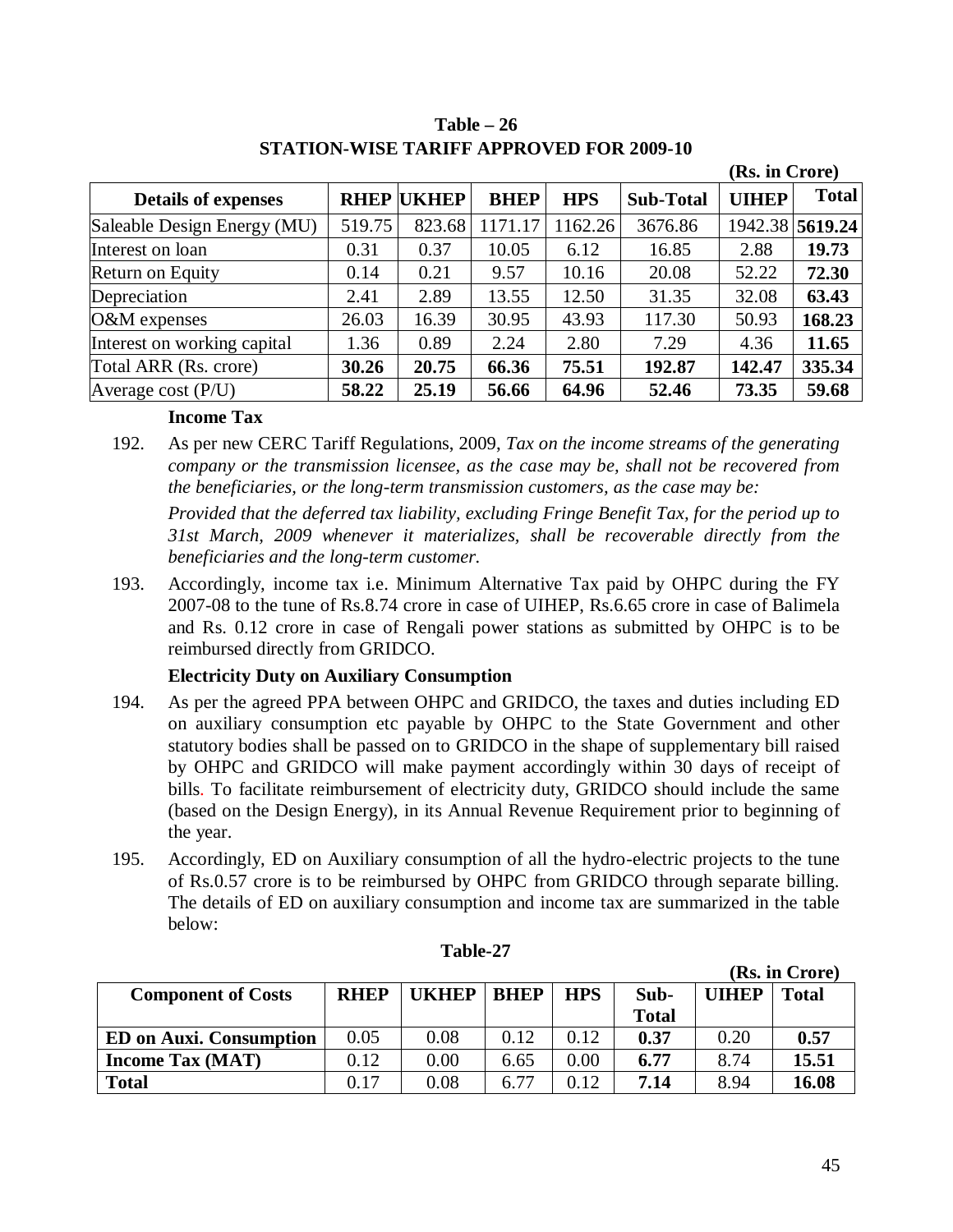### **Two-Part Tariff**

196. Two-part tariff structure i.e. recovery of Annual Fixed Cost (AFC) through capacity charge and energy charge have already been implemented at Upper Indravati Power Station since FY 2005-06 and subsequently extended to all old power stations of OHPC from the FY 2007-08 onwards. As per Regulation-22 of new CERC Tariff Regulations, 2009, the tariff for supply of electricity from a hydro generating station shall comprise of capacity charge and energy charge to be derived in the manner as indicated below:

*Computation and Payment of Capacity charge and Energy Charge for Hydro Generating Stations.*

*(1) The fixed cost of a hydro generating station shall be computed on annual basis, based on norms specified under these regulations, and recovered on monthly basis under capacity charge (inclusive of incentive) and energy charge, which shall be payable by the beneficiaries in proportion to their respective allocation in the saleable capacity of the generating station, that is to say, in the capacity excluding the free power to the home State:*

*Provided that during the period between the date of commercial operation of the first unit of the generating station and the date of commercial operation of the generating station, the annual fixed cost shall provisionally be worked out based on the latest estimate of the completion cost for the generating station, for the purpose of determining the capacity charge and energy charge payment during such period.*

*(2) The capacity charge (inclusive of incentive) payable to a hydro generating station for a calendar month shall be*

*AFC x 0.5 x NDM / NDY x ( PAFM / NAPAF ) (in Rupees)*

*Where,*

*AFC = Annual fixed cost specified for the year, in Rupees. NAPAF = Normative plant availability factor in percentage NDM = Number of days in the month NDY = Number of days in the year PAFM = Plant availability factor achieved during the month, in percentage*

*(3) The PAFM shall be computed in accordance with the following formula :*

$$
N
$$
  
PAFM = 10000 x  $\Sigma$  DC<sub>i</sub> / { N x IC x ( 100 - AUX ) } %  
 $i = 1$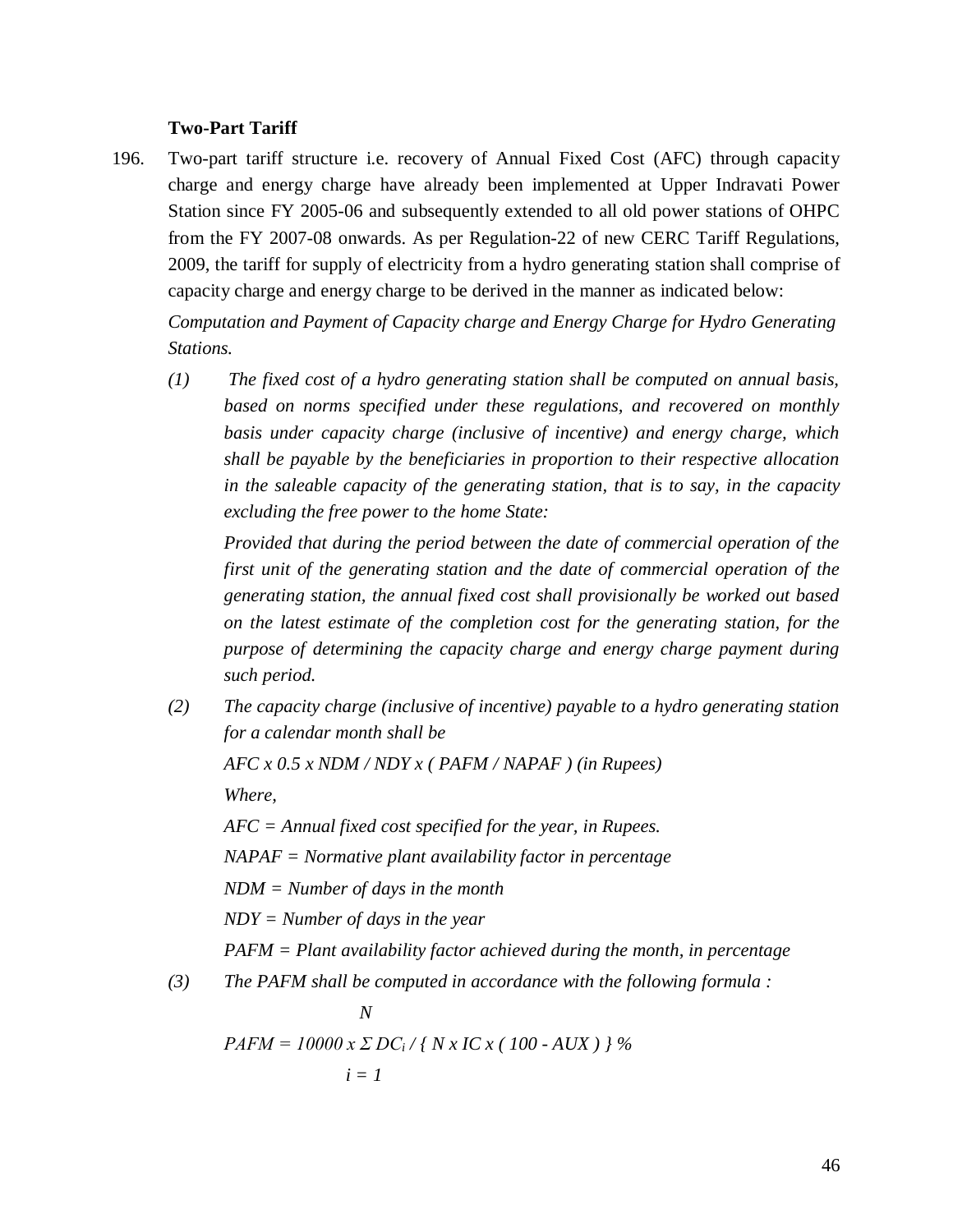*Where,*

- *AUX = Normative auxiliary energy consumption in percentage*
- *DCi = Declared capacity (in ex-bus MW) for the ith day of the month which the station can deliver for at least three (3) hours, as certified by the nodal load dispatch centre after the day is over.*
- *IC = Installed capacity (in MW) of the complete generating station*
- *N = Number of days in the month*
- *(4) The energy charge shall be payable by every beneficiary for the total energy scheduled to be supplied to the beneficiary, excluding free energy, if any, during the calendar month, on ex power plant basis, at the computed energy charge rate. Total Energy charge payable to the generating company for a month shall be : (Energy charge rate in Rs. / kWh) x {Scheduled energy (ex-bus) for the month in kWh}x (100 – FEHS) / 100.*
- *(5) Energy charge rate (ECR) in Rupees per kWh on ex-power plant basis, for a hydro generating station, shall be determined up to three decimal places based on the following formula, subject to the provisions of clause (7) : ECR = AFC x 0.5 x 10 / { DE x ( 100 – AUX ) x ( 100 – FEHS )}*

*Where,*

*DE = Annual design energy specified for the hydro generating station, In MWh, subject to the provision in clause (6) below.*

*FEHS = Free energy for home State, in per cent, as defined in regulation 32.*

- *(6) In case actual total energy generated by a hydro generating station during a year is less than the design energy for reasons beyond the control of the generating company, the following treatment shall be applied on a rolling basis:*
- *(i) in case the energy shortfall occurs within ten years from the date of commercial operation of a generating station, the ECR for the year following the year of energy shortfall shall be computed based on the formula specified in clause (5) with the modification that the DE for the year shall be considered as equal to the actual energy generated during the year of the shortfall, till the energy charge shortfall of the previous year has been made up, after which normal ECR shall be applicable;*
- *(ii) In case the energy shortfall occurs after ten years from the date of commercial operation of a generating station, the following shall apply:*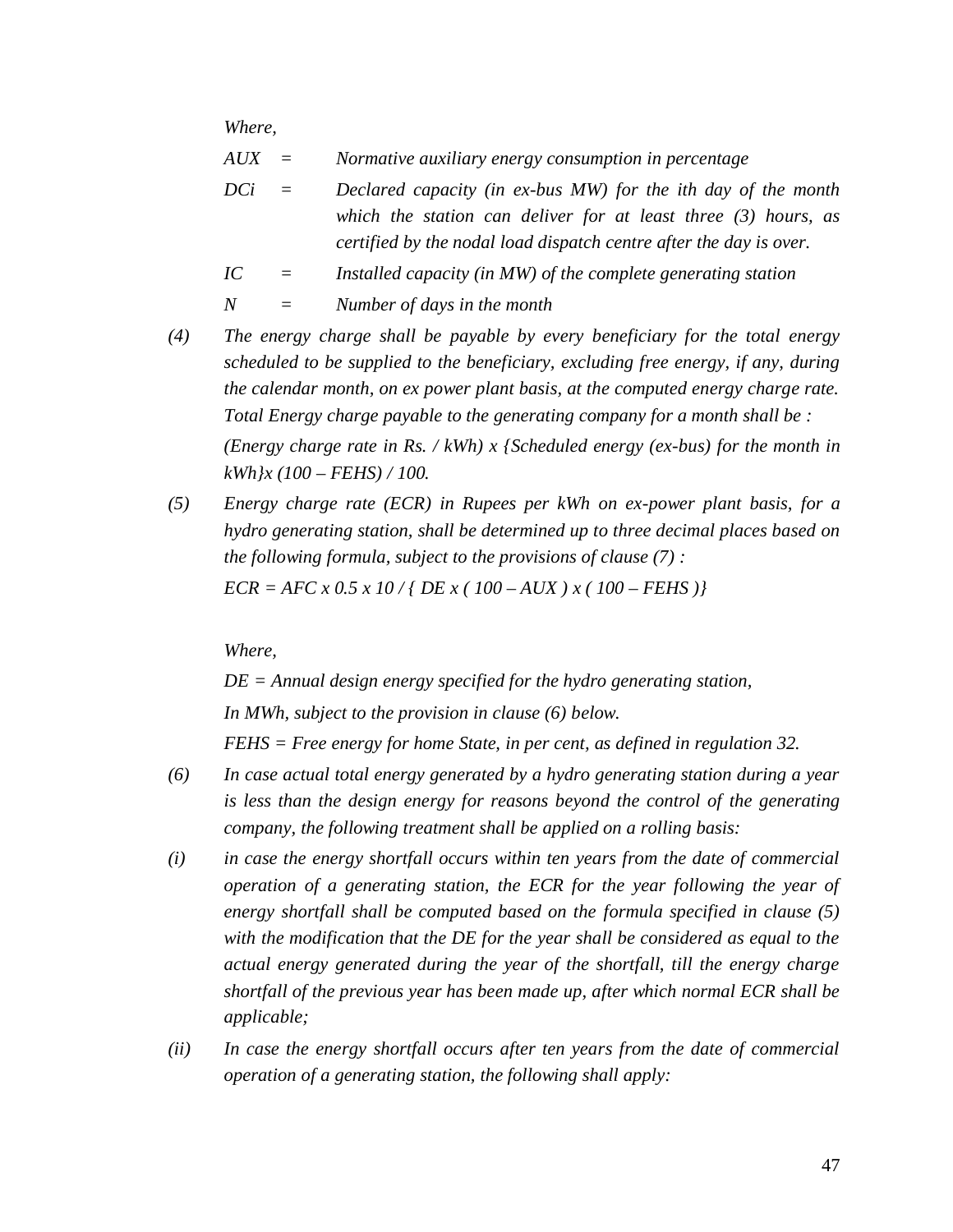*Suppose the specified annual design energy for the station is DE MWh, and the actual energy generated during the concerned (first) and the following (second) financial years is A1 and A2 MWh respectively, A1 being less than DE. Then, the design energy to be considered in the formula in clause (5) of this Regulation for calculating the ECR for the third financial year shall be moderated as (A1 + A2 – DE) MWh, subject to a maximum of DE MWh and a minimum of A1 MWh.*

- *(iii) Actual energy generated (e.g. A1, A2) shall be arrived at by multiplying the net metered energy sent out from the station by 100 / (100 – AUX).*
- *(7) In case the energy charge rate (ECR) for a hydro generating station, as computed in clause (5) above, exceeds eighty paise per kWh, and the actual saleable energy in a year exceeds { DE x ( 100 – AUX ) x ( 100 – FEHS ) / 10000 } MWh, the Energy charge for the energy in excess of the above shall be billed at eighty paise per kWh only:*

*Provided that in a year following a year in which total energy generated was less than the design energy for reasons beyond the control of the generating company, the energy charge rate shall be reduced to eighty paise per kWh after the energy charge shortfall of the previous year has been made up.*

- *(8) The concerned Load Despatch Centre shall finalise the schedules for the hydro generating stations, in consultation with the beneficiaries, for optimal utilization of all the energy declared to be available, which shall be scheduled for all beneficiaries in proportion to their respective allocations in the generating station.*
- 197. In the new CERC Regulations, 2009 the concept of primary and secondary energy have been done away with the term 'energy' only. Similarly the concept of Capacity Index is replaced with Normative Annual Plant Availability Factor (NAPAF). The annual fixed cost of a generating station is apportioned into capacity charge and energy charge on 50:50 basis. Further, in the context of OHPC power stations the concept of free power to home state does not apply. Hence, the Energy Charge Rate (ECR) for OHPC power stations shall be computed with the following formula.

ECR = AFC x 0.5 x 10 / { DE x (  $100 - AUX$  ) x 100

Where,

 $DE =$  Annual design energy specified for the hydro generating station, in MWh

AUX = Normative auxiliary energy consumption in percentage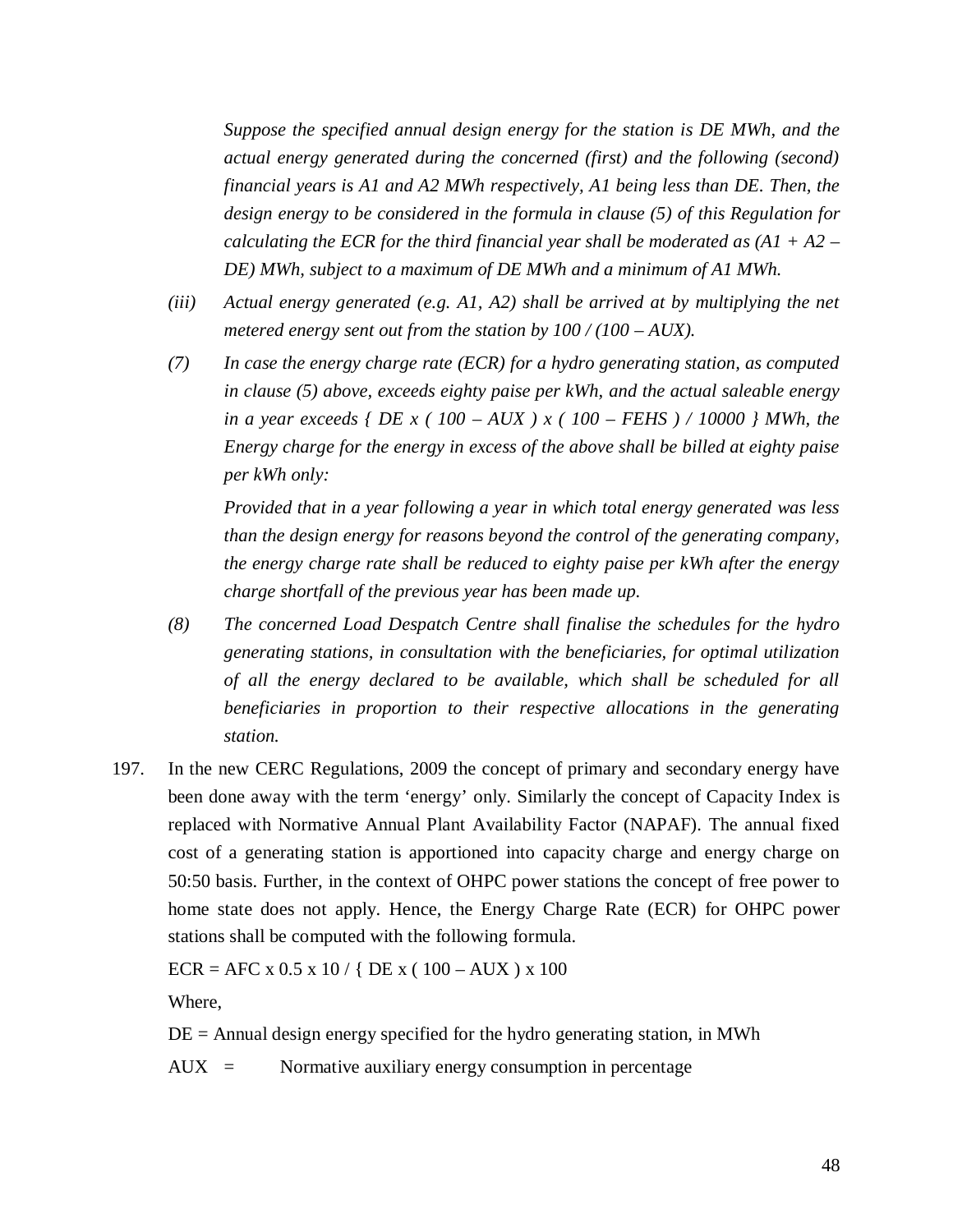198. Accordingly, the Commission approves the rate of energy charge and the capacity charge of OHPC power stations for FY 2009-10 as summarized in the table below:

| <b>Name of the Power</b><br><b>Stations</b> | <b>Annual</b><br><b>Fixed Cost</b><br>(Rs. crore) | Capacity<br><b>Charge</b><br>(Rs. crore) | <b>Energy</b><br><b>Charge</b><br>(Rs.<br>crore) | <b>Energy</b><br><b>Charge</b><br>Rate<br>(P/U) |
|---------------------------------------------|---------------------------------------------------|------------------------------------------|--------------------------------------------------|-------------------------------------------------|
| Rengali HEP                                 | 30.26                                             | 15.130                                   | 15.130                                           | 29.11                                           |
| <b>Upper Kolab HEP</b>                      | 20.75                                             | 10.375                                   | 10.375                                           | 12.60                                           |
| <b>Balimela HEP</b>                         | 66.36                                             | 33.180                                   | 33.180                                           | 28.33                                           |
| Hirakud Power System                        | 75.51                                             | 37.755                                   | 37.755                                           | 32.48                                           |
| Upper Indravati HEP                         | 142.47                                            | 71.235                                   | 71.235                                           | 36.68                                           |

**Table-28 Energy Charge and Capacity Charge for 2009-10**

The recovery of capacity charge and energy charge for a calendar month shall be as per new CERC Tariff Regulations, 2009.

# **Treatment of Revenue Earned from Excess Generation**

- 199. The Commission in its Order dtd.10.06.2005 in Case No.153/2004 had directed to maintain a separate fund to deposit the revenue earnings out of sale of secondary energy. OHPC had come with a petition explaining the difficulties for maintenance of such a separate fund and requested that the amount so earned should be earmarked and maintained as a part of OHPC's revenue. Accordingly, the Commission has issued a clarificatory Order vide Case No.38/2005 dt.22.10.2005 confirming that *"the revenue out of the sale of secondary energy may remain as part of normal fund of OHPC but shall be utilised to replenish the shortfall in revenue due to less generation by OHPC in years of hydrological failure to provide necessary comfort to the consumers of the state in accordance with para 6.5(e) of our order dt.10.06.05".*
- 200. The new CERC Tariff Regulations, 2009 has done away with the concept of secondary energy. Therefore, the Commission is of the view that the revenue earned by OHPC from sale of excess energy beyond design energy of its power stations may remain as a part of the normal fund of OHPC, but shall be utilized to replenish the shortfall in revenue in the years' of less generation by OHPC power stations due to hydrological failure.

## **Normative Annual Plant Availability Factor (NAPAF)**

201. Regulation 27 (i) of the new CERC Tariff Regulations, 2009, stipulates the following: *The norms of operation as given hereunder shall apply to hydro generating station:*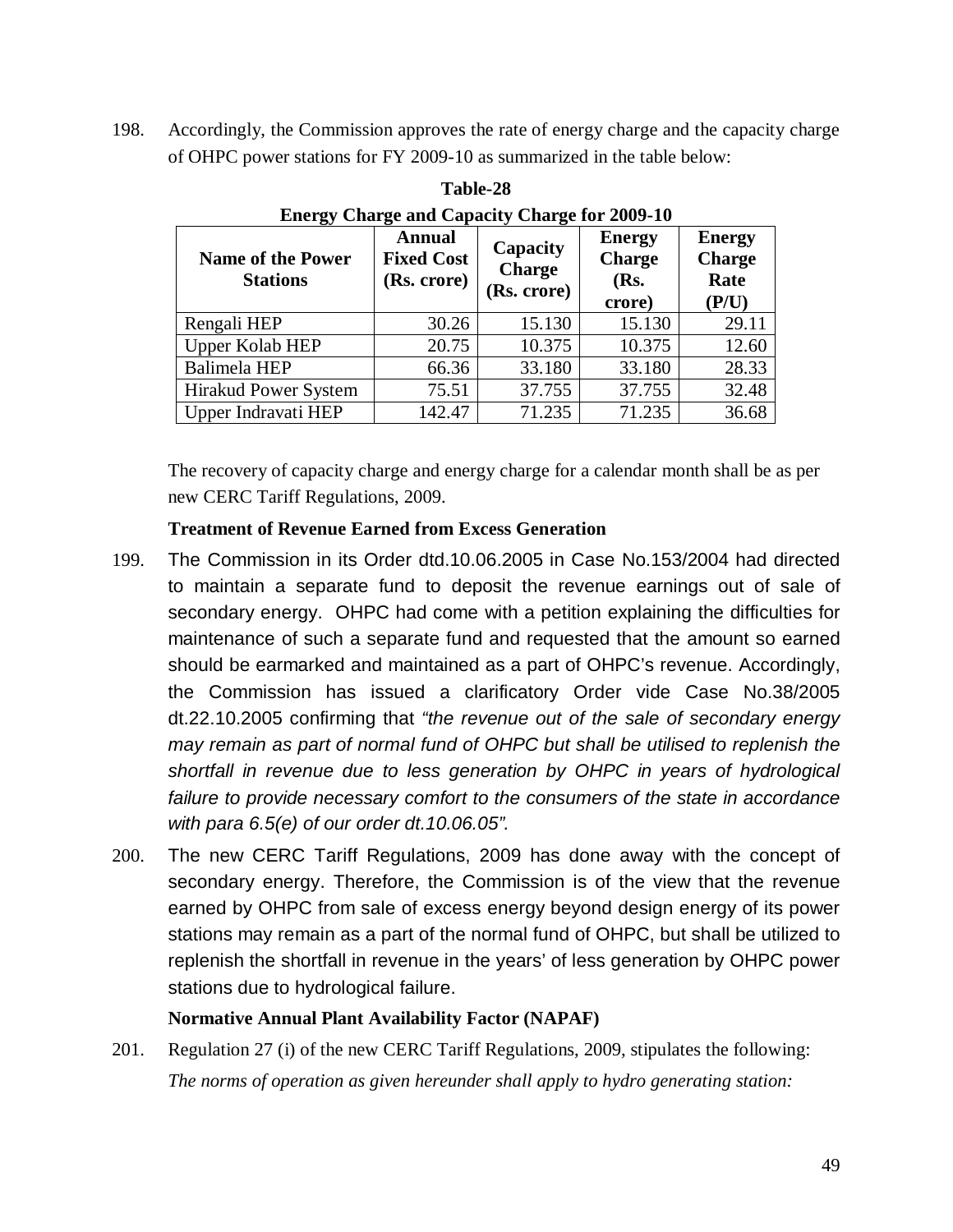- *(i) Normative annual plant availability factor (NAPAF) for hydro generating stations*
- *(1) Normative annual plant availability factor (NAPAF) for hydro generating stations shall be determined by the Commission as per the following criteria :*
- *(i) Storage and Pondage type plants with head variation between Full Reservoir Level (FRL) and Minimum Draw Down Level (MDDL) of up to 8%, and where plant availability is not affected by silt : 90%*
- *(ii) Storage and Pondage type plants with head variation between FRL and MDDL of more than 8%, where plant availability is not affected by silt: Plant-specific allowance to be provided in NAPAF for reduction in MW output capability as reservoir level falls over the months. As a general guideline the allowance on this account in terms of a multiplying factor may be worked out from the projection of annual average of net head, applying the formula:*

*(Average head / Rated head) + 0.02*

*Alternatively in case of a difficulty in making such projection, the multiplying factor may be determined as:*

*(Head at MDDL/Rated head) x 0.5 + 0.52*

- *(iii) Pondage type plants where plant availability is significantly affected by silt: 85%.*
- *(iv) Run-of-river type plants: NAPAF to be determined plant-wise, based on 10-day design energy data, moderated by past experience where available/relevant.*
- *(2) A further allowance may be made by the Commission in NAPAF determination under special circumstances, e.g. abnormal silt problem or other operating conditions, and known plant limitations.*
- *(3) A further allowance of 5% may be allowed for difficulties in North East Region.*
- *(4) In case of a new hydro electric project the developer shall have the option of approaching the Commission in advance for fixation of NAPAF based on the principles enumerated in sub-clauses (1), (2) and (3) of this regulation.*
- *(5) Based on the above, the Normative annual plant availability factor (NAPAF) of the hydro generating stations already in operation shall be as follows:*

*X X X X X*

202. OHPC in its compliance to the queries of Director (Tariff) has mentioned the following: As per clause-27(i)(1) of CERC (Terms and Conditions of Tariff) Regulations, 2009, the Normative Annual Plant Availability Factor (NAPAF) for hydro generating stations is determined as follows:

(1) (i) Storage and pondage type plants with head variation between Full Reservoir Level (FRL) and Minimum Draw Down Level (MDDL) of up to 8% and where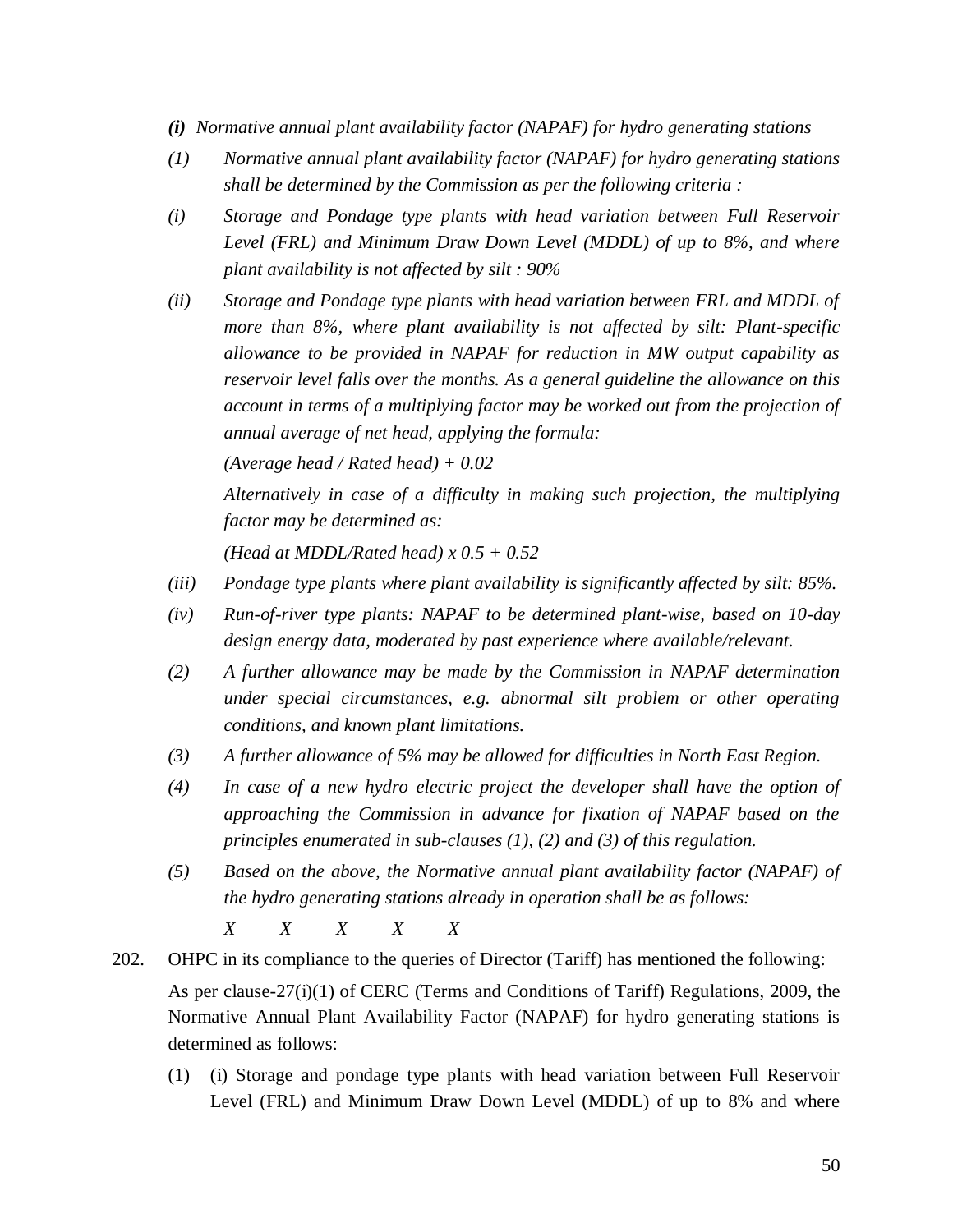plant availability is not affected by silt is 90%. The head variation for OHPC power stations are as given in table below:

| 1.avil-27       |            |                    |                  |                   |           |  |  |
|-----------------|------------|--------------------|------------------|-------------------|-----------|--|--|
| Name of the     | <b>FRL</b> | <b>MDDL</b>        | Maximum          | Minimum           | % head    |  |  |
| power station   |            |                    | head             | head              | variation |  |  |
| <b>HPS</b>      | 630 ft     | 590 ft             | $35.5 \text{ m}$ | 26.5 m            | 25.35 %   |  |  |
| Rengali         | 123.5 m    | $109.72 \text{ m}$ | 46.5 m           | 28.0 <sub>m</sub> | 39.78%    |  |  |
| Upper Kolab     | 858 m      | 844 m              | 265.73 m         | 241.72 m          | 9.03%     |  |  |
| Balimela        | 1516 ft    | 1440 ft            | 289 m            | $257 \text{ m}$   | 11.07%    |  |  |
| Upper Indravati | 642 m      | 625 m              | 379 m            | 358 m             | 5.54%     |  |  |

**Table-29**

(ii) For all other power stations except UIHEP, the head variation between FRL and MDDL is more than 8%. Hence, an allowance is to be provided in NAPAF for reduction in MW capacity as indicated in the table below:

| Name of    | $\%$<br>head | Unit   | Rated             | Head<br>at        | Multiplying         | <b>NAPAF</b>    |
|------------|--------------|--------|-------------------|-------------------|---------------------|-----------------|
| the        | variation    | No.    | head              | <b>MDDL</b>       | factor              | (in %)          |
| power      |              |        |                   |                   | (Head at            |                 |
| station    |              |        |                   |                   | MDDL/Rated          |                 |
|            |              |        |                   |                   | head) $x\ 0.5+0.52$ |                 |
|            | 2            | 3      | $\overline{4}$    | 5                 | 6                   | 7(Cl.6x0.9x100) |
| <b>HPS</b> | 25.35%       | 1 & 22 | $31.6 \text{ m}$  | 26.5 m            | 0.9393              | 84.53           |
|            |              | 3&4    | $30.78 \text{ m}$ |                   | 0.9504              | 85.53           |
|            |              | 5,6&7  | 26.5 m            |                   | $1.02*$             | 90.00           |
| Rengali    | 39.78%       |        | 40.0 <sub>m</sub> | 28.0 <sub>m</sub> | 0.87                | 78.30           |
| Upper      | 9.03%        |        | $253.0 \text{ m}$ | 241.72 m          | 0.9977              | 89.79           |
| Kolab      |              |        |                   |                   |                     |                 |
| Balimela   | 11.07%       |        | $274.0 \text{ m}$ | $257.0 \text{ m}$ | 0.989               | 89.01           |

**Table-30**

\*Since the multiplying factor is more than one so the multiplying factor is taken as 1.00.

(iii) Pondage type plants where plant availability is significantly affected by silt is 85%, which is not applicable to OHPC.

(iv) Run of river plants: NAPAF to be determined plant-wise based on 10 day design energy date, moderated by past experience, where available/relevant. This is applicable to Chiplima power station.

Availability (%) of Chiplima power stations given below:-

| Table-31        |         |         |            |         |         |
|-----------------|---------|---------|------------|---------|---------|
| Power station   | 2003-04 | 2004-05 | $ 2005-06$ | 2006-07 | 2007-08 |
| HPS-II Chiplima | 50.80   | 50.91   | 47.98      |         | 53.9    |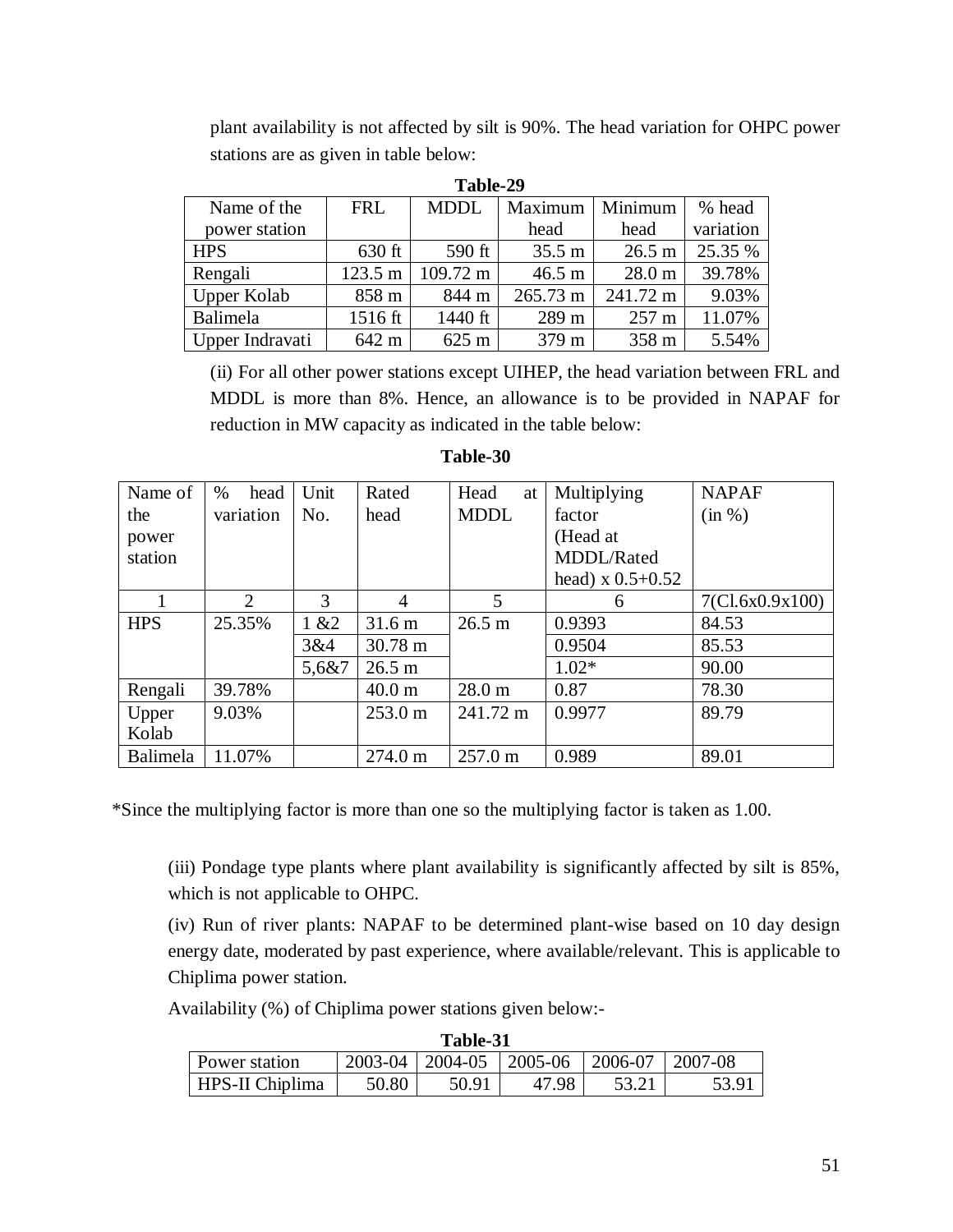As seen from the above table for last five years the plant availability has not crossed 55%. This is mainly due to weed menace in the power channel. Plant has to be taken on regular shut down to remove the weeds from the trash rack and choking of trash rack resulting in reduction in head. So OHPC proposes, NAPAF of 55% for Chiplima power house in line with CERC Tariff Regulations, 2009 wherein a NAPAF of 55% has been considered for Tanakpur (3x31.4 MW) Hydro Electric Project of NHPC.

 $(2)$  As per Clause-27(i)(2) of CERC (Terms and Conditions of Tariff) Regulations, 2009,

"A further allowance may be made by the Commission in NAPAF determination under special circumstances e.g. abnormal silt problem or other operating conditions, and known plant limitations".

The plant limitations for different power stations of OHPC are given below:-

### **HPS (Burla and Chiplima)**

Extra 5% downtime is required as the upstream Reservoir Level has been advised to be kept at 598.15 Ft. by Water Resources Department instead of the normal 590.00 Ft.

For Chiplima it is 55% as stated above.

In case of HPS since the design energy is taken considering both Chiplima and Burla Power House, the NAPAF factor for both the power houses included should be the weighted average capacity of both the power houses.

NAPAF(%) when both Burla and Chiplima are combined equals to

 $=$  ( 49.5 x 2 x 80.30 + 32 x 2 x 81.25 + 37.50 x 3 x 85.50 + 24 x 3 x 55 )/ 347.5

 $=76.91\%$ 

So OHPC proposes NAPAF (%) of 76.91 for both the power houses combined together.

#### **Rengali Hydro Electric Project:**

NAPAF will be 78% as calculated.

#### **Balimela Hydro Electric Project:**

The machines are very old and thus CERC's proposal of further allowance of 5% on NAPAF may be made applicable. The machines shall be gradually taken up for renovation and modernization shortly.

### **Upper Indravati Hydro Electric Project:**

Upper Indravati has been facing a peculiar problem of chocking of trash rack by logs and silt. An extra maintenance of 15 days is necessary apart from routine maintenance during which all the four units shall remain out of service. At UIHEP, if a single unit is taken for planned/forced outage, the availability becomes 75%. In view of the above, a further allowance of 5% may be applicable.

#### **Upper Kolab Hydro Electric Project:**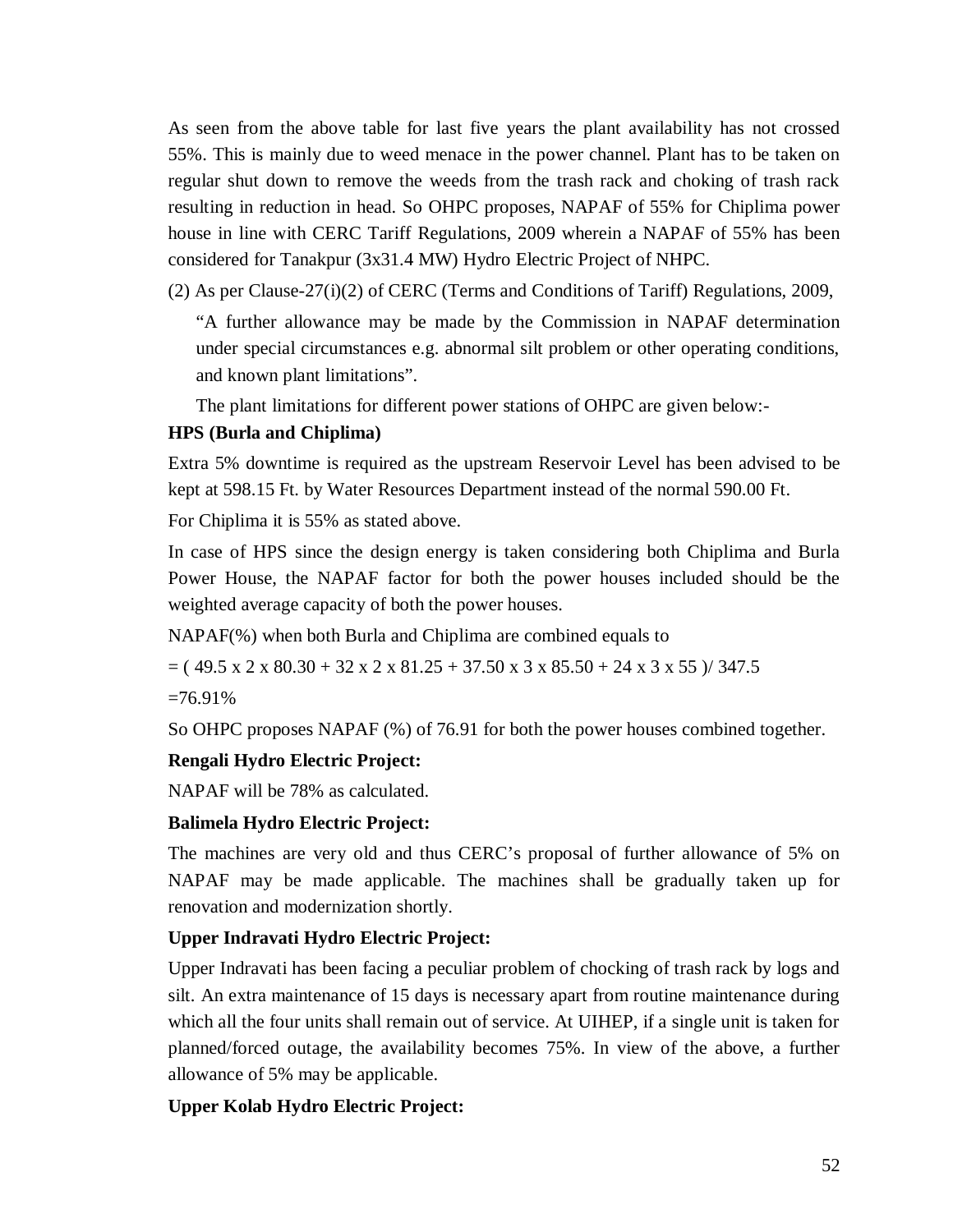The machines are very maintenance prone and hence, an allowance of 5% in NAPAF may be applicable.

(3) In addition to the factors above, the generating stations of OHPC are very old i.e. more than 15 years except UIHEP. The prime objectives of construction of dams were for flood control and irrigation. The Irrigation Department is the owner of the dam and downstream canals. Even during rainy season when water flows in canals, generation is restricted, as it leads to creation of flash flood in downstream. Further, in many cases in summer season, the release of water through power stations is controlled for downstream irrigation requirement which also restricts the generation. Therefore, the generating stations of OHPC may not be able to declare their full available capacity on account of restrictions on use of water.

(4) In view of the above, a further allowance of 5% may be allowed by the Commission for all the OHPC Power Stations as indicated below:

|                    | 1 avic-94                   |                                   |
|--------------------|-----------------------------|-----------------------------------|
| Name of the        | <b>NAPAF</b><br>$(\% )$     | NAPAF $(\%)$ after considering an |
| power station      | considering<br>head         | Allowance of 5% due to operating  |
|                    | variation<br><b>between</b> | conditions<br>&<br>known<br>plant |
|                    | <b>FRL &amp; MDDL</b>       | limitations                       |
| <b>HPS</b>         | 84.53                       | 80.30                             |
|                    | 85.53                       | 81.25                             |
|                    | 90.00                       | 85.50                             |
| Rengali            | 78.30                       | 74.38                             |
| <b>Upper Kolab</b> | 89.79                       | 85.30                             |
| Balimela           | 89.01                       | 84.55                             |
| Upper              | 90.00                       | 85.50                             |
| Indravati          |                             |                                   |
| Chiplima           | 55.00                       |                                   |

**Table-32**

203. In its oral submission during hearing, OHPC had expressed that in the last two years, the generation at OHPC Power Stations was more than the design energy due to good rain fall. This exceptional case may not happen in future years. Because during the last 10 years the generation of OHPC Power Stations has been less than design energy in most of the years. In the current year also, OHPC may or may not achieve the design energy. As per the new CERC Tariff Regulations, 2009, the Annual Fixed Cost is apportioned to capacity charge and energy charge on 50:50 basis. In case of low generation, OHPC may not get its full energy charge. On the other hand, OHPC Power Stations are very old and require frequent maintenance for availability of their generation capacity. In case the availability of the Power Stations happens to be less than the Normative Annual Plant Availability Factor (which are to be fixed by the Commission), the capacity charge shall be reduced and OHPC Power Stations may not be able to recover their Annual Fixed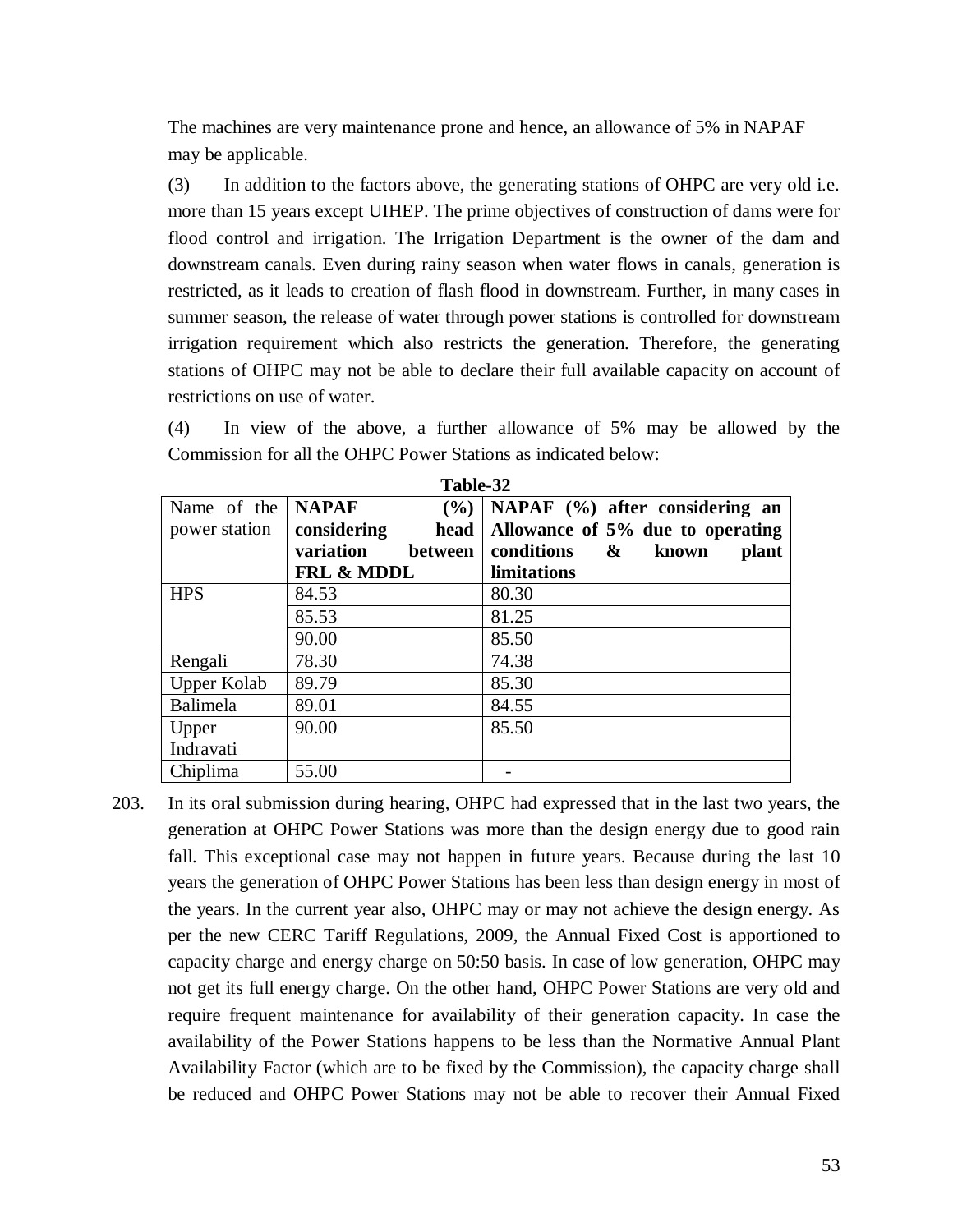Cost. As a result of non-recovery of costs, the power stations may become gradually sick due to want of adequate funds for required maintenance and Renovation & Modernization of the plants and equipments. Hence, the Commission should fix the NAPAF (%) of each power station taking into consideration the plant limitations and operating conditions as submitted by OHPC.

204. The Commission looked into the provisions of new CERC Tariff Regulations, 2009 on determination of NAPAF for hydro generating stations and also the views of OHPC in this regard. The Commission feels that it needs indepth analysis to determine the NAPAF of each power station of OHPC. Further, the revised design energy of OHPC power stations are also to be analyzed for finalization by the Commission. Therefore, the Commission, for the FY 2009-10 provisionally fixed the NAPAF of 80% for low head power stations like HPS (Burla & Chiplima) and Rengali where there is a substantial impact of head variation and 85% for high head power stations like Balimela, Upper Kolab and Upper Indravati where impact of head variation is negligible. The monthly capacity charge shall be calculated based on this NAPAF(%) for the year 2009-10.

#### **Machhkund Hydro Electric Project**

205. OHPC has proposed the tariff of 13.90 P/U for Machhkund Power Station for the year 2009-10 based on 50% of the design energy i.e. 262.50 MU. The Commission has taken into consideration the net share payable by Orissa towards O&M expenses for the year 2007-08 (actual) which is to the tune of Rs.2.60 crore. Allowing an escalation of 4% per annum for the year 2008-09 and 2009-10, O&M expenses come to Rs. 2.81 crore. The rate per unit comes to 13.90 paise for the year 2009-10 considering the procurement cost of Rs.3.65 crore and 50% of the design energy ie. 262.50 MU. The Commission approves the procurement cost of Rs.3.65 crore for payment towards the energy of 262.50 MU from Machhkund HEP for FY 2009-10.

#### **Perspective Hydro Development in the State**

206. Many objectors raised that OHPC and the State Govt. should take initiatives to explore the possibilities of development of hydro power in the State. In its reply OHPC has expressed that the matter has been taken up with the State Govt. for development of Sindol-I project and nine other newly identified hydro electric projects. Since the development of hydro power is very crucial for the power sector in Orissa to supply power at affordable cost to the consumers of the State where people below poverty line in 46.4% OHPC and the Govt. of Orissa should give due importance to the suggestions made by very eminent hydro experts during the course of public hearing.